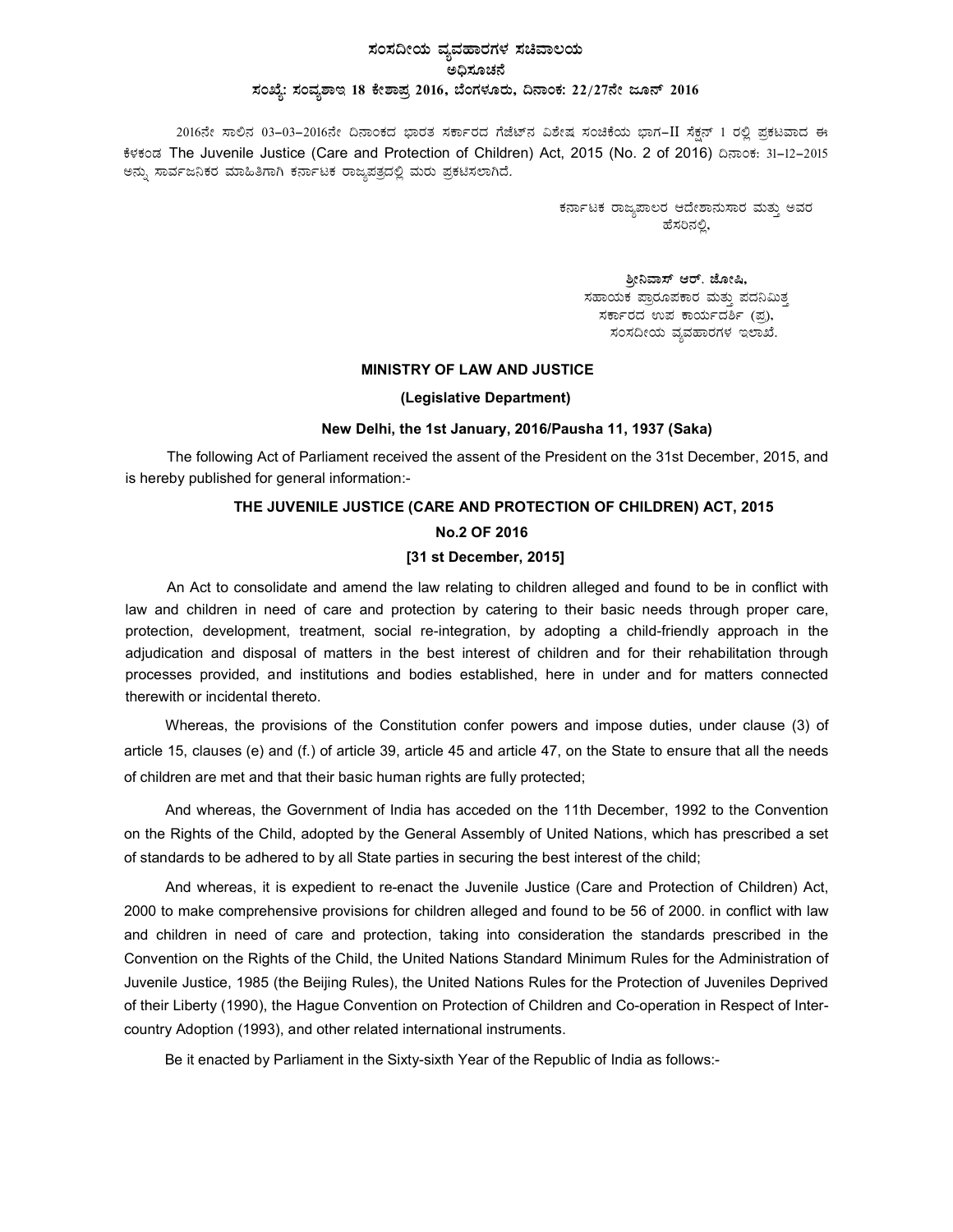### CHAPTER I

#### PRELIMINARY

1. Short title, extent, commencement and application.- (1) This Act may be called the Juvenile Justice (Care and Protection of Children) Act, 2015.

(2) It extends to the whole of India except the State of Jammu and Kashmir.

 (3) It shall come into force on such date as the Central Government may, by notification in the Official Gazette, appoint.

(4) Notwithstanding anything contained in any other law for the time being in force, the provisions of this Act shall apply to all matters concerning children in need of care and protection and children in conflict with law, including -

- (i) apprehension, detention, prosecution, penalty or imprisonment, rehabilitation and social reintegration of children in conflict with law;
- (ii) procedures and decisions or orders relating to rehabilitation, adoption, re-integration, and restoration of children in need of care and protection.

2. Definitions.- In this Act, unless the context otherwise requires,-

(1) "abandoned child" means a child deserted by his biological or adoptive parents or guardians, who has been declared as abandoned by the Committee after due inquiry;

(2) "adoption" means the process through which the adopted child is permanently separated from his biological parents and becomes the lawful child of his adoptive parents with all the rights, privileges and responsibilities that are attached to a biological child;

(3) "adoption regulations" means the regulations framed by the Authority and notified by the Central Government in respect of adoption;

(4) "administrator" means any district official not below the rank of Deputy Secretary to the State, on whom magisterial powers have been conferred;

(5) "aftercare" means making provision of support, financial or otherwise, to persons, who have completed the age of eighteen years but have not completed the age of twenty-one years, and have left any institutional care to join the mainstream of the society;

(6) "authorised foreign adoption agency" means a foreign social or child welfare agency that is authorised by the Central Adoption Resource Authority on the recommendation of their Central Authority or Government department of that country for sponsoring the application of non-resident Indian or overseas citizen of India or persons of Indian origin or foreign prospective adoptive parents for adoption of a child from India;

(7) "Authority" means the Central Adoption Resource Authority constituted under section 68;

- (8) "begging" means-
	- (i) soliciting or receiving alms in a public place or entering into any private premises for the purpose of soliciting or receiving alms, under any pretence;
	- (ii) exposing or exhibiting with the object of obtaining or extorting alms, any sore, wound, injury, deformity or disease, whether of himself or of any other person or of an animal;

(9) "best interest of child" means the basis for any decision taken regarding the child, to ensure fulfilment of his basic rights and needs, identity, social well-being and physical, emotional and intellectual development;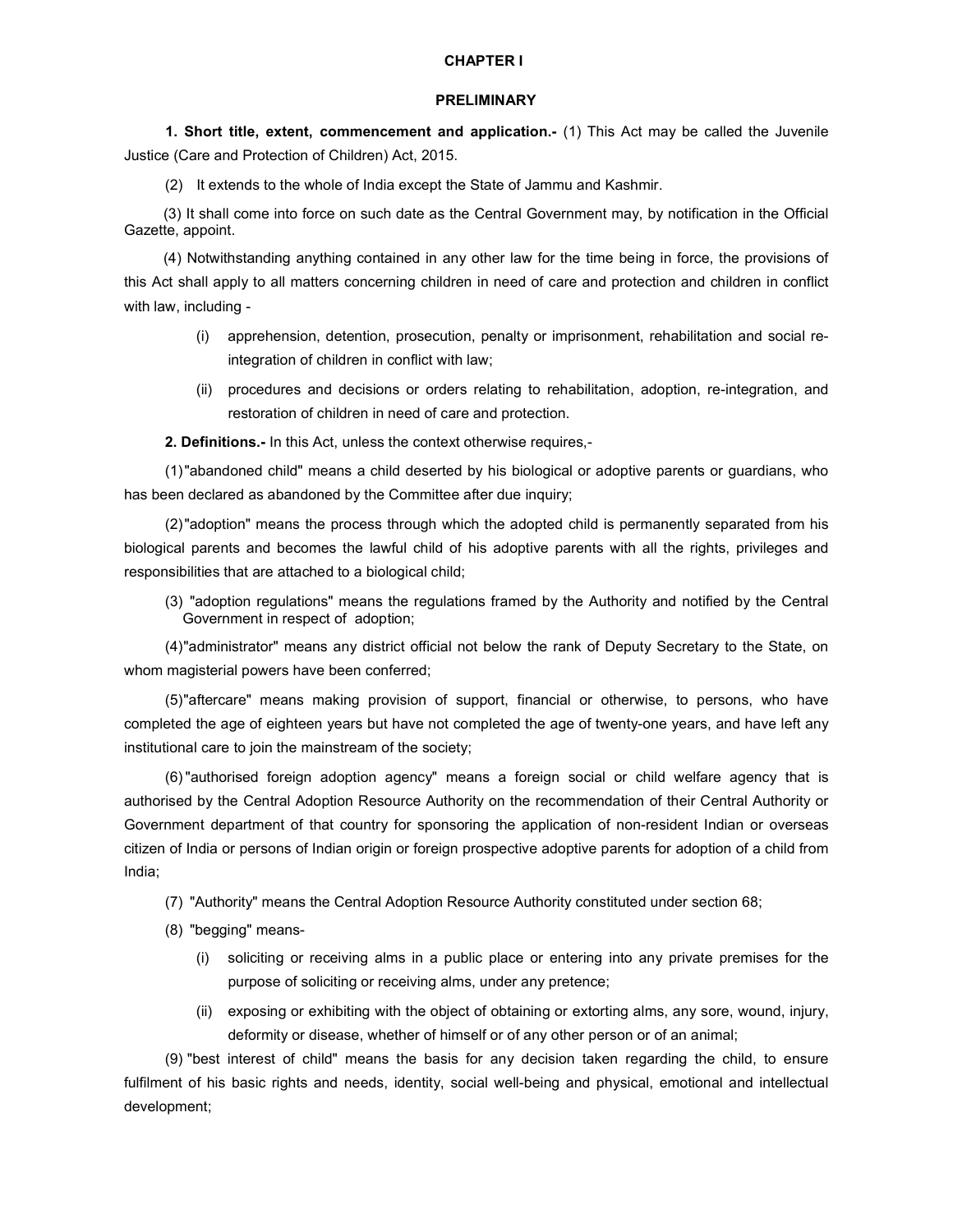(10) "Board" means a Juvenile Justice Board constituted under section 4;

(11) "Central Authority" means the Government department recognised as such under the Hague Convention on Protection of Children and Cooperation in Inter-country Adoption (1993);

(12) "child" means a person who has not completed eighteen years of age;

(13) "child in conflict with law" means a child who is alleged or found to have committed an offence and who has not completed eighteen years of age on the date of commission of such offence;

(14) "child in need of care and protection" means a child-

- (i) who is found without any home or settled place of abode and without any ostensible means of subsistence; or
- (ii) who is found working in contravention of labour laws for the time being in force or is found begging, or living on the street; or
- (iii) who resides with a person (whether a guardian of the child or not) and such person-
	- (a) has injured, exploited, abused or neglected the child or has violated any other law for the time being in force meant for the protection of child; or
	- (b) has threatened to kill, injure, exploit or abuse the child and there is a reasonable likelihood of the threat being carried out; or
	- (c) has killed, abused, neglected or exploited some other child or children and there is a reasonable likelihood of the child in question being killed, abused, exploited or neglected by that person; or
- (iv) who is mentally ill or mentally or physically challenged or suffering from terminal or incurable disease, having no one to support or look after or having parents or guardians unfit to take care, if found so by the Board or the Committee; or
- (v) who has a parent or guardian and such parent or guardian is found to be unfit or incapacitated, by the Committee or the Board, to care for and protect the safety and wellbeing of the child; or
- (vi) who does not have parents and no one is willing to take care of, or whose parents have abandoned or surrendered him; or
- (vii) who is missing or run away child, or whose parents cannot be found after making reasonable inquiry in such manner as may be prescribed; or
- (viii) who has been or is being or is likely to be abused, tortured or exploited for the purpose of sexual abuse or illegal acts; or
- (ix) who is found vulnerable and is likely to be inducted into drug abuse or trafficking; or
- (x) who is being or is likely to be abused for unconscionable gains; or
- (xi) who is victim of or affected by any armed conflict, civil unrest or natural calamity; or
- (xii) who is at imminent risk of marriage before attaining the age of marriage and whose parents, family members, guardian and any other persons are likely to be responsible for solemnisation of such marriage;

(15) "child friendly" means any behaviour, conduct, practice, process, attitude, environment or treatment that is humane, considerate and in the best interest of the child;

(16) "child legally free for adoption" means a child declared as such by the Committee after making due inquiry under section 38;

(17) "Child Welfare Officer" means an officer attached to a Children's Home, for carrying out the directions given by the Committee or, as the case may be, the Board with such responsibility as may be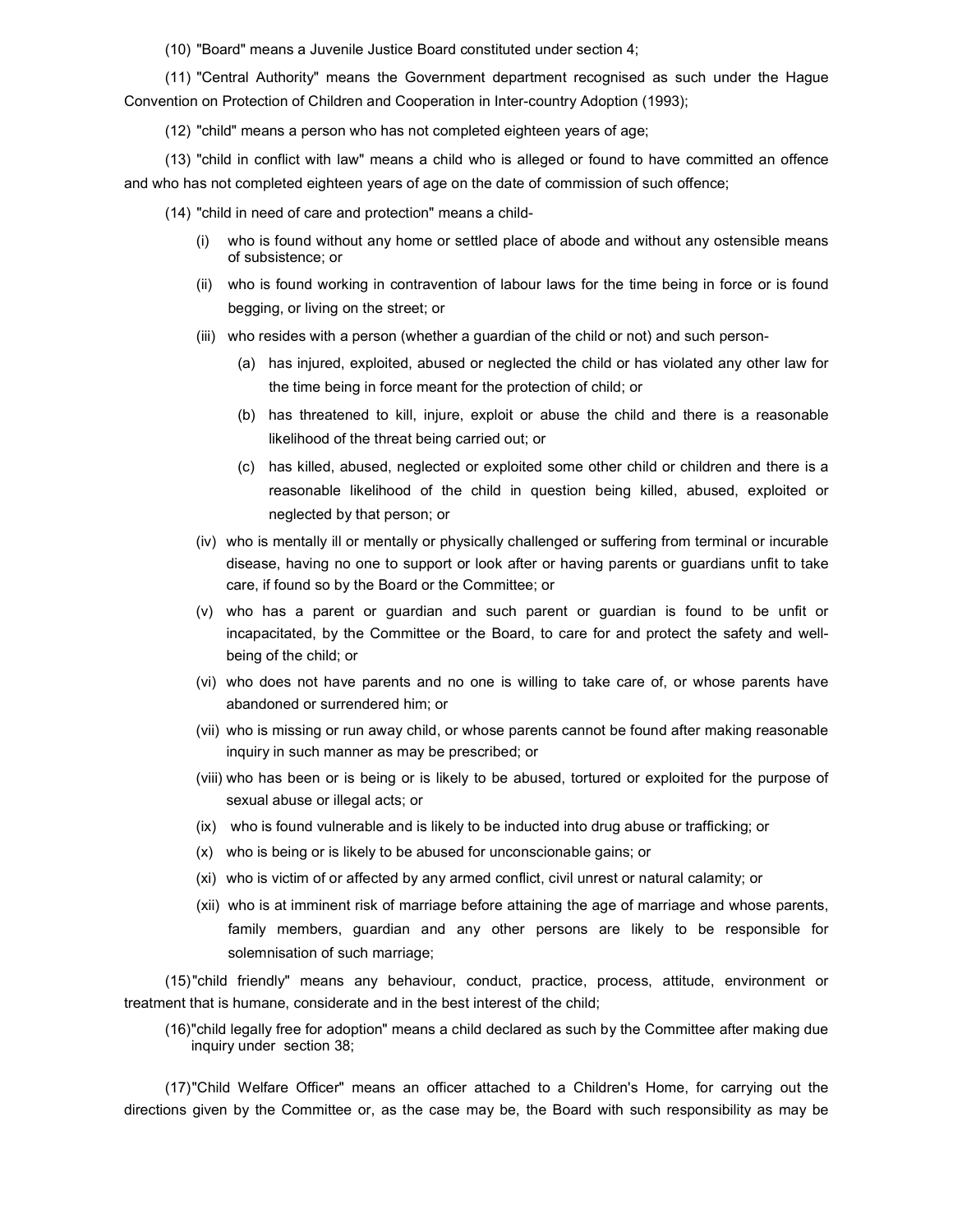#### prescribed;

 (18) "Child Welfare Police Officer" means an officer designated as such under sub-section (1) of section 107;

 (19) "Children's Home" means a Children's Home, established or maintained, in every district or group of districts, by the State Government, either by itself, or through a voluntary or non-governmental organisation, and is registered as such for the purposes specified in section 50;

 (20) "Children's Court" means a court established under the Commissions for Protection of Child Rights Act, 2005 or a Special Court under the Protection of Children (4 of 2006) from Sexual Offences Act, 2012, wherever existing and where such courts have not (32 of 2012) been designated, the Court of Sessions having jurisdiction to try offences under the Act;

(21) "child care institution" means Children Home, open shelter, observation home, special home, place of safety, Specialised Adoption Agency and a fit facility recognised under this Act for providing care and protection to children, who are in need of such services;

(22) "Committee" means Child Welfare Committee constituted under section 27;

(23) "court" means a civil court, which has jurisdiction in matters of adoption and guardianship and may include the District Court, Family Court and City Civil Courts;

(24) "corporal punishment" means the subjecting of a child by any person to physical punishment that involves the deliberate infliction of pain as retribution for an offence, or for the purpose of disciplining or reforming the child;

(25) "childline services" means a twenty-four hours emergency outreach service for children in crisis which links them to emergency or long-term care and rehabilitation service;

(26) "District Child Protection Unit" means a Child Protection Unit for a District, established by the State Government under section 106, which is the focal point to ensure the implementation of this Act and other child protection measures in the district;

(27) "fit facility" means a facility being run by a governmental organisation or a registered voluntary or non-governmental organisation, prepared to temporarily own the responsibility of a particular child for a specific purpose, and such facility is recognised as fit for the said purpose, by the Committee, as the case may be, or the Board, under sub-section (1) of section 51;

(28) "fit person" means any person, prepared to own the responsibility of a child, for a specific purpose, and such person is identified after inquiry made in this behalf and recognised as fit for the said purpose, by the Committee or, as the case may be, the Board, to receive and take care ofthe child;

(29) "foster care" means placement of a child, by the Committee for the purpose of alternate care in the domestic environment of a family, other than the child's biological family, that has been selected, qualified, approved and supervised for providing such care;

(30) "foster family" means a family found suitable by the District Child Protection Unit to keep children in foster care under section 44;

 (31) "guardian" in relation to a child, means his natural guardian or any other person having, in the opinion of the Committee or, as the case may be, the Board, the actual charge of the child, and recognised by the Committee or, as the case may be, the Board as a guardian in the course of proceedings;

 (32) "group foster care" means a family like care facility for children in need of care and protection who are without parental care, aiming on providing personalised care and fostering a sense of belonging and identity, through family like and community based solutions;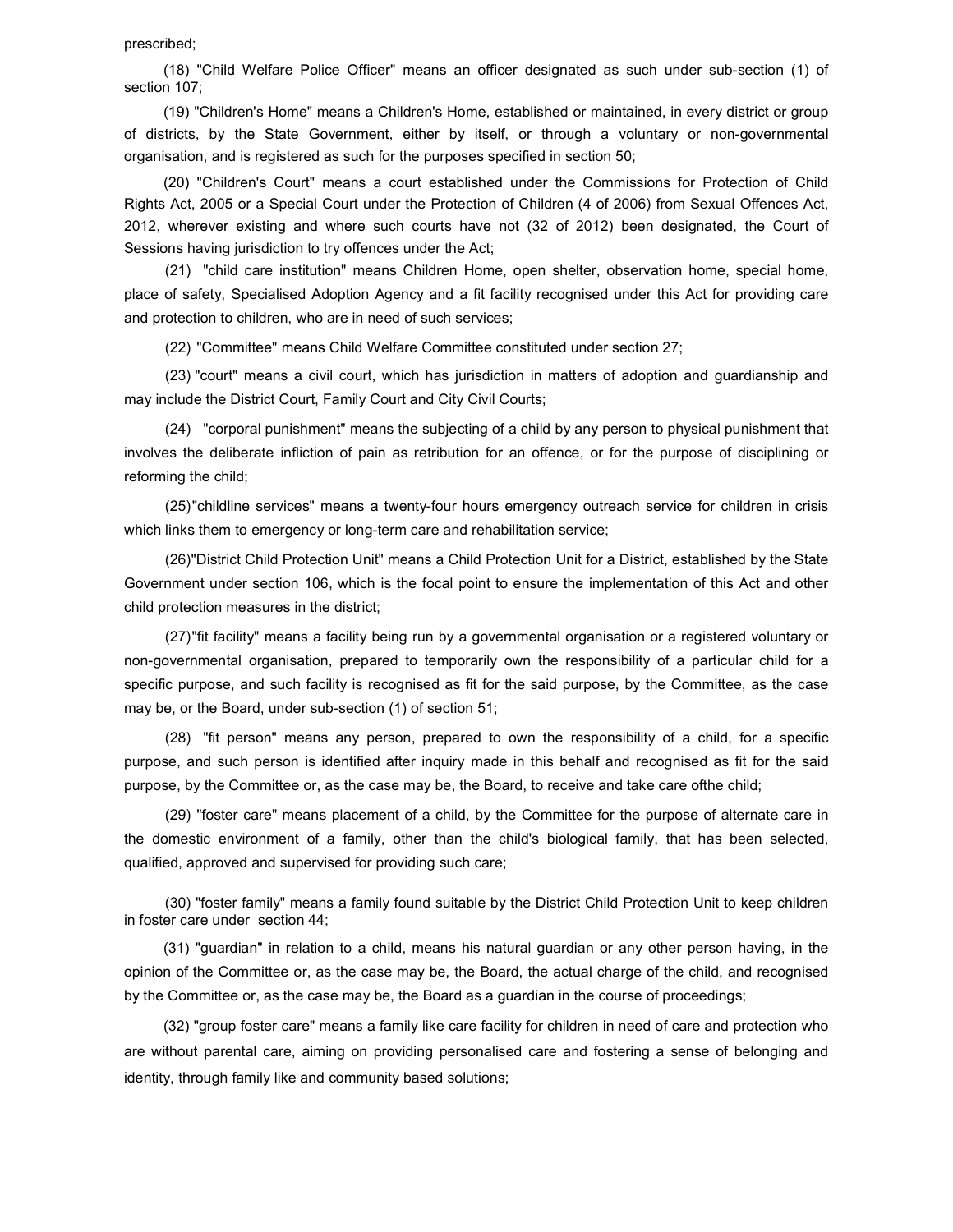(33) "heinous offences" includes the offences for which the minimum punishment under (45 of 1860) the Indian Penal Code or any other law for the time being in force is imprisonment for seven years or more;

 (34) "inter-country adoption" means adoption of a child from India by non-resident Indian or by a person of Indian origin or by a foreigner;

(35) "juvenile" means a child below the age of eighteen years;

 (36) "narcotic drug" and "psychotropic substance" shall have the meanings, respectively, assigned to them in the Narcotic Drugs and Psychotropic Substances Act, 1985; (61 of 1985)

 (37) "no objection certificate" for inter-country adoption means a certificate issued by the Central Adoption Resource Authority for the said purpose;

 (38) "non-resident Indian" means a person who holds an Indian passport and is presently residing abroad for more than one year;

 (39) "notification" means the notification published in the Official Gazette of India, or as the case may be, in the Gazette of a State, and the expression "notify" shall be construed accordingly;

 (40) "observation home" means an observation home established and maintained in every district or group of districts by a State Government, either by itself, or through a voluntary or non-governmental organisation, and is registered as such, for the purposes specified in sub-section (1) of section 47;

 (41) "open shelter" means a facility for children, established and maintained by the State Government, either by itself, or through a voluntary or non-governmental organisation under sub-section (1) of section 43, and registered as such, for the purposes specified in that section;

(42) "orphan" means a child-

- (i) who is without biological or adoptive parents or legal guardian; or
- (ii) whose legal guardian is not willing to take, or capable of taking care of the child;

 (43) "overseas citizen of India" means a person registered as such under the Citizenship Act, 1955; (57 of 1955)

 (44) "person of Indian origin" means a person, any of whose lineal ancestors is or was an Indian national, and who is presently holding a Person ofIndian Origin Card issued by the Central Government;

 (45) "petty offences" includes the offences for which the maximum punishment under the Indian Penal Code or any other law for the time being in force is imprisonment up to three years; (45 of 1860)

 (46) "place of safety" means any place or institution, not being a police lockup or jail, established separately or attached to an observation home or a special home, as the case may be, the person in -charge of which is willing to receive and take care of the children alleged or found to be in conflict with law, by an order of the Board or the Children's Court, both during inquiry and ongoing rehabilitation after having been found guilty for a period and purpose as specified in the order;

(47) "prescribed" means prescribed by rules made under this Act;

(48) "probation officer" means an officer appointed by the State Government as a probation officer under the Probation of Offenders Act, 1958 (20 of 1958) or the Legal-cum- Probation Officer appointed by the State Government under District Child Protection Unit;

 (49) "prospective adoptive parents" means a person or persons eligible to adopt a child as per the provisions of section 57;

 (50) "public place" shall have the same meaning assigned to it in the Immoral Traffic (Prevention) Act, 1956; (104 of 1956)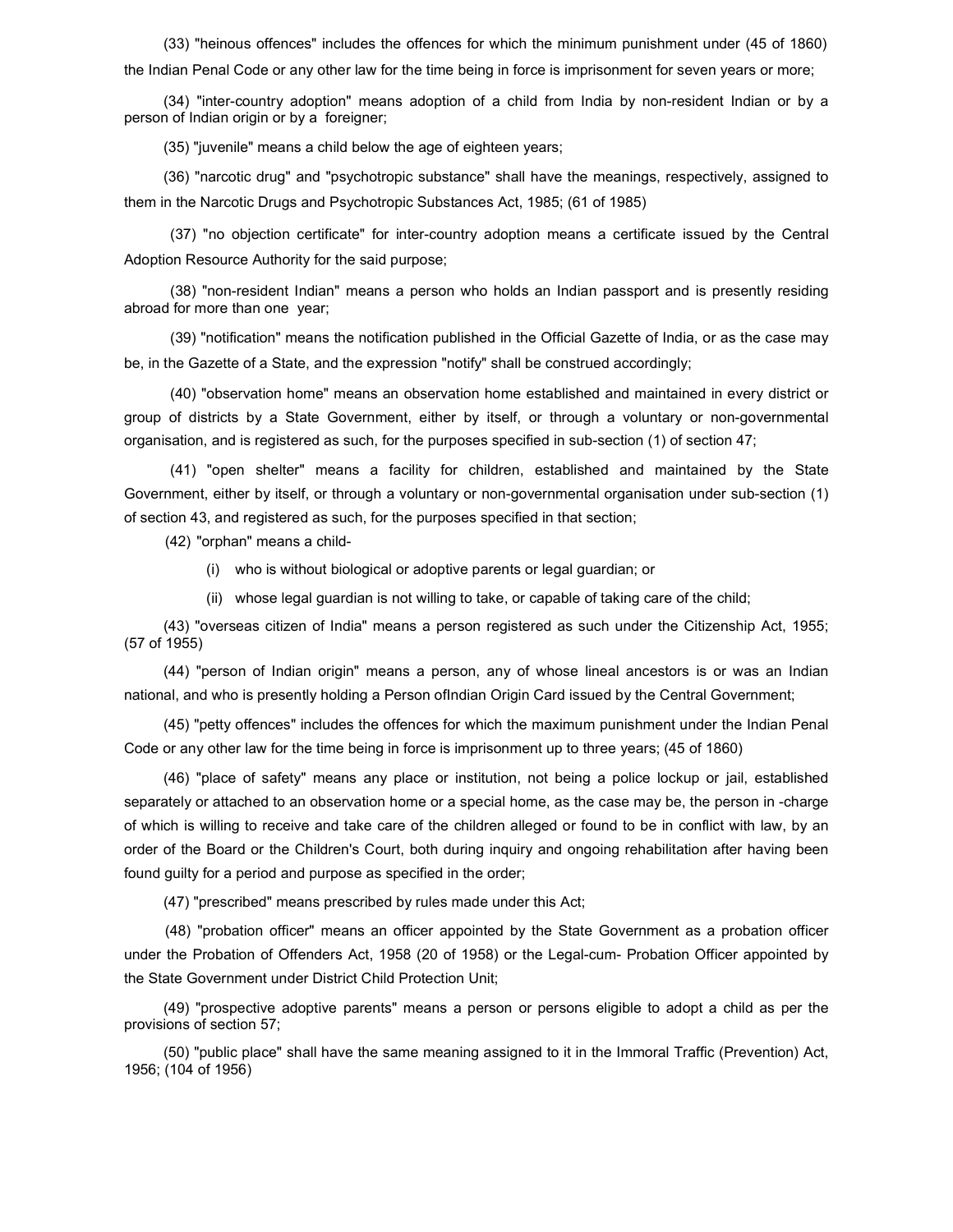(51) "registered", with reference to child care institutions or agencies or facilities managed by the State Government, or a voluntary or non-governmental organisation, means observation homes, special homes, place of safety, children's homes, open shelters or Specialised Adoption Agency or fit facility or any other institution that may come up in response to a particular need or agencies or facilities authorised and registered under section 41, for providing residential care to children, on a short-term or long-term basis;

(52) "relative", in relation to a child for the purpose of adoption under this Act, means a paternal uncle or aunt, or a maternal uncle or aunt, or paternal grandparent or maternal grandparent;

 (53) "State Agency" means the State Adoption Resource Agency set up by the State Government for dealing with adoption and related matters under section 67;

 (54) "serious offences" includes the offences for which the punishment under the Indian Penal Code or any other law for the time being in force, is imprisonment between three to seven years; (45 of 1860)

 (55) "special juvenile police unit" means a unit of the police force of a district or city or, as the case may be, any other police unit like railway police, dealing with children and designated as such for handling children under section 107;

(56) "special home" means an institution established by a State Government or by a voluntary or nongovernmental organisation, registered under section 48, for housing and providing rehabilitative services to children in conflict with law, who are found, through inquiry, to have committed an offence and are sent to such institution by an order of the Board;

(57) "Specialised Adoption Agency" means an institution established by the State Government or by a voluntary or non-governmental organisation and recognised under section 65, for housing orphans, abandoned and surrendered children, placed there by order of the Committee, for the purpose of adoption;

(58) "sponsorship" means provision of supplementary support, financial or otherwise, to the families to meet the medical, educational and developmental needs of the child;

(59) "State Government", in relation to a Union territory, means the Administrator of that Union territory appointed by the President under article 239 of the Constitution;

 (60) "surrendered child" means a child, who is relinquished by the parent or guardian to the Committee, on account of physical, emotional and social factors beyond their control, and declared as such by the Committee;

(61) all words and expressions used but not defined in this Act and defined in other Acts shall have the meanings respectively assigned to them in those Acts.

#### CHAPTER II

#### GENERAL PRINCIPLES OF CARE AND PROTECTION OF CHILDREN

3. General principles to be followed in administration of Act.- The Central Government, the State Governments, the Board, and other agencies, as the case may be, while implementing the provisions of this Act shall be guided by the following fundamental principles, namely:-

- (i) Principle of presumption of innocence: Any child shall be presumed to be an innocent of any mala fide or criminal intent up to the age of eighteen years.
- (ii) Principle of dignity and worth: All human beings shall be treated with equal dignity and rights.
- (iii) Principle of participation: Every child shall have a right to be heard and to participate in all processes and decisions affecting his interest and the child's views shall be taken into consideration with due regard to the age and maturity of the child.
- (iv) Principle of best interest: All decisions regarding the child shall be based on the primary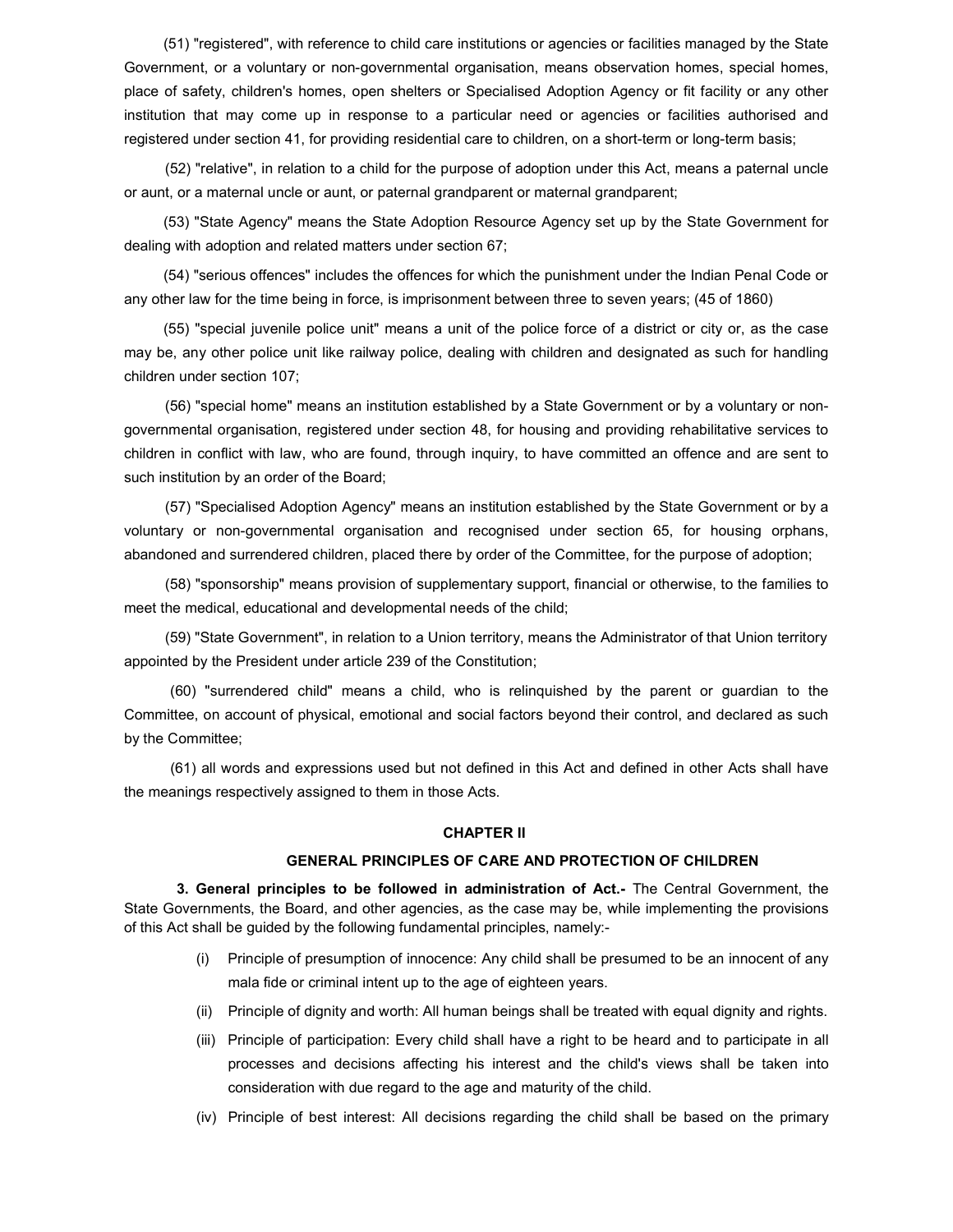consideration that they are in the best interest of the child and to help the child to develop full potential.

- (v) Principle of family responsibility: The primary responsibility of care, nurture and protection of the child shall be that of the biological family or adoptive or foster parents, as the case may be.
- (vi) Principle of safety: All measures shall be taken to ensure that the child is safe and is not subjected to any harm, abuse or mal treatment while in contact with the care and protection system, and thereafter.
- (vii) Positive measures: All resources are to be mobilised including those of family and community, for promoting the well-being, facilitating development of identity and providing an inclusive and enabling environment, to reduce vulnerabilities of children and the need for intervention under this Act.
- (viii) Principle of non-stigmatising semantics: Adversarial or accusatory words are not to be used in the processes pertaining to a child.
- (ix) Principle of non-waiver of rights: No waiver of any of the right of the child is permissible or valid, whether sought by the child or person acting on behalf of the child, or a Board or a Committee and any non -exercise of a fundamental right shall not amount to waiver.
- (x) Principle of equality and non-discrimination: There shall be no discrimination against a child on any grounds including sex, caste, ethnicity, place of birth, disability and equality of access, opportunity and treatment shall be provided to every child.
- (xi) Principle of right to privacy and confidentiality: Every child shall have a right to protection of his privacy and confidentiality, by all means and throughout the judicial process.
- (xii) Principle of institutionalisation as a measure of last resort: A child shall be placed in institutional care as a step of last resort after making a reasonable inquiry.
- (xiii) Principle of repatriation and restoration: Every child in the juvenile justice system shall have the right to be re-united with his family at the earliest and to be restored to the same socioeconomic and cultural status that he was in, before coming under the purview of this Act, unless such restoration and repatriation is not in his best interest.
- (xiv) Principle of fresh start: All past records of any child under the Juvenile Justice system should be erased except in special circumstances.
- (xv) Principle of diversion: Measures for dealing with children in conflict with law without resorting to judicial proceedings shall be promoted unless it is in the best interest of the child or the society as a whole.
- (xvi) Principles of natural Justice: Basic procedural standards of fairness shall be adhered to, including the right to a fair hearing, rule against bias and the right to review, by all persons or bodies, acting in a judicial capacity under this Act.

## CHAPTER III

### JUVENILE JUSTICE BOARD

4. Juvenile Justice Board.- (1) Notwithstanding anything contained in the Code of Criminal Procedure, 1973, (2 of 1974) the State Government shall, constitute for every district, one or more Juvenile Justice Boards for exercising the powers and discharging its functions relating to children in conflict with law under this Act.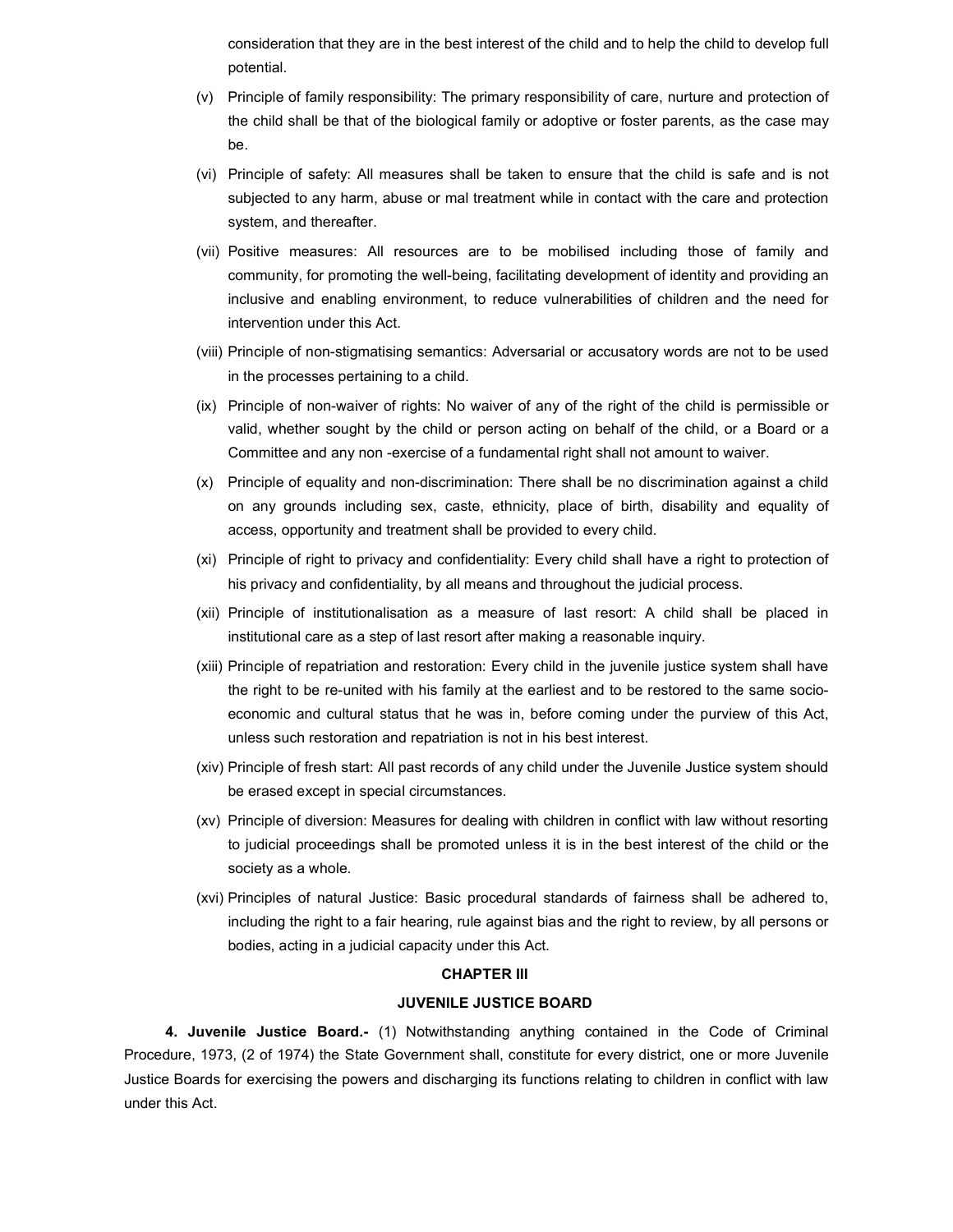(2) A Board shall consist of a Metropolitan Magistrate or a Judicial Magistrate of First Class not being Chief Metropolitan Magistrate or Chief Judicial Magistrate (hereinafter referred to as Principal Magistrate) with at least three years experience and two social workers selected in such manner as may be prescribed, of whom at least one shall be a woman, forming a Bench and every such Bench shall have the powers conferred by the Code of Criminal Procedure, 1973 (2 of 1974) on a Metropolitan Magistrate or, as the case may be, a Judicial Magistrate of First Class.

(3) No social worker shall be appointed as a member of the Board unless such person has been actively involved in health, education, or welfare activities pertaining to children for atleast seven years or a practicing professional with a degree in child psychology, psychiatry, sociology or law.

- (4) No person shall be eligible for selection as a member of the Board, if he  $-$ 
	- (i) has any past record of violation of human rights or child rights;
	- (ii) has been convicted of an offence involving moral turpitude, and such conviction has not been reversed or has not been granted full pardon in respect of such offence;
	- (iii) has been removed or dismissed from service of the Central Government or a State Government or an undertaking or corporation owned or controlled by the Central Government or a State Government;
	- (iv) has ever indulged in child abuse or employment of child labour or any other violation of human rights or immoral act.

(5) The State Government shall ensure that induction training and sensitisation of all members including Principal Magistrate of the Board on care, protection, rehabilitation, legal provisions and justice for children, as may be prescribed, is provided within a period of sixty days from the date of appointment.

(6) The term of office of the members of the Board and the manner in which such member may resign shall be such, as may be prescribed.

(7) The appointment of any member of the Board, except the Principal Magistrate, may be terminated after holding an inquiry by the State Government, if he -

- (i) has been found guilty of misuse of power vested under this Act; or
- (ii) fails to attend the proceedings of the Board consecutively for three months without any valid reason; or
- (iii) fails to attend less than three-fourths of the sittings in a year; or
- (iv) becomes ineligible under sub-section (4) during his term as a member.

5. Placement of person, who cease to be a child during process of inquiry.- Where an inquiry has been initiated in respect of any child under this Act, and during the course of such inquiry, the child completes the age of eighteen years, then, notwithstanding anything contained in this Act or in any other law for the time being in force, the inquiry may be continued by the Board and orders may be passed in respect of such person as if such person had continued to be a child.

6. Placement of persons, who committed an offence, when person was below the age of eighteen years.- (1) Any person, who has completed eighteen years of age, and is apprehended for committing an offence when he was below the age of eighteen years, then, such person shall, subject to the provisions of this section, be treated as a child during the process of inquiry.

(2) The person referred to in sub-section (1), if not released on bail by the Board shall be placed in a place of safety during the process of inquiry.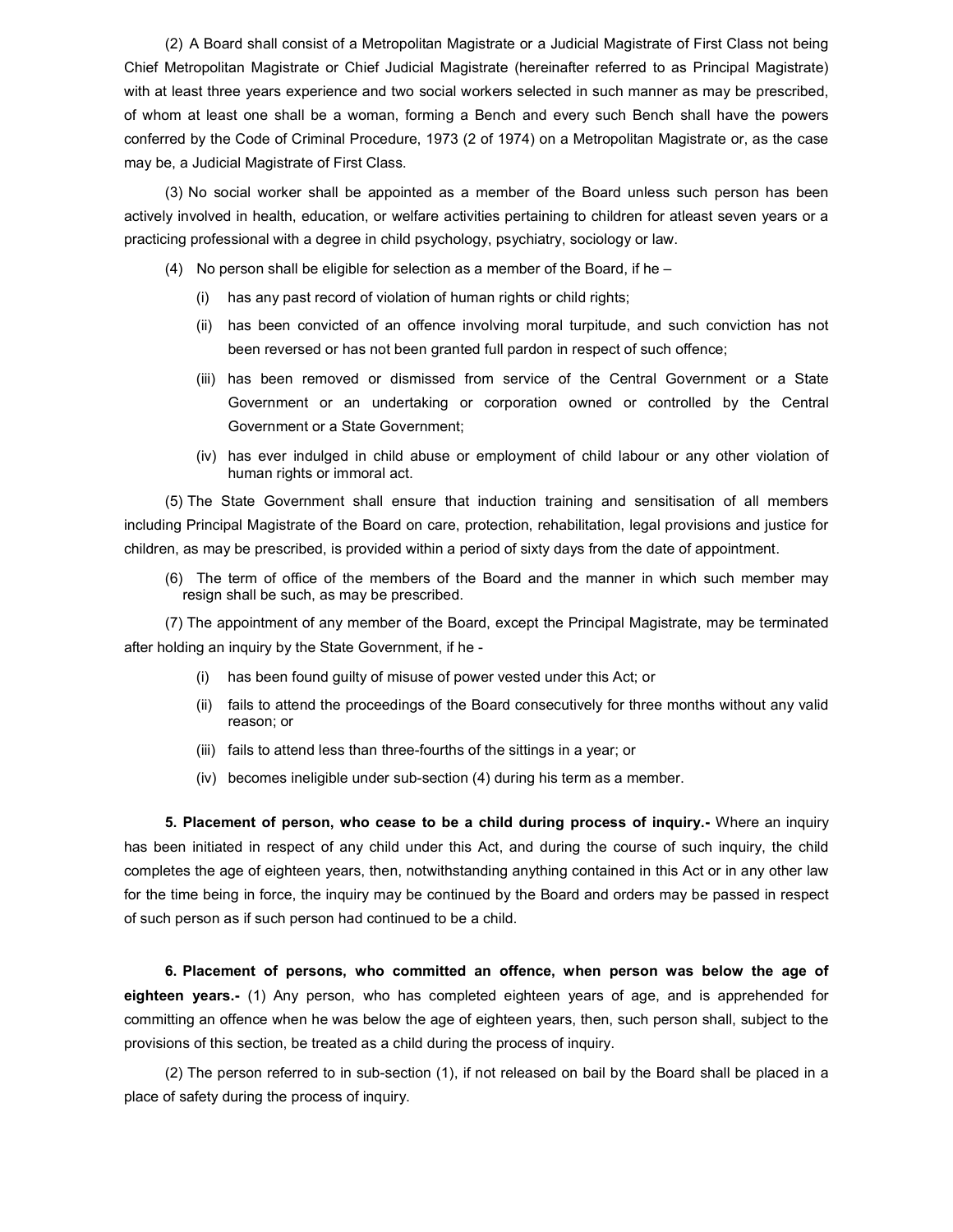(3) The person referred to in sub-section (1) shall be treated as per the procedure specified under the provisions of this Act.

7. Procedure in relation to Board.- (1) The Board shall meet at such times and shall observe such rules in regard to the transaction of business at its meetings, as may be prescribed and shall ensure that all procedures are child friendly and that the venue is not intimidating to the child and does not resemble as regular courts.

 (2) A child in conflict with law may be produced before an individual member of the Board, when the Board is not in sitting.

(3) A Board may act notwithstanding the absence of any member of the Board, and no order passed by the Board shall be invalid by the reason only of the absence of any member during any stage of proceedings:

Provided that there shall be atleast two members including the Principal Magistrate present at the time of final disposal of the case or in making an order under sub-section (3) of section 18.

(4) In the event of any difference of opinion among the members of the Board in the interim or final disposal, the opinion of the majority shall prevail, but where there is no such majority, the opinion of the Principal Magistrate, shall prevail.

8. Powers, functions and responsibilities of the Board.- (1) Notwithstanding anything contained in any other law for the time being in force but save as otherwise expressly provided in this Act, the Board constituted for any district shall have the power to deal exclusively with all the proceedings under this Act, relating to children in conflict with law, in the area of jurisdiction of such Board.

(2) The powers conferred on the Board by or under this Act may also be exercised by the High Court and the Children's Court, when the proceedings come before them under section 19 or in appeal, revision or otherwise.

(3) The functions and responsibilities of the Board shall include'-

- (a) ensuring the informed participation of the child and the parent or guardian, in every step of the process;
- (b) ensuring that the child's rights are protected throughout the process of apprehending the child, inquiry, aftercare and rehabilitation;
- (c) ensuring availability of legal aid for the child through the legal services institutions;
- (d) wherever necessary the Board shall provide an interpreter or translator, having such qualifications, experience, and on payment of such fees as may be prescribed, to the child if he fails to understand the language used in the proceedings;
- (e) directing the Probation Officer, or in case a Probation Officer is not available to the Child Welfare Officer or a social worker, to undertake a social investigation into the case and submit a social investigation report within a period of fifteen days from the date of first production before the Board to ascertain the circumstances in which the alleged offence was committed;
- (f) adjudicate and dispose of cases of children in conflict with law in accordance with the process of inquiry specified in section 14;
- (g) transferring to the Committee, matters concerning the child alleged to be in conflict with law, stated to be in need of care and protection at any stage, thereby recognising that a child in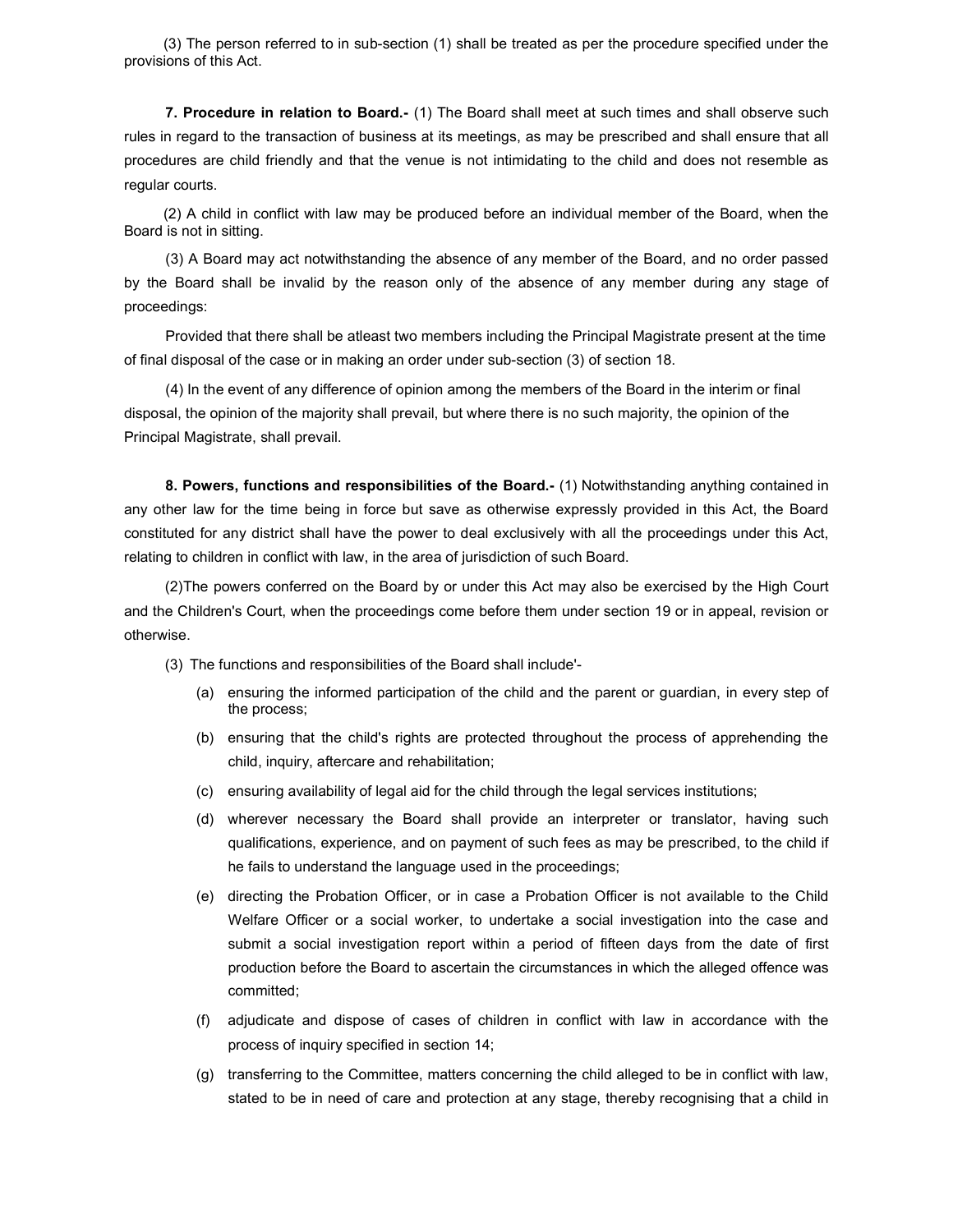conflict with law can also be a child in need of care simultaneously and there is a need for the Committee and the Board to be both involved;

- (h) disposing of the matter and passing a final order that includes an individual care plan for the child's rehabilitation, including follow up by the Probation Officer or the District Child Protection Unit or a member of a non-governmental organisation, as may be required;
- (i) conducting inquiry for declaring fit persons regarding care of children in conflict with law;
- (j) conducting at least one inspection visit every month of residential facilities for children in conflict with law and recommend action for improvement in quality of services to the District Child Protection Unit and the State Government;
- (k) order the police for registration of first information report for offences committed against any child in conflict with law, under this Act or any other law for the time being in force, on a complaint made in this regard;
- (l) order the police for registration of first information report for offences committed against any child in need of care and protection, under this Act or any other law for the time being in force, on a written complaint by a Committee in this regard;
- (m) conducting regular inspection of jails meant for adults to check if any child is lodged in such jails and take immediate measures for transfer of such a child to the observation home; and
- (n) any other function as may be prescribed.

9. Procedure to be followed by a Magistrate who has not been empowered under this Act.-  $(1)$ When a Magistrate, not empowered to exercise the powers of the Board under this Act is of the opinion that the person alleged to have committed the offence and brought before him is a child, he shall, without any delay, record such opinion and forward the child immediately along with the record of such proceedings to the Board having jurisdiction.

(2) In case a person alleged to have committed an offence claims before a court other than a Board, that the person is a child or was a child on the date of commission of the offence, or if the court itself is of the opinion that the person was a child on the date of commission of the offence, the said court shall make an inquiry, take such evidence as may be necessary (but not an affidavit) to determine the age of such person, and shall record a finding on the matter, stating the age of the person as nearly as may be:

Provided that such a claim may be raised before any court and it shall be recognised at any stage, even after final disposal of the case, and such a claim shall be determined in accordance with the provisions contained in this Act and the rules made thereunder even if the person has ceased to be a child on or before the date of commencement of this Act.

(3) If the court finds that a person has committed an offence and was a child on the date of commission of such offence, it shall forward the child to the Board for passing appropriate orders and the sentence, if any, passed by the court shall be deemed to have no effect.

(4) In case a person under this section is required to be kept in protective custody, while the person's claim of being a child is being inquired into, such person may be placed, in the intervening period in a place of safety.

### CHAPTER IV

## PROCEDURE IN RELATION TO CHILDREN IN CONFLICT WITH LAW

10. Apprehension of child alleged to be in conflict with law.- (1) As soon as a child alleged to be in conflict with law is apprehended by the police, such child shall be placed under the charge of the special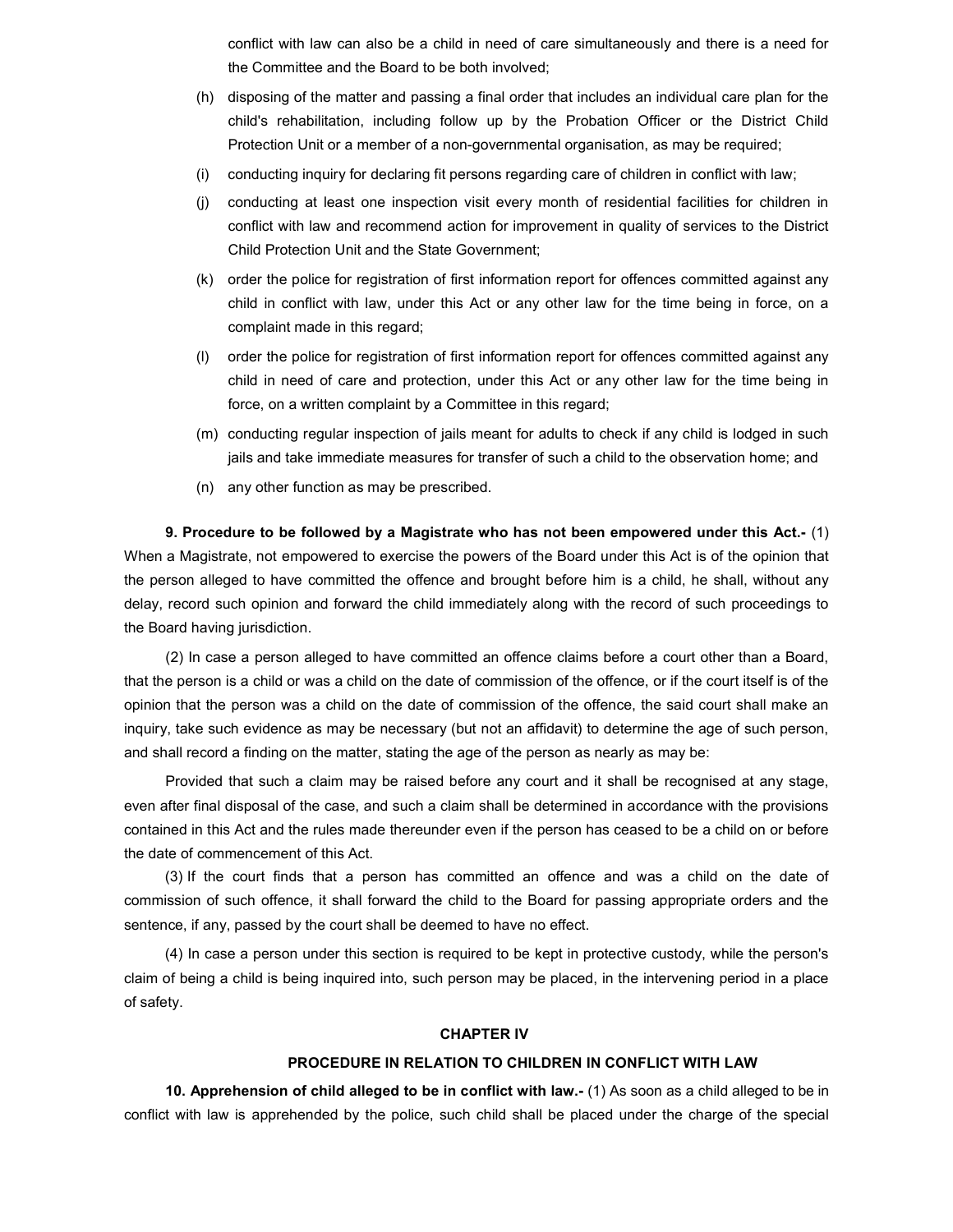juvenile police unit or the designated child welfare police officer, who shall produce the child before the Board without any loss of time but within a period of twenty-four hours of apprehending the child excluding the time necessary for the journey, from the place where such child was apprehended:

Provided that in no case, a child alleged to be in conflict with law shall be placed in a police lockup or lodged in a jail.

- (2) The State Government shall make rules consistent with this Act,-
	- (i) to provide for persons through whom (including registered voluntary or non-governmental organisations) any child alleged to be in conflict with law may be produced before the Board;
	- (ii) to provide for the manner in which the child alleged to be in conflict with law may be sent to an observation home or place of safety, as the case may be.

11. Role of person in whose charge child in conflict with law is placed.- Any person in whose charge a child in conflict with law is placed, shall while the order is in force, have responsibility of the said child, as if the said person was the child's parent and responsible for the child's maintenance:

Provided that the child shall continue in such person's charge for the period stated by the Board, notwithstanding that the said child is claimed by the parents or any other person except when the Board is of the opinion that the parent or any other person are fit to exercise charge over such child.

12. Bail to a person who is apparently a child alleged to be in conflict with law.- (1) When any person, who is apparently a child and is alleged to have committed a bailable or non-bailable offence, is apprehended or detained by the police or appears or brought before a Board, such person shall, notwithstanding anything contained in the Code of Criminal Procedure, 1973 (2 of 1974) or in any other law for the time being in force, be released on bail with or without surety or placed under the supervision of a probation officer or under the care of any fit person:

Provided that such person shall not be so released if there appears reasonable grounds for believing that the release is likely to bring that person into association with any known criminal or expose the said person to moral, physical or psychological danger or the person's release would defeat the ends of justice, and the Board shall record the reasons for denying the bail and circumstances that led to such a decision.

(2) When such person having been apprehended is not released on bail under sub-section (1) by the officer-in-charge of the police station, such officer shall cause the person to be kept only in an observation home in such manner as may be prescribed until the person can be brought before a Board.

(3) When such person is not released on bail under sub-section (1) by the Board, it shall make an order sending him to an observation home or a place of safety, as the case may be, for such period during the pendency of the inquiry regarding the person, as may be specified in the order.

(4) When a child in conflict with law is unable to fulfil the conditions of bail order within seven days of the bail order, such child shall be produced before the Board for modification of the conditions of bail.

13. Information to parents, guardian or probation officer.- (1) Where a child alleged to be in conflict with law is apprehended, the officer designated as Child Welfare Police Officer of the police station, or the special juvenile police unit to which such child is brought, shall, as soon as possible after apprehending the child, inform-

(i) the parent or guardian of such child, if they can be found, and direct them to be present at the Board before which the child is produced; and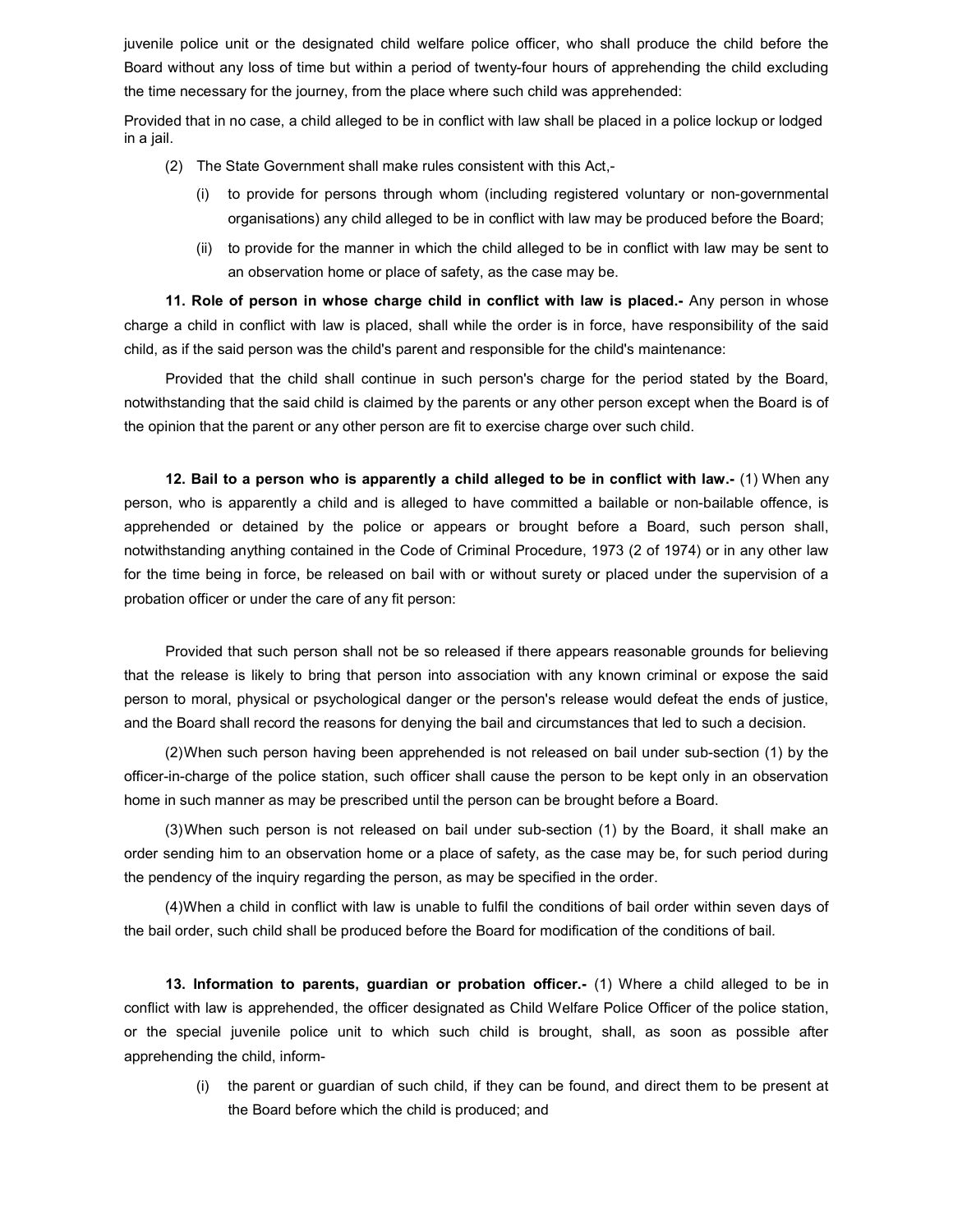(ii) the probation officer, or if no probation officer is available, a Child Welfare Officer, for preparation and submission within two weeks to the Board, a social investigation report containing information regarding the antecedents and family background of the child and other material circumstances likely to be of assistance to the Board for making the inquiry.

(2) Where a child is released on bail, the probation officer or the Child Welfare Officer shall be informed by the Board.

14. Inquiry by Board regarding child in conflict with law.- (1) Where a child alleged to be in conflict with law is produced before Board, the Board shall hold an inquiry in accordance with the provisions of this Act and may pass such orders in relation to such child as it deems fit under sections 17 and 18 of this Act.

(2) The inquiry under this section shall be completed within a period of four months from the date of first production of the child before the Board, unless the period is extended, for a maximum period of two more months by the Board, having regard to the circumstances of the case and after recording the reasons in writing for such extension.

(3) A preliminary assessment in case of heinous offences under section 15 shall be disposed of by the Board within a period of three months from the date of first production of the child before the Board.

(4) If inquiry by the Board under sub-section (2) for petty offences remains inconclusive even after the extended period, the proceedings shall stand terminated:

Provided that for serious or heinous offences, in case the Board requires further extension of time for completion of inquiry, the same shall be granted by the Chief Judicial Magistrate or, as the case may be, the Chief Metropolitan Magistrate, for reasons to be recorded in writing.

- (5) The Board shall take the following steps to ensure fair and speedy inquiry, namely:-
	- (a) at the time of initiating the inquiry, the Board shall satisfy itself that the child in conflict with law has not been subjected to any ill-treatment by the police or by any other person, including a lawyer or probation officer and take corrective steps in case of such ill-treatment;
	- (b) in all cases under the Act, the proceedings shall be conducted in simple manner as possible and care shall be taken to ensure that the child, against whom the proceedings have been instituted, is given child-friendly atmosphere during the proceedings;
	- (c) every child brought before the Board shall be given the opportunity of being heard and participate in the inquiry;
	- (d) cases of petty offences, shall be disposed of by the Board through summary proceedings, as per the procedure prescribed under the Code of Criminal Procedure, 1973; (2 of 1974)
	- (e) inquiry of serious offences shall be disposed of by the Board, by following the procedure, for trial in summons cases under the Code of Criminal Procedure, 1973; (2 of 1974)
	- (f) inquiry of heinous offences,-
		- (i) for child below the age of sixteen years as on the date of commission of an offence shall be disposed of by the Board under clause (e);
		- (ii) for child above the age of sixteen years as on the date of commission of an offence shall be dealt with in the manner prescribed under section 15.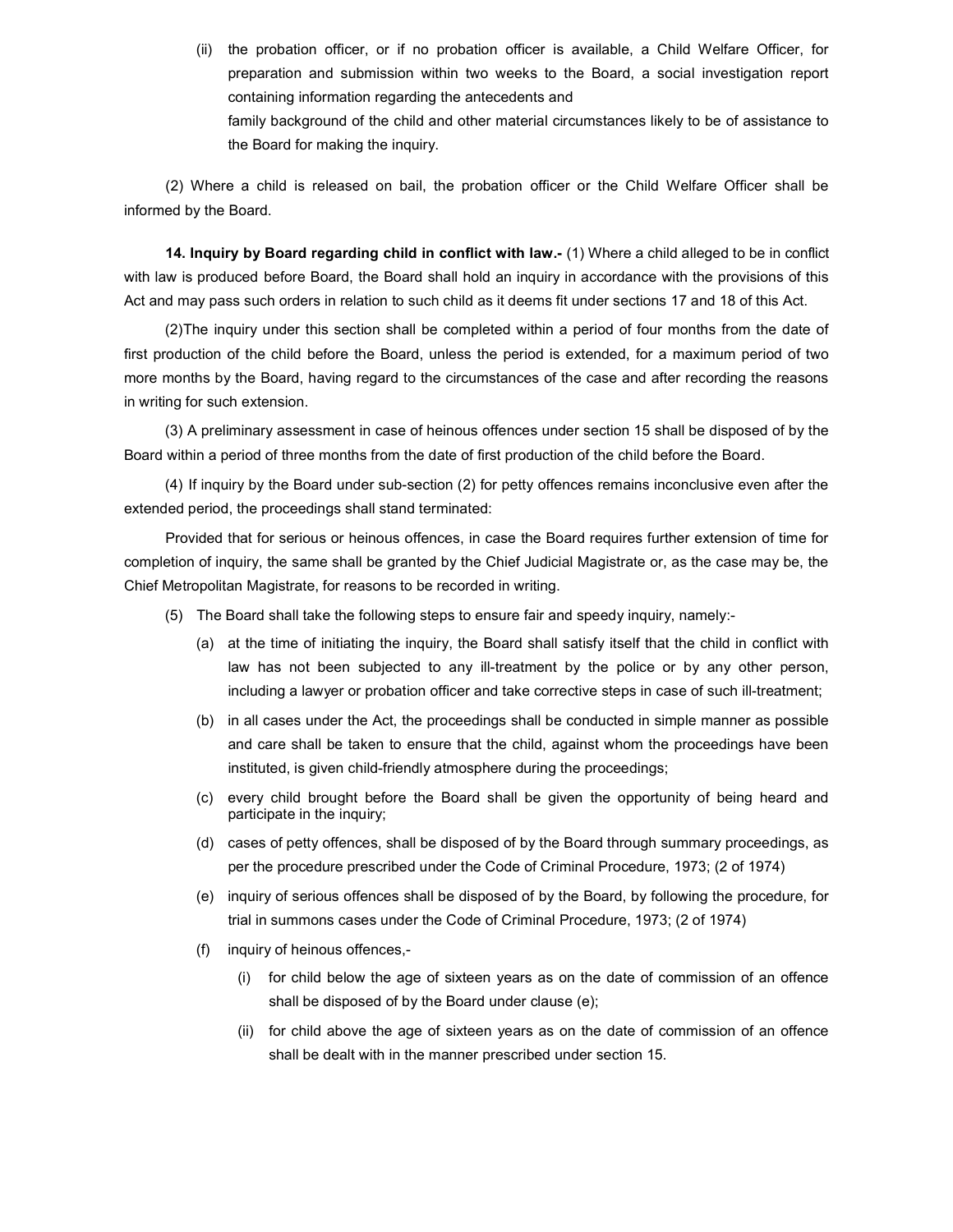15. Preliminary assessment into heinous offences by Board.- (1) In case of a heinous offence alleged to have been committed by a child, who has completed or is above the age of sixteen years, the Board shall conduct a preliminary assessment with regard to his mental and physical capacity to commit such offence, ability to understand the consequences of the offence and the circumustances in which he allegedly committed the offence, and may pass an order in accordance with the provisions of sub-section (3) of section 18:

Provided that for such an assessment, the Board may take the assistance of experienced psychologists or psycho-social workers or other experts.

Explanation.-For the purposes of this section, it is clarified that preliminary assessment is not a trial, but is to assess the capacity of such child to commit and understand the consequences of the alleged offence.

(2) Where the Board is satisfied on preliminary assessment that the matter should be disposed of by the Board, then the Board shall follow the procedure, as far as may be, for trial in summons case under the Code of Criminal Procedure, 1973: (2 of 1974)

Provided that the order of the Board to dispose of the matter shall be applealable under sub-section (2) of section 101:

Provided further that the assessment under this section shall be completed within the period specified in section 14.

16. Review of pendency of inquiry.- (1) The Chief Judicial Magistrate or the Chief Metropolitan Magistrate shall review the pendency of cases of the Board once in every three months, and shall direct the Board to increase the frequency of its sittings or may recommend the constitution of additional Boards.

(2) The number of cases pending before the Board, duration of such pendency, nature of pendency and reasons thereof shall be reviewed in every six months by a high level committee consisting of the Executive Chairperson of the State Legal Services Authority, who shall be the Chairperson, the Home Secretary, the Secretary responsible for the implementation of this Act in the State and a representative from a voluntary or non-governmental organisation to be nominated by the Chairperson.

(3) The information of such pendency shall also be furnished by the Board to the Chief Judicial Magistrate or the Chief Metropolitan Magistrate and the District Magistrate on quarterly basis in such form as may be prescribed by the State Government.

17. Orders regarding a child not found to be in conflict with law.- (1) Where a Board is satisfied on inquiry that the child brought before it has not committed any offence, then notwithstanding anything contrary contained in any other law for the time being in force, the Board shall pass order to that effect.

(2) In case it appears to the Board that the child referred to in sub-section (1) is in need of care and protection, it may refer the child to the Committee with appropriate directions.

18. Orders regarding child found to be in conflict with law.- (1) Where a Board is satisfied on inquiry that a child irrespective of age has committed a petty offence, or a serious offence, or a child below the age of sixteen years has committed a heinous offence, then, notwithstanding anything contrary contained in any other law for the time being in force, and based on the nature of offence, specific need for supervision or intervention, circumstances as brought out in the social investigation report and past conduct of the child, the Board may, if it so thinks fit,-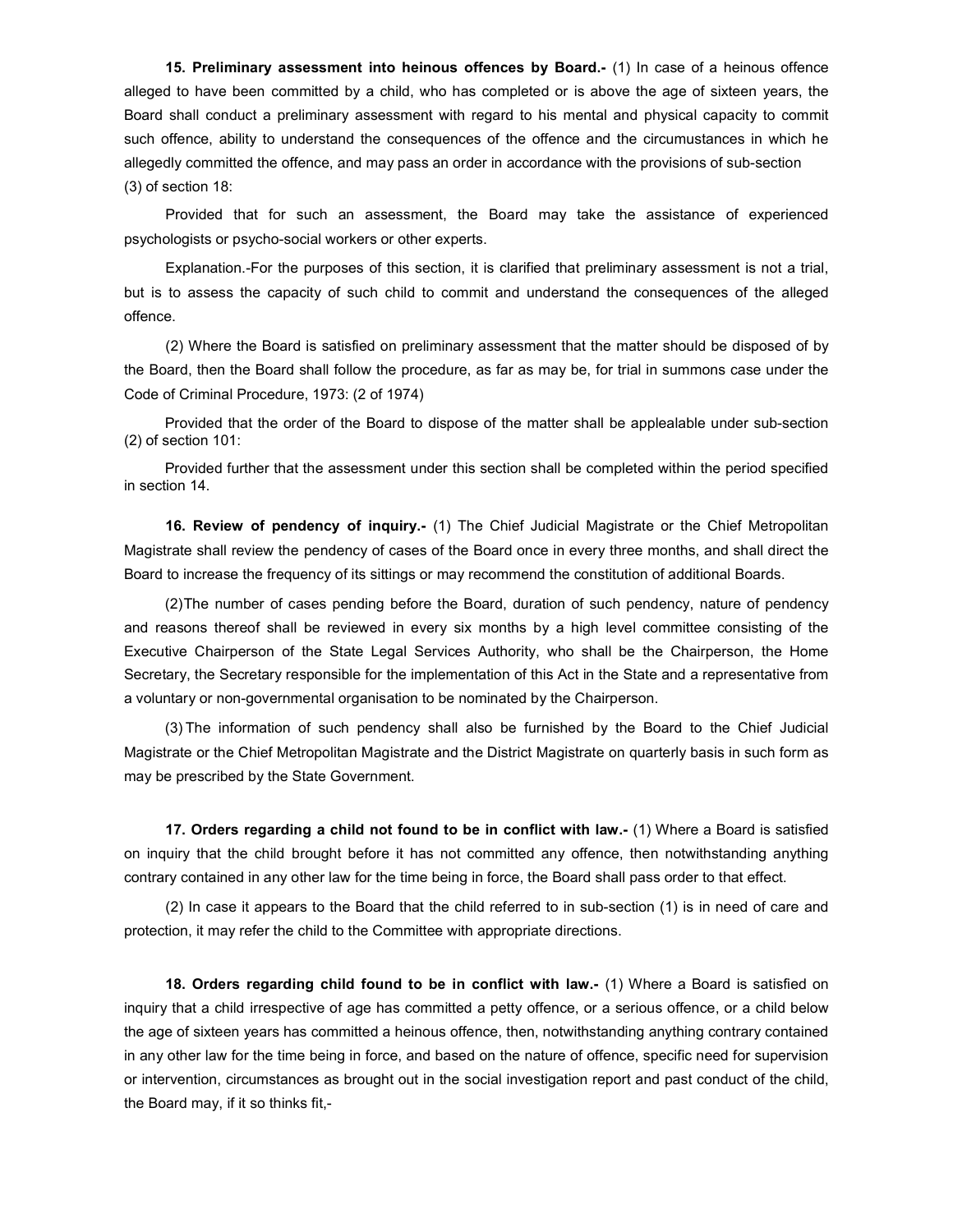- (a) allow the child to go home after advice or admonition by following appropriate inquiry and counselling to such child and to his parents or the guardian;
- (b) direct the child to participate in group counselling and similar activities;
- (c) order the child to perform community service under the supervision of an organisation or institution, or a specified person, persons or group of persons identified by the Board;
- (d) order the child or parents or the guardian of the child to pay fine:

Provided that, in case the child is working, it may be ensured that the provisions of any labour law for the time being in force are not violated;

- (e) direct the child to be released on probation of good conduct and placed under the care of any parent, guardian or fit person, on such parent, guardian or fit person executing a bond, with or without surety, as the Board may require, for the good behaviour and child's wellbeing for any period not exceeding three years;
- (j) direct the child to be released on probation of good conduct and placed under the care and supervision of any fit facility for ensuring the good behaviour and child's well-being for any period not exceeding three years;
- (g) direct the child to be sent to a special home, for such period, not exceeding three years, as it thinks fit, for providing reformative services including education, skill development, counselling, behaviour modification therapy, and psychiatric support during the period of stay in the special home:

Provided that if the conduct and behaviour of the child has been such that, it would not be in the child's interest, or in the interest of other children housed in a special home, the Board may send such child to the place of safety.

(2) If an order is passed under clauses (a) to (g) of sub-section (1), the Board may, in addition pass orders to-

- (i) attend school; or
- (ii) attend a vocational training centre; or
- (iii) attend a therapeutic centre; or
- (iv) prohibit the child from visiting, frequenting or appearing at a

specified place; or

(v) undergo a de-addiction programme.

(3) Where the Board after preliminary assessment under section 15 pass an order that there is a need for trial of the said child as an adult, then the Board may order transfer of the trial of the case to the Children's Court having jurisdiction to try such offences.

19. Powers of Children's Court.- (1) After the receipt of preliminary assessment from the Board under section 15, the Children's Court may decide that-

- (i) there is a need for trial of the child as an adult as per the provisions of the Code of Criminal Procedure, 1973 (2 of 1974) and pass appropriate orders after trial subject to the provisions of this section and section 21, considering the special needs of the child, the tenets of fair trial and maintaining a child friendly atmosphere;
- (ii) there is no need for trial of the child as an adult and may conduct an inquiry as a Board and pass appropriate orders in accordance with the provisions of section 18.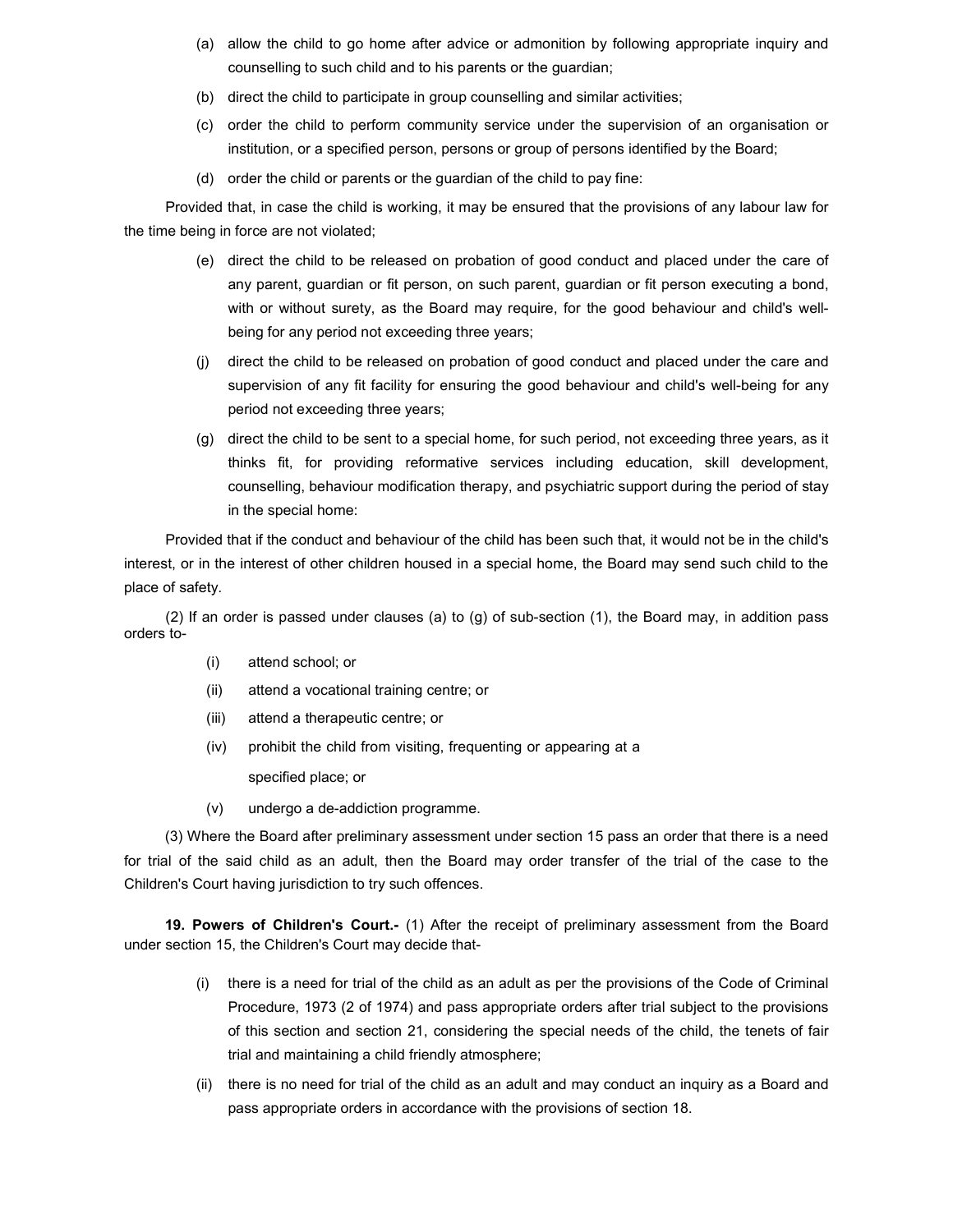(2) The Children's Court shall ensure that the final order, with regard to a child in conflict with law, shall include an individual care plan for the rehabilitation of child, including follow up by the probation officer or the District Child Protection Unit or a social worker.

(3) The Children's Court shall ensure that the child who is found to be in conflict with law is sent to a place of safety till he attains the age of twenty-one years and thereafter, the person shall be transferred to a jail:

Provided that the reformative services including educational services, skill development, alternative therapy such as counselling, behaviour modification therapy, and psychiatric support shall be provided to the child during the period of his stay in the place of safety.

(4) The Children's Court shall ensure that there is a periodic follow up report every year by the probation officer or the District Child Protection Unit or a social worker, as required, to evaluate the progress of the child in the place of safety and to ensure that there is no ill-treatment to the child in any form.

 (5) The reports under sub-section (4) shall be forwarded to the Children's Court for record and follow up, as may be required.

20. Child attained age of twenty-one years and yet to complete prescribed term of stay in place of safety.- (1) When the child in conflict with the law attains the age of twenty-one years and is yet to complete the term of stay, the Children's Court shall provide for a follow up by the probation officer or the District Child Protection Unit or a social worker or by itself, as required, to evaluate if such child has undergone reformative changes and if the child can be a contributing member of the society and for this purpose the progress records of the child under sub-section (4) of section 19, along with evaluation of relevant experts are to be taken into consideration.

(2) After the completion of the procedure specified under sub-section (1), the Children's Court may-

- (i) decide to release the child on such conditions as it deems fit which includes appointment of a monitoring authority for the remainder of the prescribed term of stay;
- (ii) decide that the child shall complete the remainder of his term in a jail:

Provided that each State Government shall maintain a list of monitoring authorities and monitoring procedures as may be prescribed.

21. Order that may not be passed against a child in conflict with law.- No child in conflict with law shall be sentenced to death or for life imprisonment without the possibility of release, for any such offence, either under the provisions of this Act or under the provisions of the Indian Penal Code or any other law for the time being in force. (45 of 1860)

22. Proceeding under Chapter VIII of the Code of Criminal Procedure not to apply against child.- Notwithstanding anything to the contrary contained in the Code of Criminal Procedure, 1973, (2 of 1974) or any preventive detention law for the time being in force, no proceeding shall be instituted and no order shall be passed against any child under Chapter VIII of the said Code.

23. No joint proceedings of child in conflict with law and person not a child.- (1) Notwithstanding anything contained in section 223 of the Code of Criminal Procedure, 1973 (2 of 1974) or in any other law for the time being in force, there shall be no joint proceedings of a child alleged to be in conflict with law, with a person who is not a child.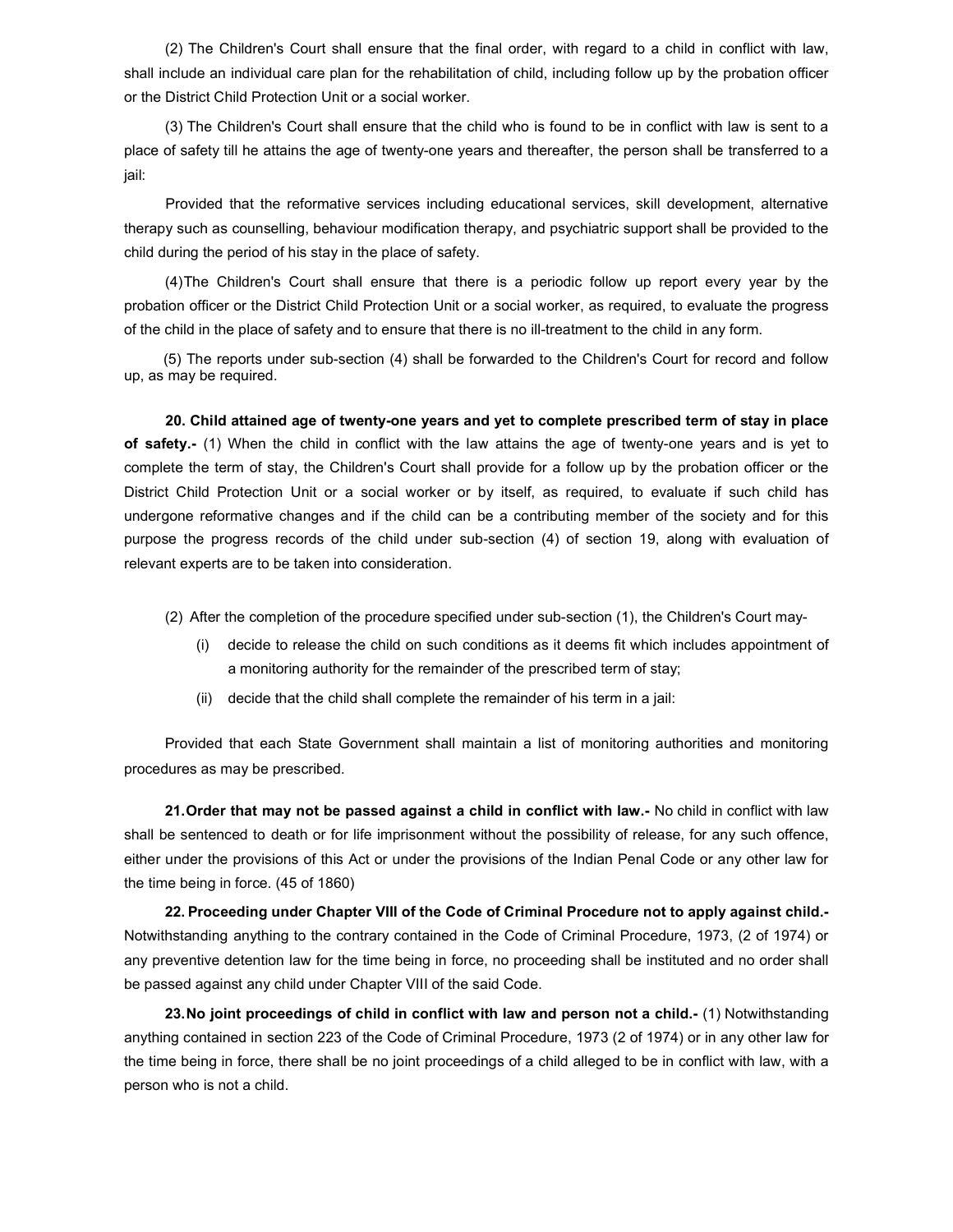(2) If during the inquiry by the Board or by the Children's Court, the person alleged to be in conflict with law is found that he is not a child, such person shall not be tried along with a child.

24. Removal of disqualification on the findings of an offence.- (1) Notwithstanding anything contained in any other law for the time being in force, a child who has committed an offence and has been dealt with under the provisions of this Act shall not suffer disqualification, if any, attached to a conviction of an offence under such law:

Provided that in case of a child who has completed or is above the age of sixteen years and is found to be in conflict with law by the Children's Court under clause (i) of sub-section (1) of section 19, the provisions of sub-section (1) shall not apply.

(2) The Board shall make an order directing the Police, or by the Children's court to its own registry that the relevant records of such conviction shall be destroyed after the expiry of the period of appeal or, as the case may be, a reasonable period as may be prescribed:

Provided that in case of a heinous offence where the child is found to be in conflict with law under clause (i) of sub-section (1) of section 19, the relevant records of conviction of such child shall be retained by the Children's Court.

25. Special provision in respect of pending cases.- Notwithstanding anything contained in this Act, all proceedings in respect of a child alleged or found to be in conflict with law pending before any Board or court on the date of commencement of this Act, shall be continued in that Board or court as if this Act had not been enacted.

26. Provision with respect of run away child in conflict with law.- (1) Notwithstanding anything to the contrary contained in any other law for the time being in force, any police officer may take charge of a child in conflict with law who has run away from a special home or an observation home or a place of safety or from the care of a person or institution under whom the child was placed under this Act.

(2) The child referred to in sub-section (1) shall be produced, within twenty-four hours, preferably before the Board which passed the original order in respect of that child, if possible, or to the nearest Board where the child is found.

(3) The Board shall ascertain the reasons for the child having run away and pass appropriate orders for the child to be sent back either to the institution or person from whose custody the child had run away or any other similar place or person, as the Board may deem fit:

Provided that the Board may also give additional directions regarding any special steps that may be deemed necessary, for the best interest of the child.

(4) No additional proceeding shall be instituted in respect of such child.

### CHAPTER V

#### CHILD WELFARE COMMITTEE

27. Child Welfare Committee.- (1) The State Government shall by notification in the Official Gazette constitute for every district, one or more Child Welfare Committees for exercising the powers and to discharge the duties conferred on such Committees in relation to children in need of care and protection under this Act and ensure that induction training and sensitisation of all members of the committee is provided within two months from the date of notification.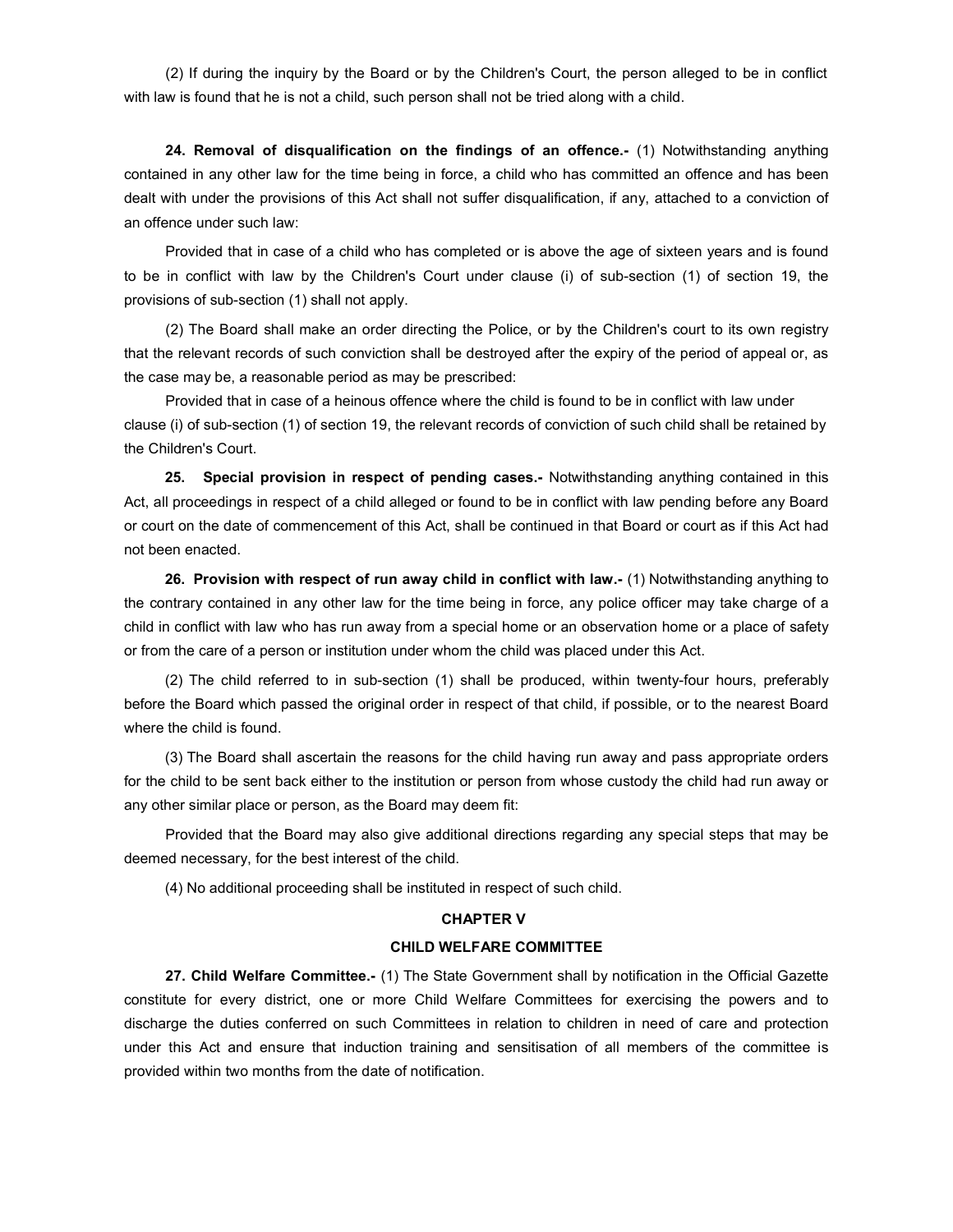(2) The Committee shall consist of a Chairperson, and four other members as the State Government may think fit to appoint, of whom atleast one shall be a woman and another, an expert on the matters concerning children.

(3) The District Child Protection Unit shall provide a Secretary and other staff that may be required for secretarial support to the Committee for its effective functioning.

(4) No person shall be appointed as a member of the Committee unless such person has been actively involved in health, education or welfare activities pertaining to children for atleast seven years or is a practicing professional with a degree in child psychology or psychiatry or law or social work or sociology or human development.

 (5) No person shall be appointed as a member unless he possesses such other qualifications as may be prescribed.

(6) No person shall be appointed for a period of more than three years as a member of the Committee.

 (7) The appointment of any member of the Committee shall be terminated by the State Government after making an inquiry, if-

- (i) he has been found guilty of misuse of power vested on him under this Act;
- (ii) he has been convicted of an offence involving moral turpitude and such conviction has not been reversed or he has not been granted full pardon in respect of such offence;
- (iii) he fails to attend the proceedings of the Committee consecutively for three months without any valid reason or he fails to attend less than three-fourths of the sittings in a year.

(8) The District Magistrate shall conduct a quarterly review of the functioning of the Committee.

(9) The Committee shall function as a Bench and shall have the powers conferred by the Code of Criminal Procedure, 1973 (2 of 1974) on a Metropolitan Magistrate or, as the case may be, a Judicial Magistrate of First Class.

 (10) The District Magistrate shall be the grievances redressal authority for the Child Welfare Committee and anyone connected with the child, may file a petition before the District Magistrate, who shall consider and pass appropriate orders.

28. Procedure in relation to Committee.- (1) The Committee shall meet at least twenty days in a month and shall observe such rules and procedures with regard to the transaction of business at its meetings, as may be prescribed.

(2) A visit to an existing child care institution by the Committee, to check its functioning and well being of children shall be considered as a sitting of the Committee.

(3) A child in need of care and protection may be produced before an individual member of the Committee for being placed in a Children's Home or fit person when the Committee is not in session.

(4) In the event of any difference of opinion among the members of the Committee at the time of taking any decision, the opinion of the majority shall prevail but where there is no such majority, the opinion of the Chairperson shall prevail.

(5) Subject to the provisions of sub-section (1), the Committee may act, notwithstanding the absence of any member of the Committee, and no order made by the Committee shall be invalid by reason only of the absence of any member during any stage of the proceeding:

Provided that there shall be at least three members present at the time of final disposal of the case.

29. Powers of Committee.- (1) The Committee shall have the authority to dispose of cases for the care, protection, treatment, development and rehabilitation of children in need of care and protection, as well as to provide for their basic needs and protection.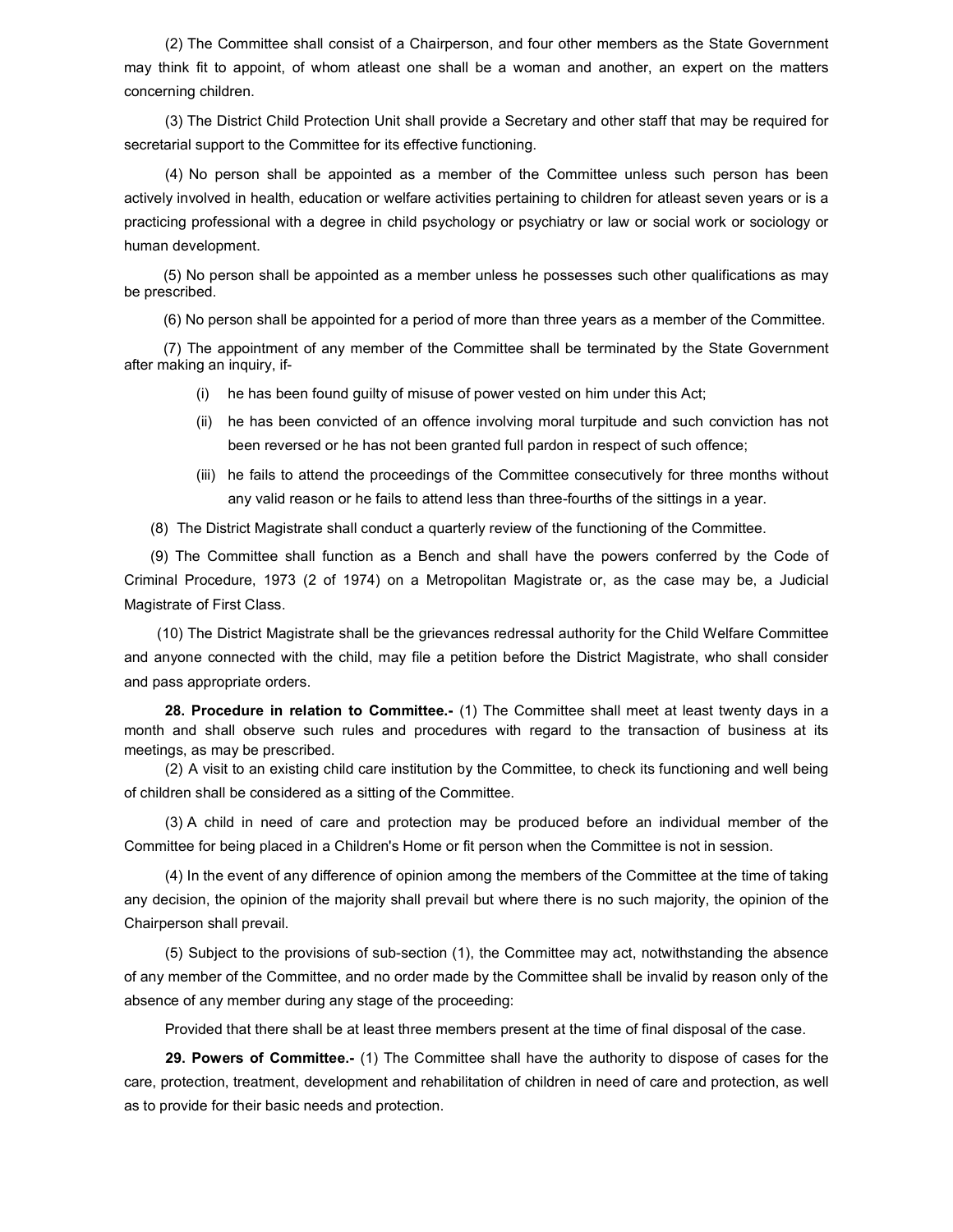(2) Where a Committee has been constituted for any area, such Committee shall, notwithstanding anything contained in any other law for the time being in force, but save as otherwise expressly provided in this Act, have the power to deal exclusively with all proceedings under this Act relating to children in need of care and protection.

 30. Functions and responsibilities of Committee.- The functions and responsibilities of the Committee shall include-

- (i) taking cognizance of and receiving the children produced before it;
- (ii) conducting inquiry on all issues relating to and affecting the safety and well¬being of the chil dren under this Act;
- (iii) directing the Child Welfare Officers or probation officers or District Child Protection Unit or non-governmental organisations to conduct social investigation and submit a report before the Committee;
- (iv) conducting inquiry for declaring fit persons for care of children in need of care and protection;
- (v) directing placement of a child in foster care;
- (vi) ensuring care, protection, appropriate rehabilitation or restoration of children in need of care and protection, based on the child's individual care plan and passing necessary directions to parents or guardians or fit persons or children's homes or fit facility in this regard;
- (vii) selecting registered institution for placement of each child requiring institutional support, based on the child's age, gender, disability and needs and keeping in mind the available capacity of the institution;
- (viii) conducting at least two inspection visits per month of residential facilities for children in need of care and protection and recommending action for improvement in quality of services to the District Child Protection Unit and the State Government;
- (ix) certifying the execution of the surrender deed by the parents and ensuring that they are given time to reconsider their decision as well as making all efforts to keep the family together;
- (x) ensuring that all efforts are made for restoration of abandoned or lost children to their families following due process, as may be prescribed;
- (xi) declaration of orphan, abandoned and surrendered child as legally free for adoption after due inquiry;
- (xii) taking suo motu cognizance of cases and reaching out to children in need of care and protection, who are not produced before the Committee, provided that such decision is taken by at least three members;
- (xiii) taking action for rehabilitation of sexually abused children who are reported as children in need of care and protection to the Committee by Special Juvenile Police Unit or local police, as the case may be, under the Protection of Children from Sexual Offences Act, 2012; (32 of 2012)
- (xiv) dealing with cases referred by the Board under sub-section (2) of section 17;
- (xv) co-ordinate with the police, labour department and other agencies involved in the care and protection of children with support of the District Child Protection Unit or the State Government;
- (xvi) in case of a complaint of abuse of a child in any child care institution, the Committee shall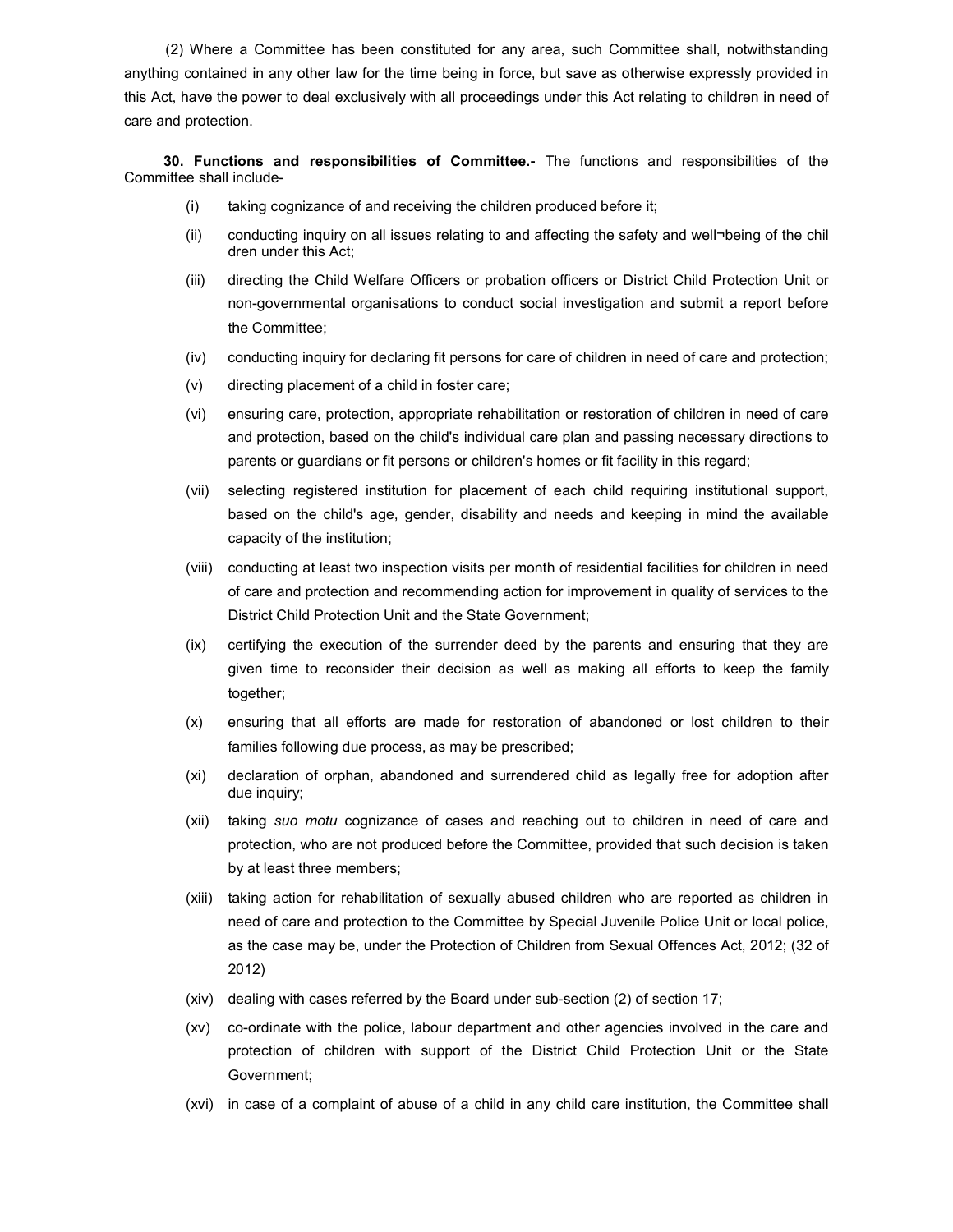conduct an inquiry and give directions to the police or the District Child Protection Unit or labour department or childline services, as the case may be;

- (xvii) accessing appropriate legal services for children;
- (xviii) such other functions and responsibilities, as may be prescribed.

### CHAPTER VI

## PROCEDURE IN RELATION TO CHILDREN IN NEED OF CARE AND PROTECTION

31. Production before Committee.- (1) Any child in need of care and protection may be produced before the Committee by any of the following persons, namely:-

- (i) any police officer or special juvenile police unit or a designated Child Welfare Police Officer or any officer of District Child Protection Unit or inspector appointed under any labour law for the time being in force;
- (ii) any public servant;
- (iii) Childline Services or any voluntary or non-governmental organisation or any agency as may be recognised by the State Government;
- (iv) Child Welfare Officer or probation officer;
- (v) any social worker or a public spirited citizen;
- (vi) by the child himself; or
- (vii) any nurse, doctor or management of a nursing home, hospital or maternity home:

Provided that the child shall be produced before the Committee without any loss of time but within a period of twenty- four hours excluding the time necessary for the journey.

(2) The State Government may make rules consistent with this Act, to provide for the manner of submitting the report to the Committee and the manner of sending and entrusting the child to children's home or fit facility or fit person, as the case may be, during the period of the inquiry.

32. Mandatory reporting regarding a child found separated from guardian.- (1) Any individual or a police officer or any functionary of any organisation or a nursing home or hospital or maternity home, who or which finds and takes charge, or is handed over a child who appears or claims to be abandoned or lost, or a child who appears or claims to be an orphan without family support, shall within twenty-four hours (excluding the time necessary for the journey), give information to the Childline Services or the nearest police station or to a Child Welfare Committee or to the District Child Protection Unit, or hand over the child to a child care institution registered under this Act, as the case may be.

(2) The information regarding a child referred to in sub-section (1) shall be mandatorily uploaded on a portal as may be specified by the Central Government or the Committee or the District Child Protection Unit or the child care institution, as the case may be.

33. Offence of non-reporting.- If information regarding a child as required under section 32 is not given within the period specified in the said section, then, such act shall be regarded as an offence.

**34. Penalty for non- reporting.-** Any person who has committed an offence under section 33 shall be liable to imprisonment up to six months or fine of ten thousand rupees or both.

35. Surrender of children.- (1) A parent or guardian, who for physical, emotional and social factors beyond their control, wishes to surrender a child, shall produce the child before the Committee.

(2) If, after prescribed process of inquiry and counselling, the Committee is satisfied, a surrender deed shall be executed by the parent or guardian, as the case may be, before the Committee.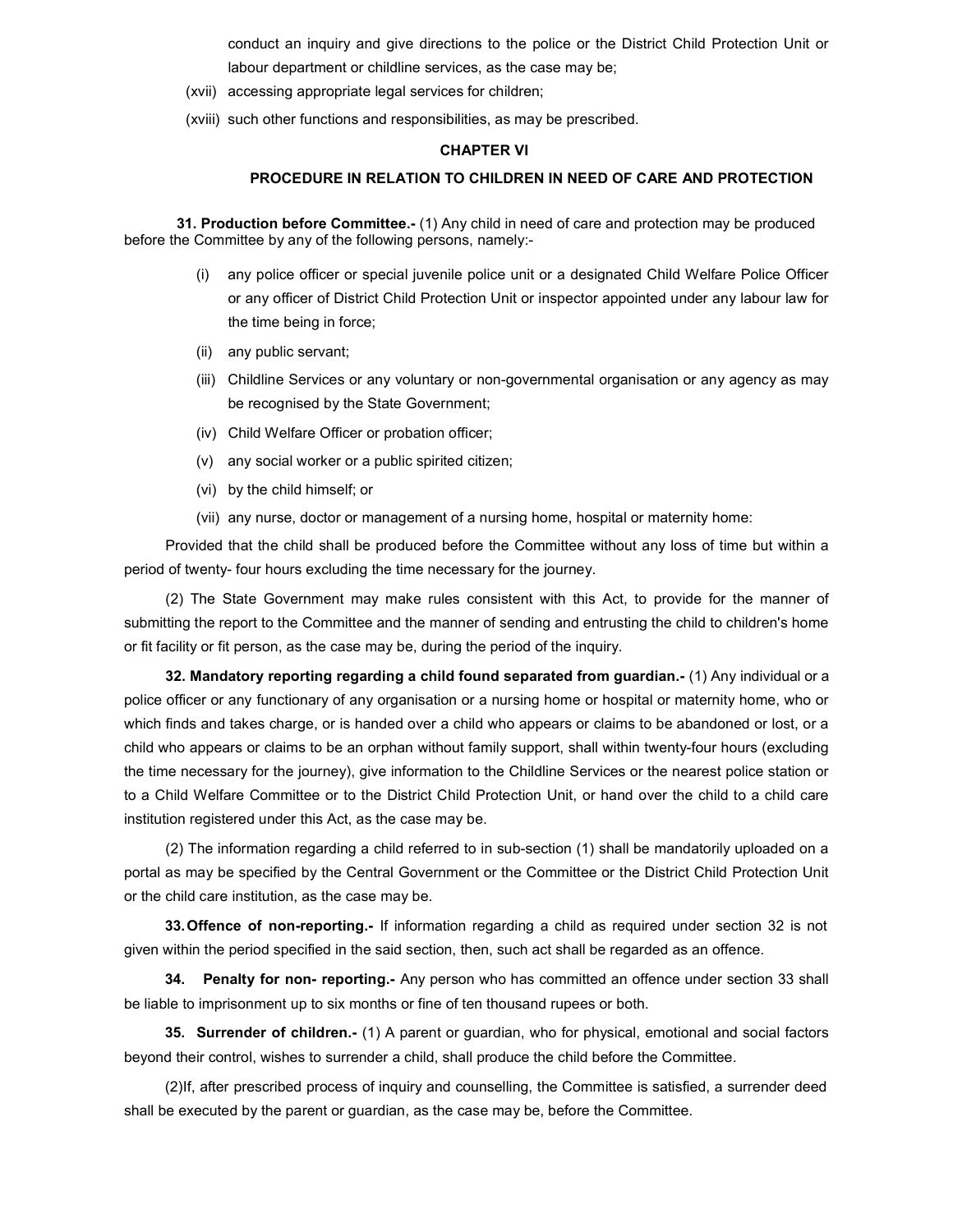(3) The parents or guardian who surrendered the child, shall be given two months time to reconsider their decision and in the intervening period the Committee shall either allow, after due inquiry, the child to be with the parents or guardian under supervision, or place the child in a Specialised Adoption Agency, if he or she is below six years of age, or a children's home if he is above six years.

36. Inquiry.- (1) On production of a child or receipt of a report under section 31, the Committee shall hold an inquiry in such manner as may be prescribed and the Committee, on its own or on the report from any person or agency as specified in sub-section (2) of section 31, may pass an order to send the child to the children's home or a fit facility or fit person, and for speedy social investigation by a social worker or Child Welfare Officer or Child Welfare Police Officer:

Provided that all children below six years of age, who are orphan, surrendered or appear to be abandoned shall be placed in a Specialised Adoption Agency, where available.

 (2) The social investigation shall be completed within fifteen days so as to enable the Committee to pass final order within four months of first production of the child:

Provided that for orphan, abandoned or surrendered children, the time for completion of inquiry shall be as specified in section 38.

(3) After the completion of the inquiry, if Committee is of the opinion that the said child has no family or ostensible support or is in continued need of care and protection, it may send the child to a Specialised Adoption Agency if the child is below six years of age, children's home or to a fit facility or person or foster family, till suitable means of rehabilitation are found for the child, as may be prescribed, or till the child attains the age of eighteen years:

Provided that the situation of the child placed in a children's home or with a fit facility or person or a foster family, shall be reviewed by the Committee, as may be prescribed.

(4) The Committee shall submit a quarterly report on the nature of disposal of cases and pendency of cases to the District Magistrate in the manner as may be prescribed, for review of pendency of cases.

(5) After review under sub-section (4), the District Magistrate shall direct the Committee to take necessary remedial measures to address the pendency, if necessary and send a report of such reviews to the State Government, who may cause the constitution of additional Committees, if required:

Provided that if the pendency of cases continues to be unaddressed by the Committee even after three months of receiving such directions, the State Government shall terminate the said Committee and shall constitute a new Committee.

(6) In anticipation of termination of the Committee and in order that no time is lost in constituting a new Committee, the State Government shall maintain a standing panel of eligible persons to be appointed as members of the Committee.

(7) In case of any delay in the constitution of a new Committee under sub-section (5), the Child Welfare Committee of a nearby district shall assume responsibility in the intervening period.

37. Orders passed regarding a child in need of care and protection.- (1) The Committee on being satisfied through the inquiry that the child before the Committee is a child in need of care and protection, may, on consideration of Social Investigation Report submitted by Child Welfare Officer and taking into account the child's wishes in case the child is sufficiently mature to take a view, pass one or more of the following orders, namely:-

- (a) declaration that a child is in need of care and protection;
- (b) restoration of the child to parents or guardian or family with or without supervision of Child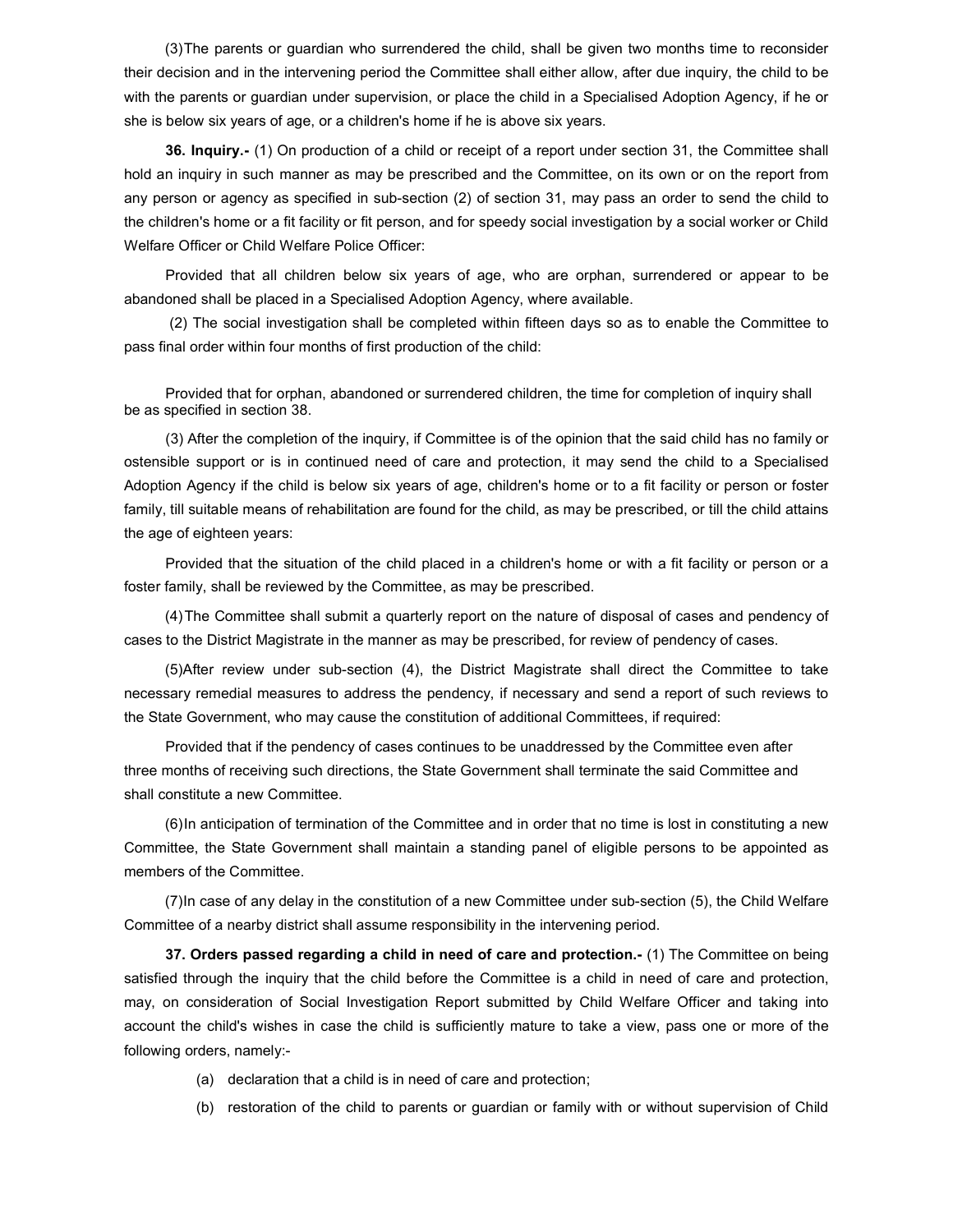Welfare Officer or designated social worker;

- (c) placement of the child in Children's Home or fit facility or Specialised Adoption Agency for the purpose of adoption for long term or temporary care, keeping in mind the capacity of the institution for housing such children, either after reaching the conclusion that the family of the child cannot be traced or even if traced, restoration of the child to the family is not in the best interest of the child;
- (d) placement of the child with fit person for long term or temporary care;
- (e) foster care orders under section 44;
- (f) sponsorship orders under section 45;
- (g) directions to persons or institutions or facilities in whose care the child is placed, regarding care, protection and rehabilitation of the child, including directions relating to immediate shelter and services such as medical attention, psychiatric and psychological support including need-based counselling, occupational therapy or behaviour modification therapy, skill training, legal aid, educational services, and other developmental activities, as required, as well as follow-up and coordination with the District Child Protection Unit or State Government and other agencies;
- (h) declaration that the child is legally free for adoption under section 38.
- (2) The Committee may also pass orders for
	- (i) declaration of fit persons for foster care;
	- (ii) getting after care support under section 46 of the Act; or
	- (iii) any other order related to any other function as may be prescribed.

38. Procedure for declaring a child legally free for adoption.- (1) In case of orphan and abandoned child, the Committee shall make all efforts for tracing the parents or guardians of the child and on completion of such inquiry, if it is established that the child is either an orphan having no one to take care, or abandoned, the Committee shall declare the child legally free for adoption:

Provided that such declaration shall be made within a period of two months from the date of production of the child, for children who are up to two years of age and within four months for children above two years of age:

Provided further that notwithstanding anything contained in this regard in any other law for the time being in force, no first information report shall be registered against any biological parent in the process of inquiry relating to an abandoned or surrendered child under this Act.

(2) In case of surrendered child, the institution where the child has been placed by the Committee on an application for surrender, shall bring the case before the Committee immediately on completion of the period specified in section 35, for declaring the child legally free for adoption.

(3) Notwithstanding anything contained in any other law for the time being in force, a child of a mentally retarded parents or a unwanted child of victim of sexual assault, such child may be declared free for adoption by the Committee, by following the procedure under this Act.

(4) The decision to declare an orphan, abandoned or surrendered child as legally free for adoption shall be taken by at least three members of the Committee.

(5) The Committee shall inform the State Agency and the Authority regarding the number of children declared as legally free for adoption and number of cases pending for decision in the manner as may be prescribed, every month.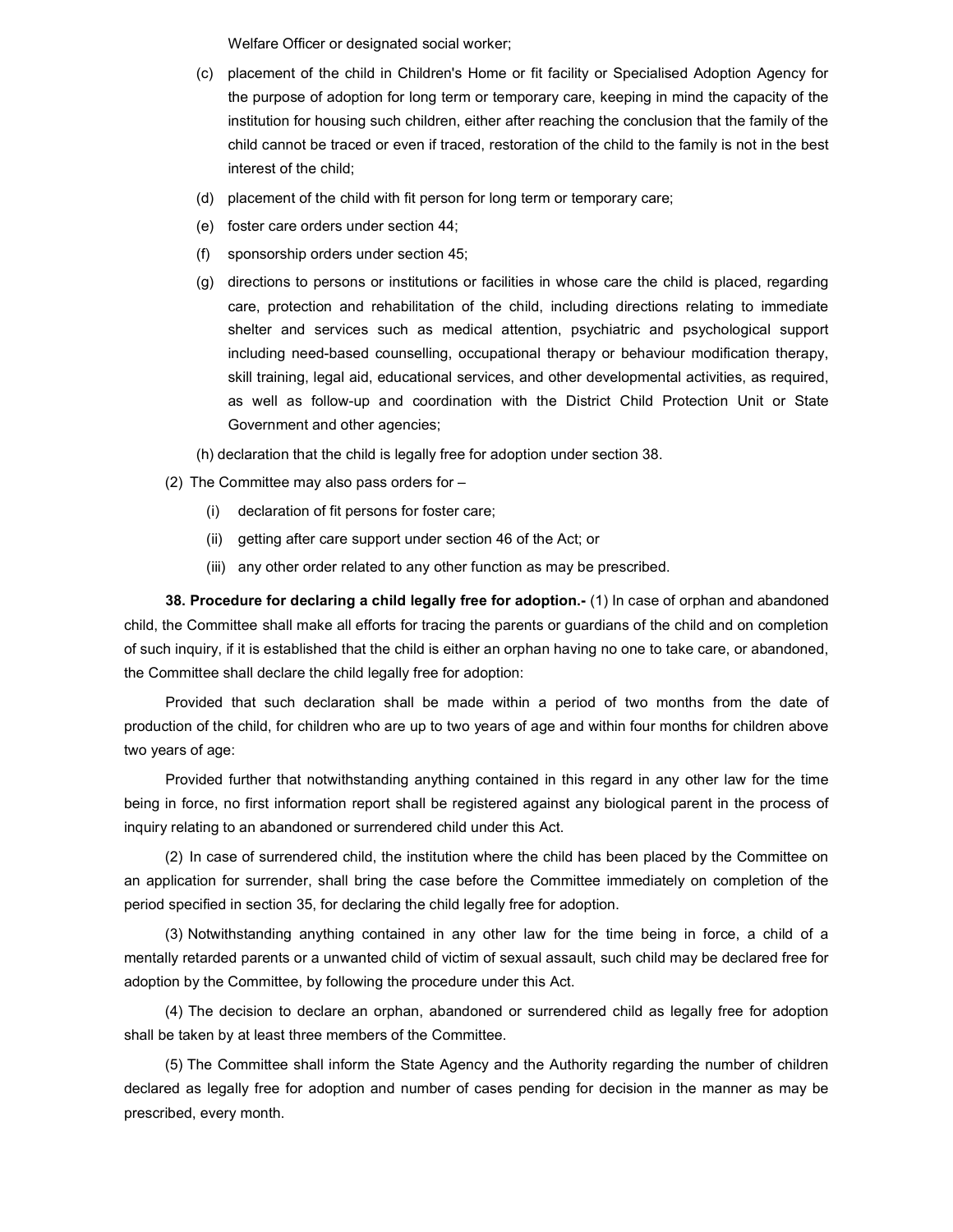#### CHAPTER VII

## REHABILITATION AND SOCIAL RE-INTEGRATION

39. Process of rehabilitation and social re-integration.- (1) The process of rehabilitation and social integration of children under this Act shall be undertaken, based on the individual care plan of the child, preferably through family based care such as by restoration to family or guardian with or without supervision or sponsorship, or adoption or foster care:

Provided that all efforts shall be made to keep siblings placed in institutional or non¬institutional care, together, unless it is in their best interest not to be kept together.

(2) For children in conflict with law the process of rehabilitation and social integration shall be undertaken in the observation homes, if the child is not released on bailor in special homes or place of safety or fit facility or with a fit person, if placed there by the order of the Board.

(3) The children in need of care and protection who are not placed in families for any reason may be placed in an institution registered for such children under this Act or with a fit person or a fit facility, on a temporary or long-term basis, and the process of rehabilitation and social integration shall be undertaken wherever the child is so placed.

(4) The Children in need of care and protection who are leaving institutional care or children in conflict with law leaving special homes or place of safety on attaining eighteen years of age, may be provided financial support as specified in section 46, to help them to re-integrate into the mainstream of the society.

40. Restoration of child in need of care and protection.- (1) The restoration and protection of a child shall be the prime objective of any Children's Home, Specialised Adoption Agency or open shelter.

(2) The Children's Home, Specialised Adoption Agency or an open shelter, as the case may be, shall take such steps as are considered necessary for the restoration and protection of a child deprived of his family environment temporarily or permanently where such child is under their care and protection.

(3) The Committee shall have the powers to restore any child in need of care and protection to his parents, guardian or fit person, as the case may be, after determining the suitability of the parents or guardian or fit person to take care of the child, and give them suitable directions.

Explanation.- For the purposes of this section, "restoration and protection of a child" means restoration to-

- (a) parents;
- (b) adoptive parents;
- (c) foster parents;
- (d) guardian; or
- (e) fit person.

41. Registration of child care institutions.- (1) Notwithstanding anything contained in any other law for the time being in force, all institutions, whether run by a State Government or by voluntary or nongovernmental organisations, which are meant, either wholly or partially, for housing children in need of care and protection or children in conflict with law, shall, be registered under this Act in such manner as may be prescribed, within a period of six months from the date of commencement of this Act, regardless of whether they are receiving grants from the Central Government or, as the case may be, the State Government or not:

Provided that the institutions having valid registration under the Juvenile Justice (Care and Protection of Children) Act, 2000 (56 of 2000) on the date of commencement of this Act shall be deemed to have been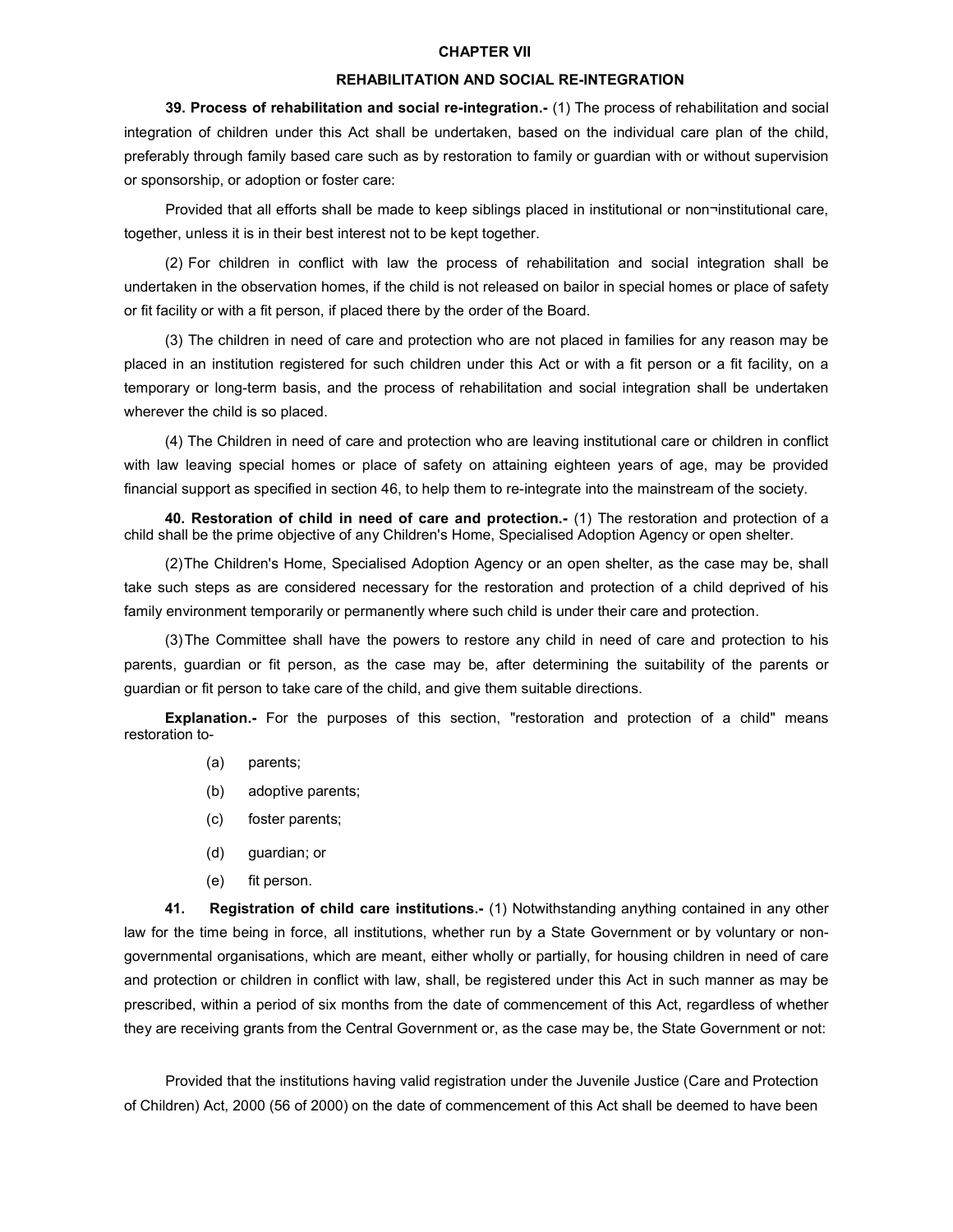registered under this Act.

(2) At the time of registration under this section, the State Government shall determine and record the capacity and purpose of the institution and shall register the institution as a Children's Home or open shelter or Specialised Adoption Agency or observation home or special home or place of safety, as the case may be.

(3) On receipt of application for registration under sub-section (1), from an existing or new institution housing children in need of care and protection of children in conflict with law, the State Government may grant provisional registration, within one month from the date of receipt of application, for a maximum period of six months, in order to bring such institution under the purview of this Act, and shall determine the capacity of the Home which shall be mentioned in the registration certificate:

Provided that if the said institution does not fulfill the prescribed criteria for registration, within the period specified in sub-section (1), the provisional registration shall stand cancelled and the provisions of sub-section (5) shall apply.

(4) If the State Government does not issue a provisional registration certificate within one month from the date of application, the proof of receipt of application for registration shall be treated as provisional registration to run an institution for a maximum period of six months.

(5) If the application for registration is not disposed of within six months by any officer or officers of any State Government, it shall be regarded as dereliction of duty on their part by their higher controlling authority and appropriate departmental proceedings shall be initiated.

 (6) The period of registration of an institution shall be five years, and it shall be subject to renewal in every five years.

(7) The State Government may, after following the procedure as may be prescribed, cancel or withhold registration, as the case may be, of such institutions which fail to provide rehabilitation and reintegration services as specified in section 53 and till such time that the registration of an institution is renewed or granted, the State Government shall manage the institution.

(8) Any child care institution registered under this section shall be duty bound to admit children, subject to the capacity of the institution, as directed by the Committee, whether they are receiving grants from the Central Government or, as the case may be, the State Government or not.

(9) Notwithstanding anything contained in any other law for the time being in force, the inspection committee appointed under section 54, shall have the powers to inspect any institution housing children, even if not registered under this Act to determine whether such institution is housing children in need of care and protection.

42. Penalty for non-registration of child care institutions.- Any person, or persons, in-charge of an institution housing children in need of care and protection and children in conflict with law, who fails to comply with the provisions of sub-section (1) of section 41, shall be punished with imprisonment which may extend to one year or a fine of not less than one lakh rupees or both:

Provided that every thirty days delay in applying for registration shall be considered as a separate offence.

43. Open shelter.- (1) The State Government may establish and maintain, by itself or through voluntary or non-governmental organisations, as many open shelters as may be required, and such open shelters shall be registered as such, in the manner as may be prescribed.

(2) The open shelters referred to in sub-section (1) shall function as a community based facility for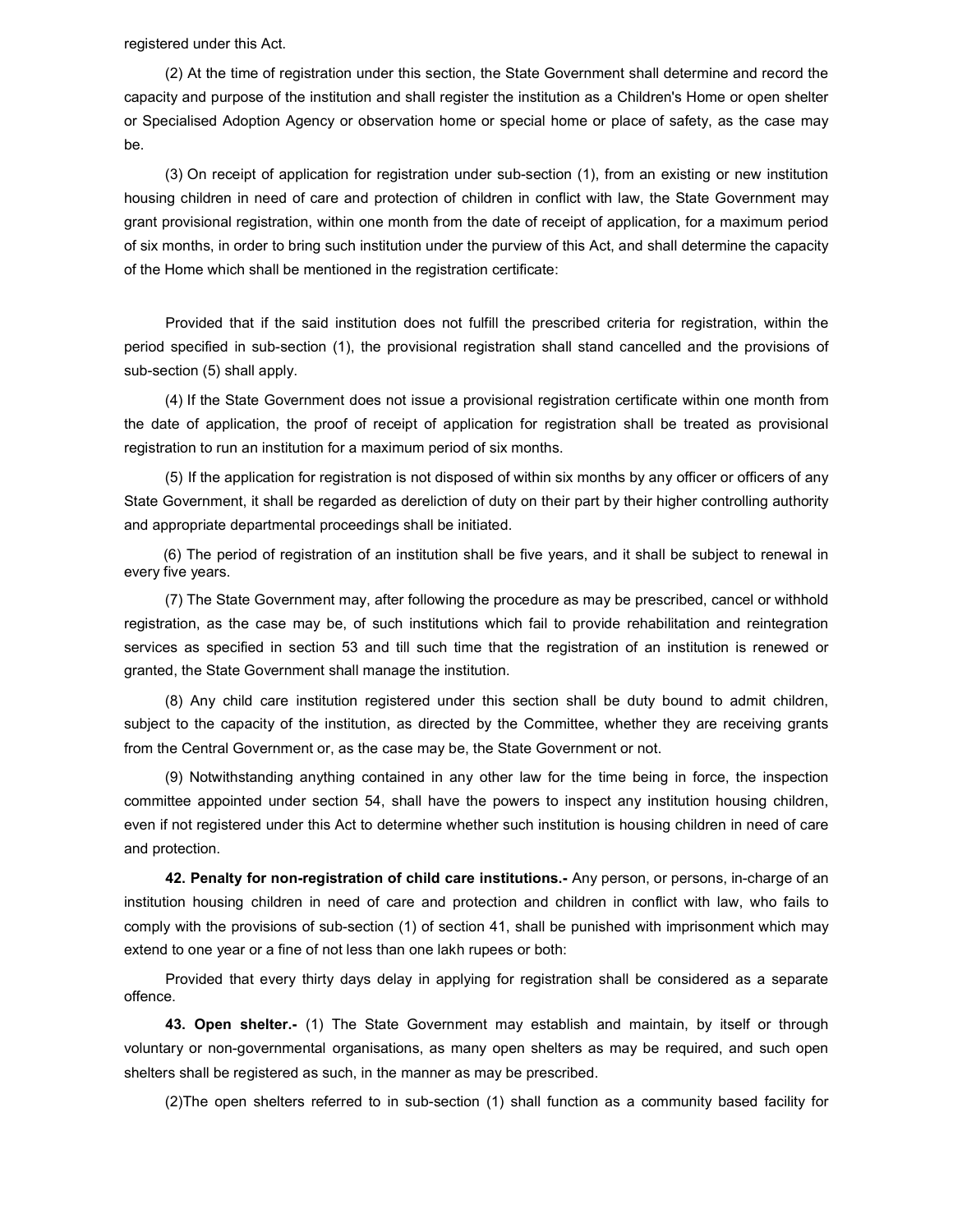children in need of residential support, on short term basis, with the objective of protecting them from abuse or weaning them, or keeping them, away from a life on the streets.

(3) The open shelters shall send every month information, in the manner as may be prescribed, regarding children availing the services of the shelter, to the District Child Protection Unit and the Committee.

44. Foster care.- (1) The children in need of care and protection may be placed in foster care, including group foster care for their care and protection through orders of the Committee, after following the procedure as may be prescribed in this regard, in a family which does not include the child's biological or adoptive parents or in an unrelated family recognised as suitable for the purpose by the State Government, for a short or extended period of time.

(2) The selection of the foster family shall be based on family's ability, intent, capacity and prior experience of taking care of children.

 (3) All efforts shall be made to keep siblings together in foster families, unless it is in their best interest not to be kept together.

(4) The State Government, after taking into account the number of children, shall provide monthly funding for such foster care through District Child Protection Unit after following the procedure, as may be prescribed, for inspection to ensure well being of the children.

(5) In cases where children have been placed in foster care for the reason that their parents have been found to be unfit or incapacitated by the Committee, the child's parents may visit the child in the foster family at regular intervals, unless the Committee feels that such visits are not in the best interest of the child, for reasons to be recorded therefore; and eventually, the child may return to the parent's homes once the parents are determined by the Committee to be fit to take care of the child.

(6) The foster family shall be responsible for providing education, health and nutrition to the child and shall ensure the overall well being of the child in such manner, as may be prescribed.

(7) The State Government may make rules for the purpose of defining the procedure, criteria and the manner in which foster care services shall be provided for children.

(8) The inspection of foster families shall be conducted every month by the Committee in the form as may be prescribed to check the well-being ofthe child and whenever a foster family is found lacking in taking care of the child, the child shall be removed from that foster family and shifted to another foster family as the Committee may deem fit.

(9) No child regarded as adoptable by the Committee shall be given for long-term foster care.

45. Sponsorship.- (1) The State Government shall make rules for the purpose of undertaking various

programmes of sponsorship of children, such as individual to individual sponsorship, group sponsorship or community sponsorship.

- (2) The criteria for sponsorship shall include,-
	- (i) where mother is a widow or divorced or abandoned by family;
	- (ii) where children are orphan and are living with the extended family;
	- (iii) where parents are victims of life threatening disease;
	- (iv) where parents are incapacitated due to accident and unable to take care of children both financially and physically.
- (3) The duration of sponsorship shall be such as may be prescribed.

(4) The sponsorship programme may provide supplementary support to families, to Children's Homes and to special homes to meet medical, nutritional, educational and other needs of the children, with a view to improving their quality of life.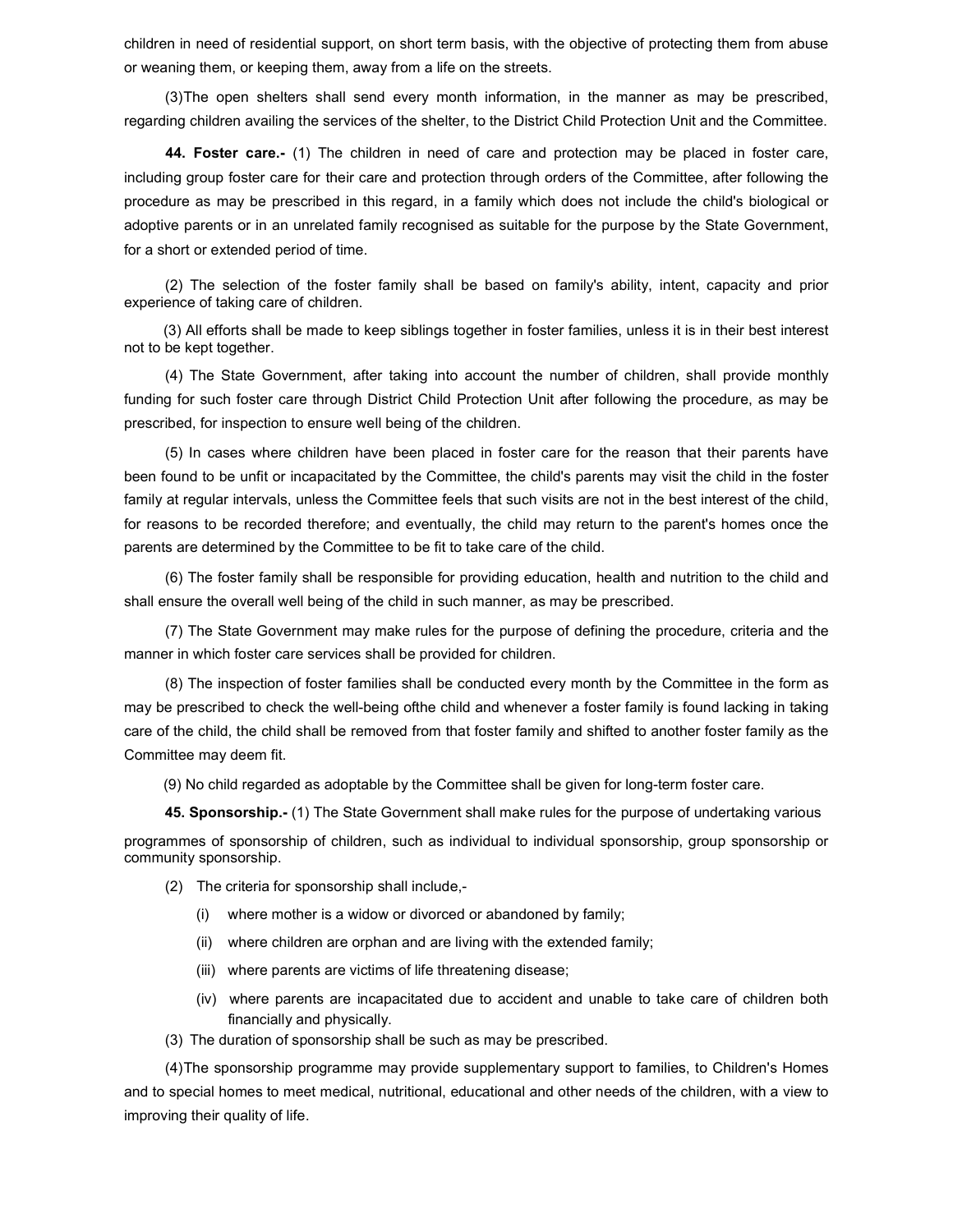46. After care of children leaving child care institution.- Any child leaving a child care institution on completion of eighteen years of age may be provided with financial support in order to facilitate child's reintegration into the mainstream of the society in the manner as may be prescribed.

47. Observation homes.- (1) The State Government shall establish and maintain in every district or a group of districts, either by itself, or through voluntary or non-governmental organisations, observation homes, which shall be registered under section 41 of this Act, for temporary reception, care and rehabilitation of any child alleged to be in conflict with law, during the pendency of any inquiry under this Act.

(2) Where the State Government is of the opinion that any registered institution other than a home established or maintained under sub-section (1), is fit for the temporary reception of such child alleged to be in conflict with law during the pendency of any inquiry under this Act, it may register such institution as an observation home for the purposes of this Act.

(3) The State Government may, by rules made under this Act, provide for the management and monitoring of observation homes, including the standards and various types of services to be provided by them for rehabilitation and social integration of a child alleged to be in conflict with law and the circumstances under which, and the manner in which, the registration of an observation home may be granted or withdrawn.

 (4) Every child alleged to be in conflict with law who is not placed under the charge of parent or guardian and is sent to an observation home shall be segregated according to the child's age and gender, after giving due consideration to physical and mental status of the child and degree of the offence committed.

48. Special homes.- (1) The State Government may establish and maintain either by itself or through voluntary or non-governmental organisations, special homes, which shall be registered as such, in the manner as may be prescribed, in every district or a group of districts, as may be required for rehabilitation of those children in conflict with law who are found to have committed an offence and who are placed there by an order of the Juvenile Justice Board made under section 18.

(2) The State Government may, by rules, provide for the management and monitoring of special homes, including the standards and various types of services to be provided by them which are necessary for social re-integration of a child, and the circumstances under which, and the manner in which, the registration of a special home may be granted or withdrawn.

(3) The rules made under sub-section (2) may also provide for the segregation and separation of children found to be in conflict with law on the basis of age, gender, the nature of offence committed by them and the child's mental and physical status.

49. Place of safety.- (1) The State Government shall set up atleast one place of safety in a State registered under section 41, so as to place a person above the age of eighteen years or child in conflict with law, who is between the age of sixteen to eighteen years and is accused of or convicted for committing a heinous offence.

(2) Every place of safety shall have separate arrangement and facilities for stay of such children or persons during the process of inquiry and children or persons convicted of committing an offence.

(3) The State Government may, by rules, prescribe the types of places that can be designated as place of safety under sub-section (1) and the facilities and services that may be provided therein.

50. Children's Home.- (1) The State Government may establish and maintain, in every district or group of districts, either by itself or through voluntary or non-governmental organisations, Children's Homes,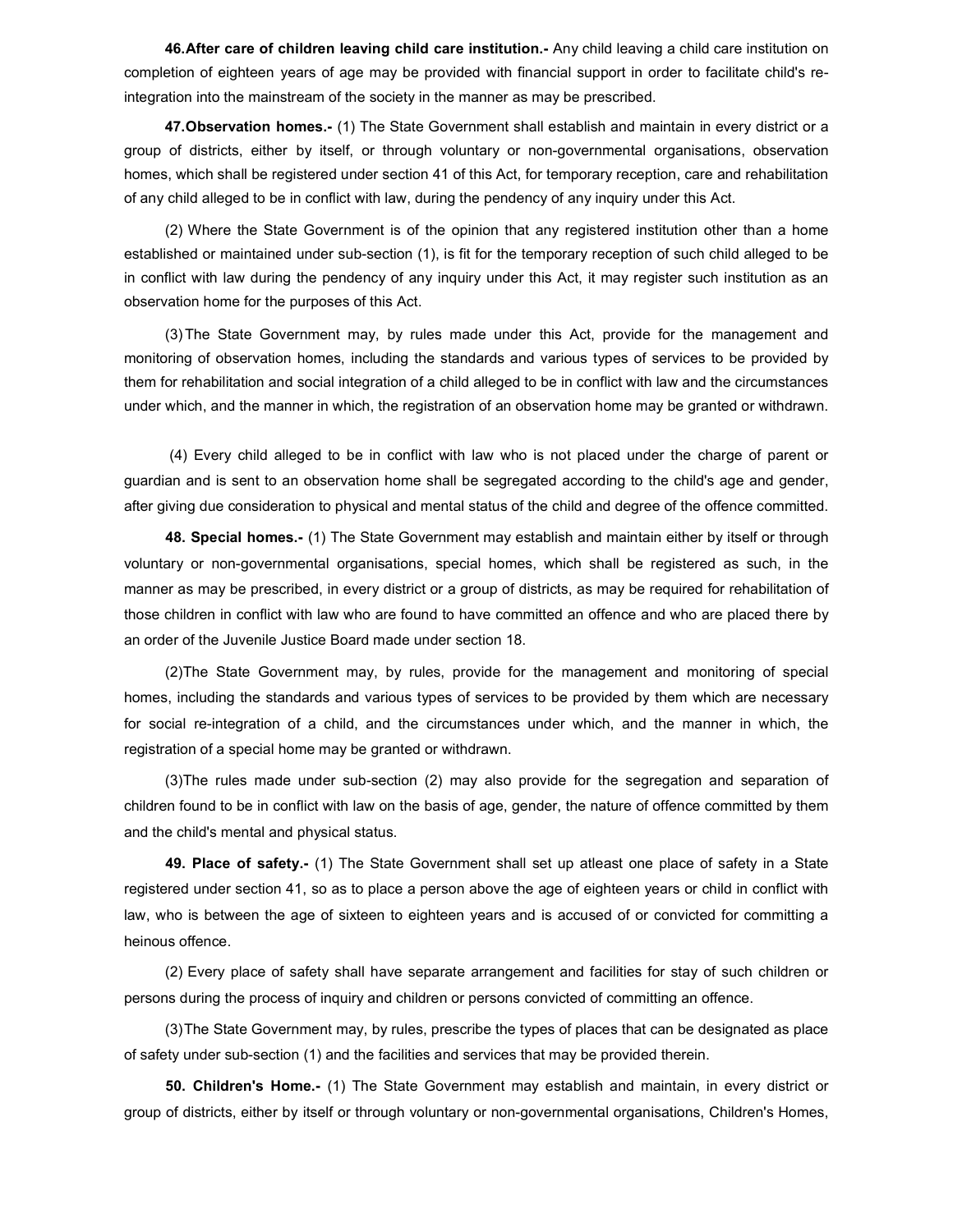which shall be registered as such, for the placement of children in need of care and protection for their care, treatment, education, training, development and rehabilitation.

(2) The State Government shall designate any Children's Home as a home fit for children with special needs delivering specialised services, depending on requirement.

(3) The State Government may, by rules, provide for the monitoring and management of Children's Homes including the standards and the nature of services to be provided by them, based on individual care plans for each child.

51. Fit facility.- (1) The Board or the Committee shall recognise a facility being run by a Governmental organisation or a voluntary or non-governmental organisation registered under any law for the time being in force to be fit to temporarily take the responsibility of a child for a specific purpose after due inquiry regarding the suitability of the facility and the organisation to take care of the child in such manner as may be prescribed.

(2) The Board or the Committee may withdraw the recognition under sub-section (1) for reasons to be recorded in writing.

52. Fit person.- (1) The Board or the Committee shall, after due verification of credentials, recognise any person fit to temporarily receive a child for care, protection and treatment of such child for a specified period and in the manner as may be prescribed.

(2) The Board or Committee, as the case may be, may withdraw the recognition granted under subsection (1) for reasons to be recorded in writing.

53. Rehabilitation and re-integration services in institutions registered under this Act and management thereof.- (1) The services that shall be provided, by the institutions registered under this Act in the process of rehabilitation and re-integration of children, shall be in such manner as may be prescribed, which may include-

- (i) basic requirements such as food, shelter, clothing and medical attention as per the prescribed standards;
- (ii) equipment such as wheel-chairs, prosthetic devices, hearing aids, braille kits, or any other suitable aids and appliances as required, for children with special needs;
- (iii) appropriate education, including supplementary education, special education, and appropriate education for children with special needs:

Provided that for children between the age of six to fourteen years, the provisions of the Right of Children to Free and Compulsory Education Act, 2009 (35 of 2009) shall. apply;

- (iv) skill development;
- (v) occupational therapy and life skill education;
- (vi) mental health interventions, including counselling specific to the need of the child;
- (vii) recreational activities including sports and cultural activities;
- (viii) legal aid where required;
- (ix) referral services for education, vocational training, de-addiction, treatment of diseases where required;
- (x) case management including preparation and follow up of individual care plan;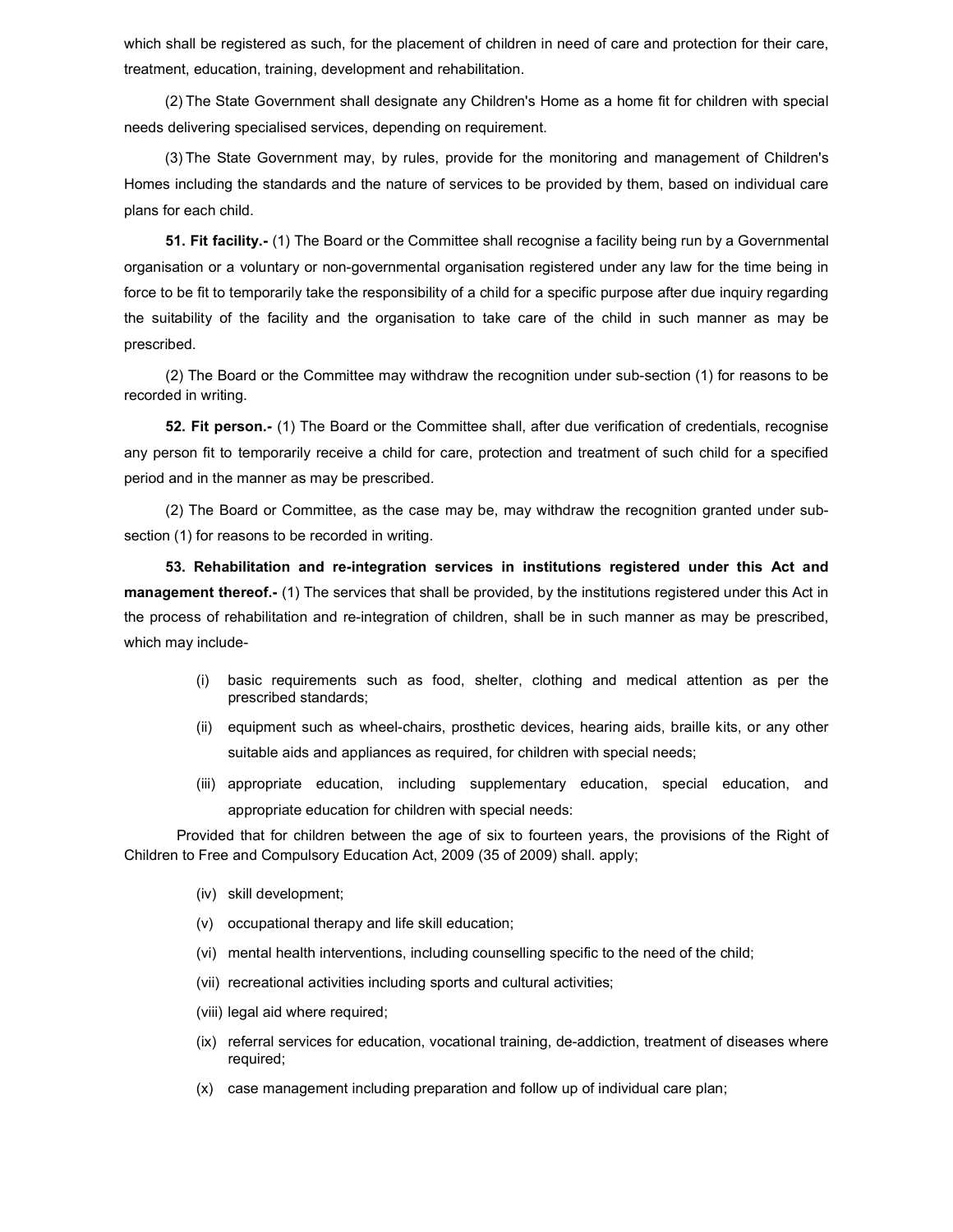- (xi) birth registration;
- (xii) assistance for obtaining the proof of identity, where required; and
- (xiii) any other service that may reasonably be provided in order to ensure the well-being of the child, either directly by the State Government, registered or fit individuals or institutions or through referral services.

(2) Every institution shall have a Management Committee, to be set up in a manner as may be prescribed, to manage the institution and monitor the progress of every child.

(3) The officer in-charge of every institution, housing children above six years of age, shall facilitate setting up of children's committees for participating in such activities as may be prescribed, for the safety and well-being of children in the institution.

54. Inspection of institutions registered under this Act.- (1) The State Government shall appoint inspection committees for the State and district, as the case may be, for all institutions registered or recognised to be fit under this Act for such period and for such purposes, as may be prescribed.

(2) Such inspection committees shall mandatorily conduct visits to all facilities housing children in the area allocated, at least once in three months in a team of not less than three members, of whom at least one shall be a woman and one shall be a medical officer, and submit reports of the findings of such visits within a week of their visit, to the District Child Protection Units or State Government, as the case may be, for further action.

(3) On the submission of the report by the inspection committee within a week ofthe inspection, appropriate action shall be taken within a month by the District Child Protection Unit or the State Government and a compliance report shall be submitted to the State Government.

55. Evaluation of functioning of structures.- (1) The Central Government or State Government may independently evaluate the functioning of the Board, Committee, special juvenile police units, registered institutions, or recognised fit facilities and persons, at such period and through such persons or institutions as may be prescribed by that Government.

(2) In case such independent evaluation is conducted by both the Governments, the evaluation made by the Central Government shall prevail.

### CHAPTER VIII

#### ADOPTION

56. Adoption.- (1) Adoption shall be resorted to for ensuring right to family for the orphan, abandoned and surrendered children, as per the provisions of this Act, the rules made thereunder and the adoption regulations framed by the Authority.

(2) Adoption of a child from a relative by another relative, irrespective of their religion, can be made as per the provisions of this Act and the adoption regulations framed by the Authority.

(3) Nothing in this Act shall apply to the adoption of children made under the provisions of the Hindu Adoption and Maintenance Act, 1956. (78 of 1956)

(4) All inter-country adoptions shall be done only as per the provisions of this Act and the adoption regulations framed by the Authority.

(5) Any person, who takes or sends a child to a foreign country or takes part in any arrangement for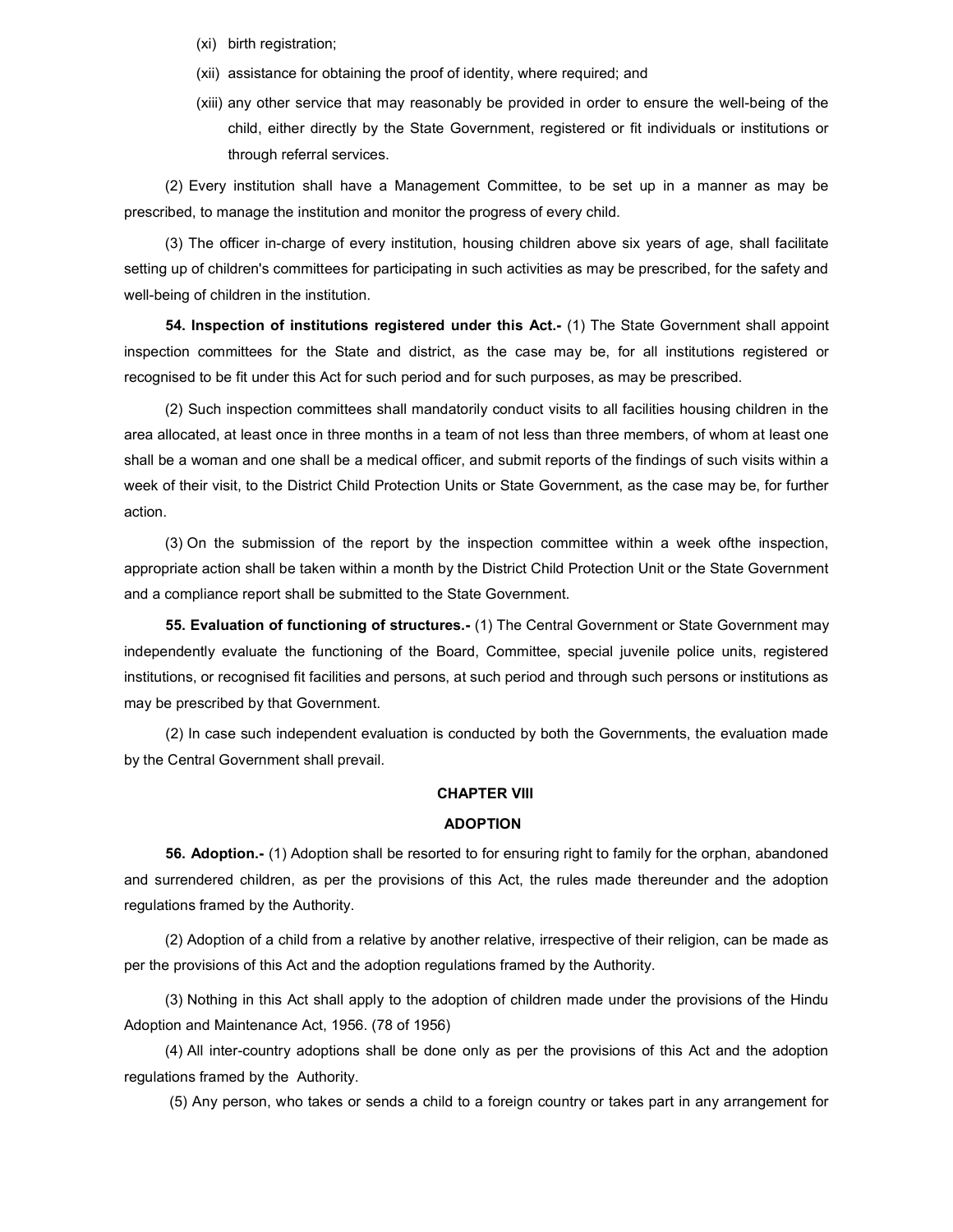transferring the care and custody of a child to another person in a foreign country without a valid order from the Court, shall be punishable as per the provisions of section 80.

57. Eligibility of prospective adoptive parents.- (1) The prospective adoptive parents shall be physically fit, financially sound, mentally alert and highly motivated to adopt a child for providing a good upbringing to him.

(2) In case of a couple, the consent of both the spouses for the adoption shall be required.

(3) A single or divorced person can also adopt, subject to fulfilment of the criteria and in accordance with the provisions of adoption regulations framed by the Authority.

(4) A single male is not eligible to adopt a girl child.

(5) Any other criteria that may be specified in the adoption regulations framed by the Authority.

58. Procedure for adoption by Indian prospective adoptive parents living in India.- (1) Indian prospective adoptive parents living in India, irrespective of their religion, if interested to adopt an orphan or abandoned or surrendered child, may apply for the same to a Specialised Adoption Agency, in the manner as provided in the adoption regulations framed by the Authority.

(2) The Specialised Adoption Agency shall prepare the home study report of the prospective adoptive parents and upon finding them eligible, will refer a child declared legally free for adoption to them along with the child study report and medical report of the child, in the manner as provided in the adoption regulations framed by the Authority.

(3) On the receipt of the acceptance of the child from the prospective adoptive parents along with the child study report and medical report of the child signed by such parents, the Specialised Adoption Agency shall give the child in pre-adoption foster care and file an application in the court for obtaining the adoption order, in the manner as provided in the adoption regulations framed by the Authority.

(4) On the receipt of a certified copy of the court order, the Specialised Adoption Agency shall send immediately the same to the prospective adoptive parents.

(5) The progress and wellbeing of the child in the adoptive family shall be followed up and ascertained in the manner as provided in the adoption regulations framed by the Authority.

59. Procedure for inter-country adoption of an orphan or abandoned or surrendered child.- (1) If an orphan or abandoned or surrendered child could not be placed with an Indian or non-resident Indian prospective adoptive parent despite the joint effort of the Specialised Adoption Agency and State Agency within sixty days from the date the child has been declared legally free for adoption, such child shall be free for inter-country adoption:

Provided that children with physical and mental disability, siblings and children above five years of age may be given preference over other children for such inter-country adoption, in accordance with the adoption regulations, as may be framed by the Authority.

(2) An eligible non-resident Indian or overseas citizen of India or persons of Indian origin shall be given priority in inter-country adoption of Indian children.

(3) A non-resident Indian or overseas citizen of India, or person of Indian origin or a foreigner, who are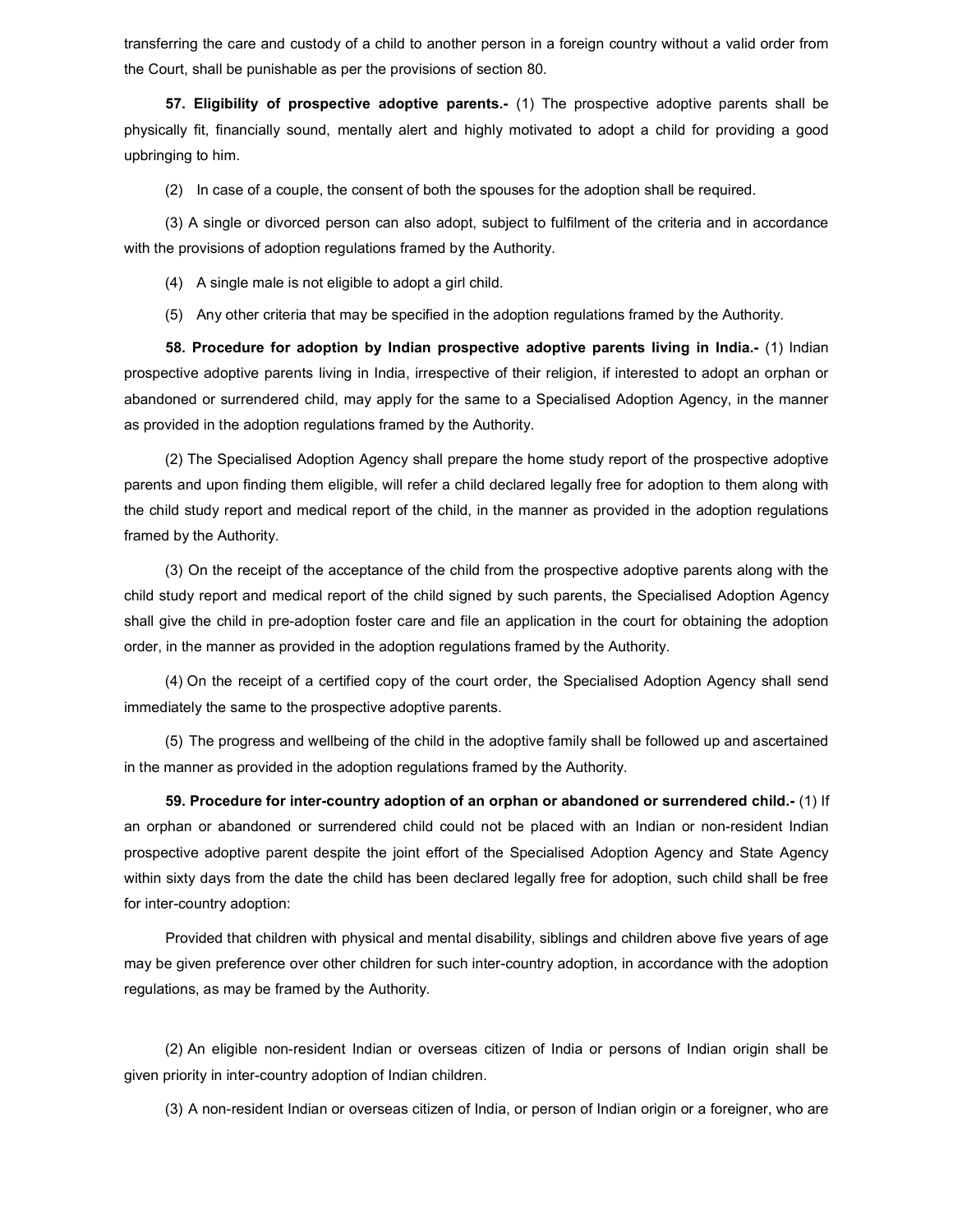prospective adoptive parents living abroad, irrespective of their religion, if interested to adopt an orphan or abandoned or surrendered child from India, may apply for the same to an authorised foreign adoption agency, or Central Authority or a concerned Government department in their country of habitual residence, as the case may be, in the manner as provided in the adoption regulations framed by the Authority.

(4) The authorised foreign adoption agency, or Central Authority, or a concerned Government department, as the case may be, shall prepare the home study report of such prospective adoptive parents and upon finding them eligible, will sponsor their application to Authority for adoption of a child from India, in the manner as provided in the adoption regulations framed by the Authority.

(5) On the receipt of the application of such prospective adoptive parents, the Authority shall examine and if it finds the applicants suitable, then, it will refer the application to one of the Specialised Adoption Agencies, where children legally free for adoption are available.

(6) The Specialised Adoption Agency will match a child with such prospective adoptive parents and send the child study report and medical report of the child to such parents, who in turn may accept the child and return the child study and medical report duly signed by them to the said agency.

(7) On receipt of the acceptance of the child from the prospective adoptive parents, the Specialised Adoption Agency shall file an application in the court for obtaining the adoption order, in the manner as provided in the adoption regulations framed by the Authority.

(8) On the receipt of a certified copy of the court order, the specialised adoption agency shall send immediately the same to Authority, State Agency and to the prospective adoptive parents, and obtain a passport for the child.

 (9) The Authority shall intimate about the adoption to the immigration authorities of India and the receiving country of the child.

 (10) The prospective adoptive parents shall receive the child in person from the specialised adoption agency as soon as the passport and visa are issued to the child.

 (11) The authorised foreign adoption agency, or Central Authority, or the concerned Government department, as the case may be, shall ensure the submission of progress reports about the child in the adoptive family and will be responsible for making alternative arrangement in the case of any disruption, in consultation with Authority and concerned Indian diplomatic mission, in the manner as provided in the adoption regulations framed by the Authority.

 (12) A foreigner or a person of Indian origin or an overseas citizen of India, who has habitual residence in India, if interested to adopt a child from India, may apply to Authority for the same along with a no objection certificate from the diplomatic mission of his country in India, for further necessary actions as provided in the adoption regulations framed by the Authority.

60. (1) Procedure for inter-country relative adoption.- (1) A relative living abroad, who intends to adopt a child from his relative in India shall obtain an order from the court and apply for no objection certificate from Authority, in the manner as provided in the adoption regulations framed by the Authority.

(2) The Authority shall on receipt of the order under sub-section (1) and the application from either the biological parents or from the adoptive parents, issue no objection certificate under intimation to the immigration authority of India and of the receiving country of the child.

(3) The adoptive parents shall, after receiving no objection certificate under sub-section (2), receive the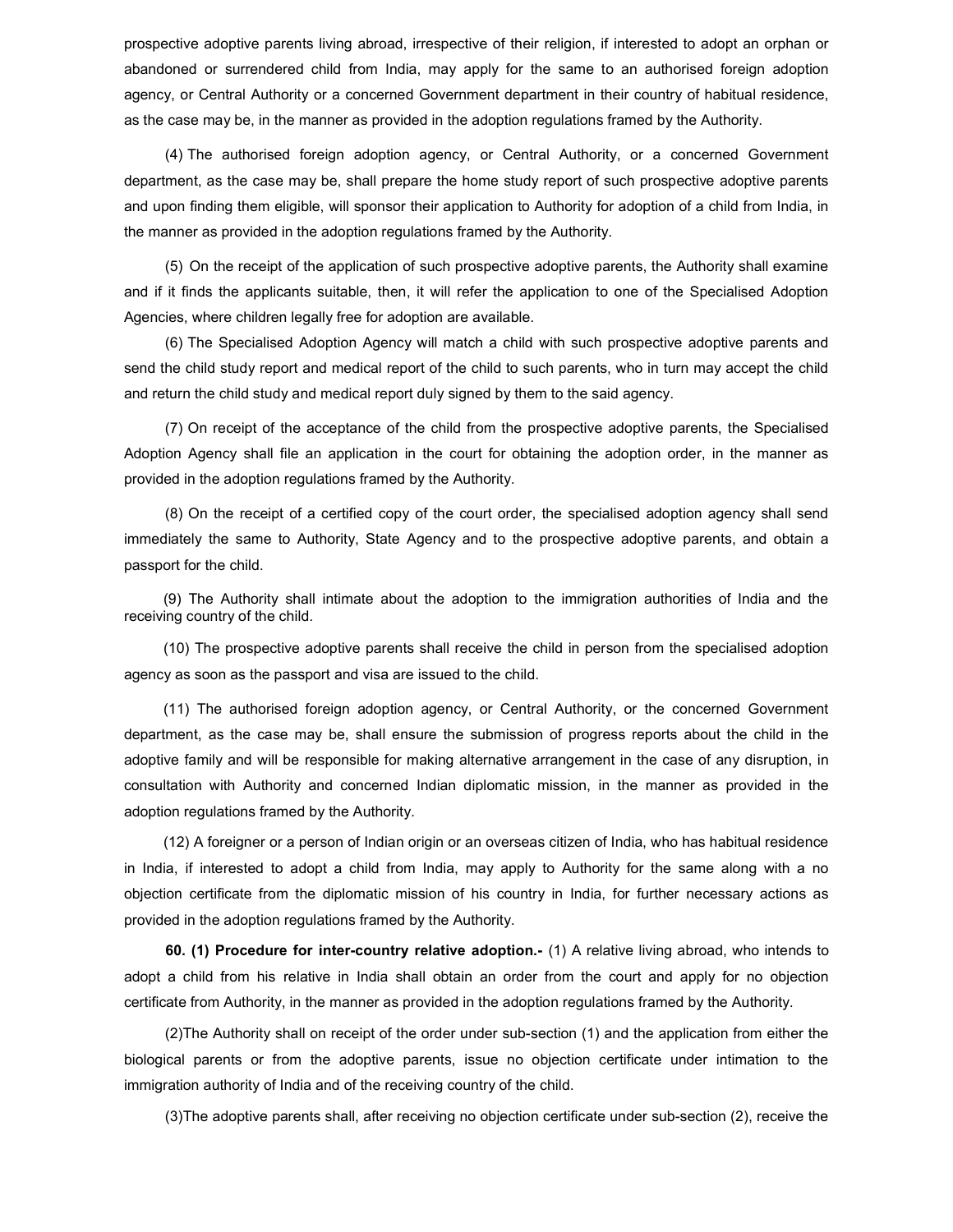child from the biological parents and shall facilitate the contact of the adopted child with his siblings and biological parents from time to time.

61. (1) Court procedure and penalty against payment in consideration of adoption.- (1) Before issuing an adoption order, the court shall satisfy itself that –

> (a) the adoption is for the welfare of the child; (b) due consideration is given to the wishes of the child having regard to the age and understanding of the child; and (c) that neither the prospective adoptive parents has given or agreed to give nor the specialised adoption agency or the parent or guardian of the child in case of relative adoption has received or agreed to receive any payment or reward in consideration of the adoption, except as permitted under the adoption regulations framed by the Authority towards the adoption fees or service charge or child care corpus.

(2) The adoption proceedings shall be held in camera and the case shall be disposed of by the court within a period of two months from the date of filing.

62. Additional procedural requirements and documentation.- (1) The documentation and other procedural requirements, not expressly provided in this Act with regard to the adoption of an orphan, abandoned and surrendered child by Indian prospective adoptive parents living in India, or by non-resident Indian or overseas citizen of India or person of Indian origin or foreigner prospecti ve adoptive parents, shall be as per the adoption regulations framed by the Authority.

(2) The specialised adoption agency shall ensure that the adoption case of prospective adoptive parents is disposed of within four months from the date of receipt of application and the authorised foreign adoption agency, Authority and State Agency shall track the progress of the adoption case and intervene wherever necessary, so as to ensure that the time line is adhered to.

63. Effect of adoption.- A child in respect of whom an adoption order is issued by the court, shall become the child of the adoptive parents, and the adoptive parents shall become the parents of the child as if the child had been born to the adoptive parents, for all purposes, including intestacy, with effect from the date on which the adoption order takes effect, and on and from such date all the ties of the child in the family of his or her birth shall stand severed and replaced by those created by the adoption order in the adoptive family:

Provided that any property which has vested in the adopted child immediately before the date on which the adoption order takes effect shall continue to vest in the adopted child subject to the obligations, if any, attached to the ownership of such property including the obligations, if any, to maintain the relatives in the biological family.

64. Reporting of adoption.- Notwithstanding anything contained in any other law for the time being in force, information regarding all adoption orders issued by the concerned courts, shall be forwarded to Authority on monthly basis in the manner as provided in the adoption regulations framed by the Authority, so as to enable Authority to maintain the data on adoption.

**65. Specialised Adoption Agencies.-** (1) The State Government shall recognise one or more institutions or organisations in each district as a Specialised Adoption Agency, in such manner as may be provided in the adoption regulations framed by the Authority, for the rehabilitation of orphan, abandoned or surrendered children, through adoption and non-institutional care.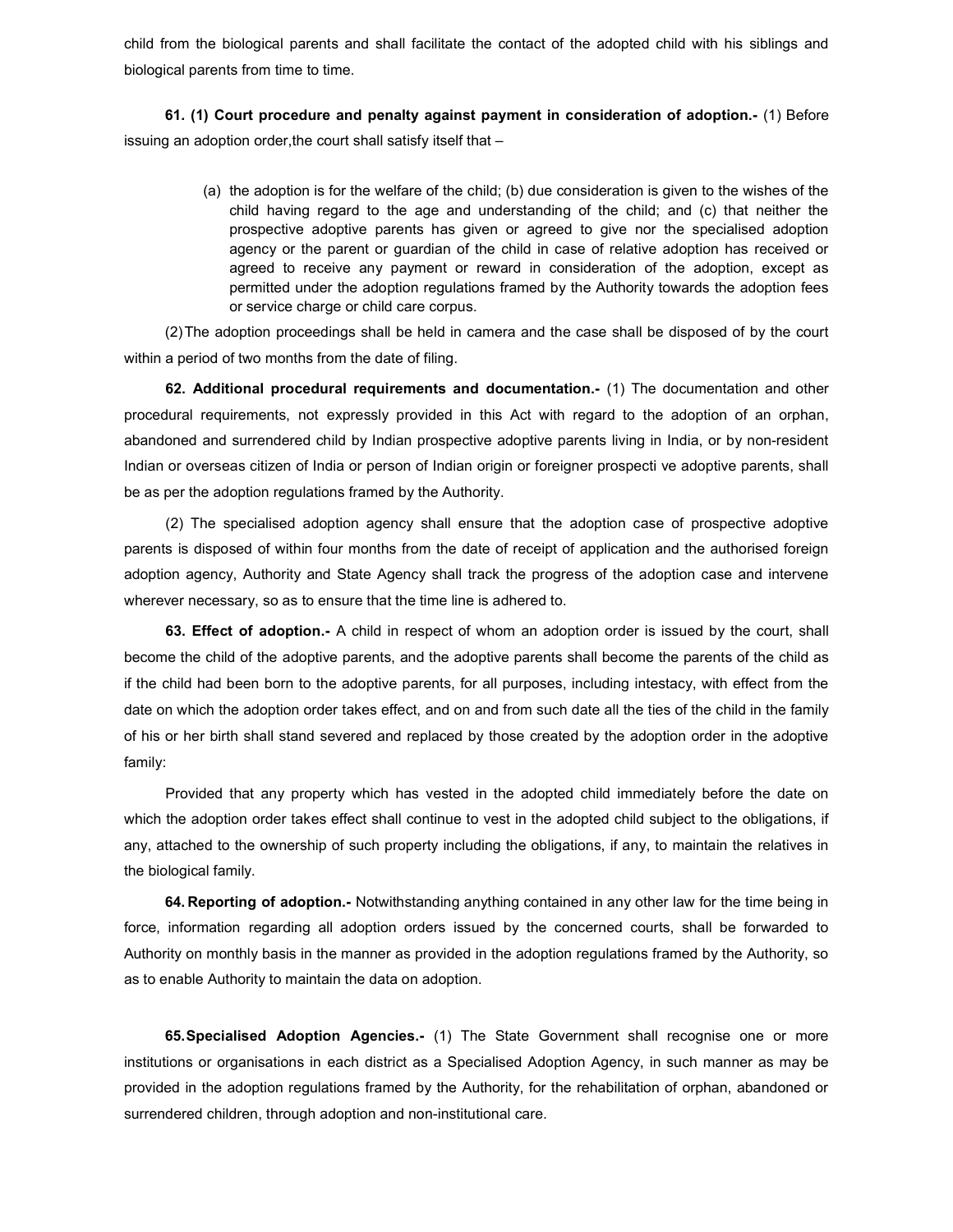(2) The State Agency shall furnish the name, address and contact details of the Specialised Adoption Agencies along with copies of certificate or letter of recognition or renewal to Authority, as soon as the recognition or renewal is granted to such agencies.

(3) The State Government shall get every Specialised Adoption Agency inspected at least once in a year and take necessary remedial measures, if required.

(4) In case any Specialised Adoption Agency is in default in taking necessary steps on its part as provided in this Act or in the adoption regulations framed by the Authority, for getting an orphan or abandoned or surrendered child legally free for adoption from the Committee or in completing the home study report of the prospective adoptive parents or in obtaining adoption order from the court within the stipulated time, such Specialised Adoption Agency shall be punishable with a fine which may extend up to fifty thousand rupees and in case of repeated default, the recognition of the Specialised Adoption Agency shall be withdrawn by the State Government.

66. Adoption of children residing in institutions not registered as adoption agencies.- (1) All the institutions registered under this Act, which may not have been recognised as Specialised Adoption Agencies, shall also ensure that all orphan or abandoned or surrendered children under their care are reported, produced and declared legally free for adoption, by the Committee as per the provisions of section 38.

(2) All institutions referred to in sub-section (1) shall develop formal linkages with nearby Specialised Adoption Agency and shall furnish details of the children declared legally free for adoption to that Specialised Adoption Agency along with all relevant records in the manner as may be prescribed, for the placement of such children in adoption.

(3) If any such institution contravenes the provisions of sub-section (1) or sub-section (2), it shall be liable to fine of fifty thousand rupees for each instance to be imposed by the registering authority and it may also attract de-recognition in the event of persistent flouting of such provisions.

67. State Adoption Resource Agency.- (1) The State Government shall set up a State Adoption Resource Agency for dealing with adoptions and related matters in the State under the guidance of Authority.

(2) The State Agency, wherever already exists, shall be deemed to be set up under this Act.

68. Central Adoption Resource Authority.- The Central Adoption Resource Agency existing before the commencement of this Act, shall be deemed to have been constituted as the Central Adoption Resource Authority under this Act to perform the following functions, namely:-

- (a) to promote in-country adoptions and to facilitate inter-State adoptions in co-ordination with State Agency;
- (b) to regulate inter-country adoptions;
- (c) to frame regulations on adoption and related matters from time to time as may be necessary;
- (d) to carry out the functions of the Central Authority under the Hague Convention on Protection of Children and Cooperation in respect of Inter-country Adoption;
- (e) any other function as may be prescribed.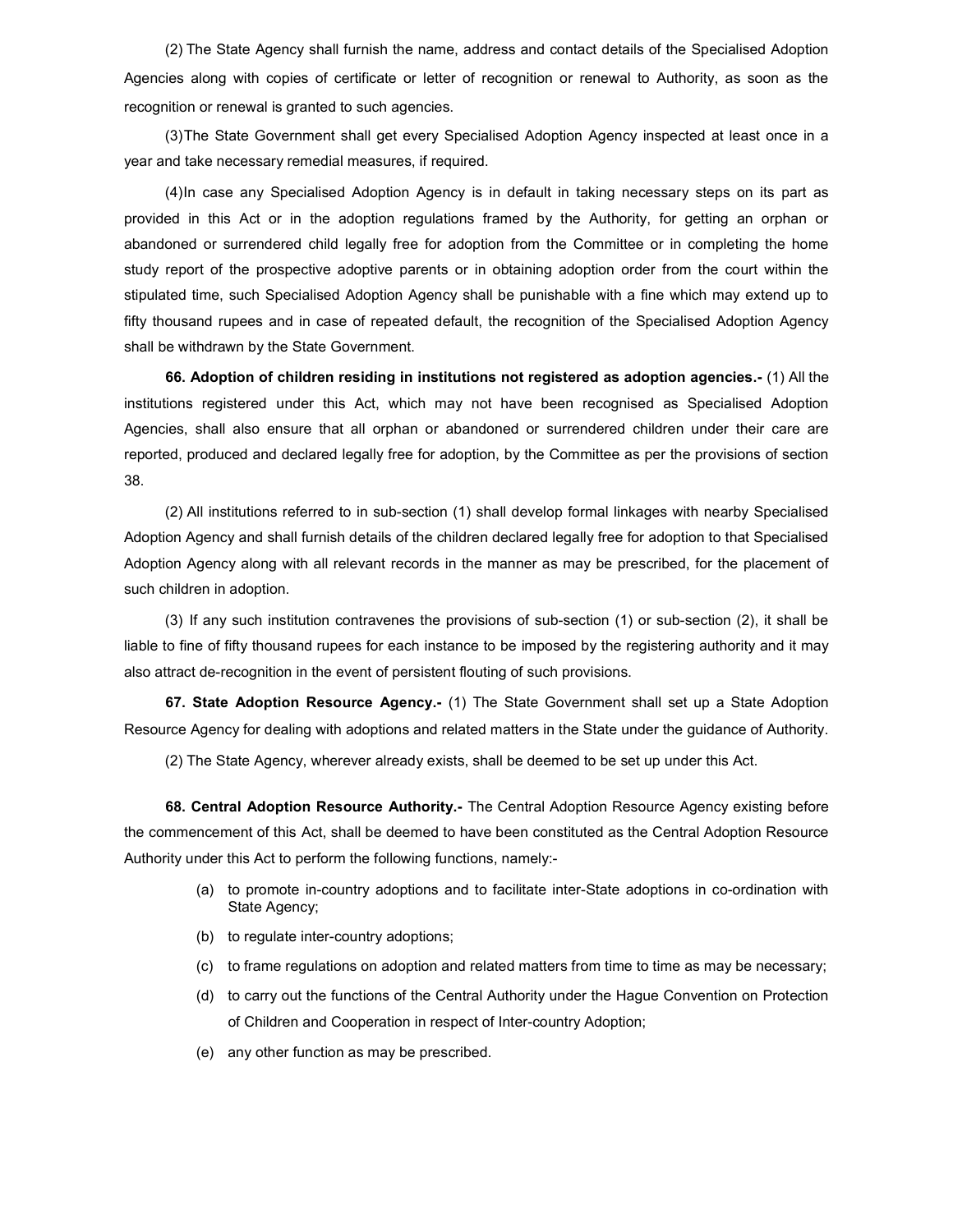69. Steering Committee of Authority.- (1) The Authority shall have a Steering Committee with following members:

- (a) Secretary, Ministry of Women and Child Development, Government of India, who shall be the Chairperson-ex officio;
- (b) Joint Secretary, Ministry of Women and Child Development, Government of India, dealing with Authority-ex officio;
- (c) Joint Secretary, Ministry of Women and Child Development, Government of India, dealing with Finance-ex officio;
- (d) one State Adoption Resource Agency and two Specialised Adoption Agencies;
- (e) one adoptive parent and one adoptee;
- (f) one advocate or a professor having at least ten years of experience in family law;
- (g) Member-Secretary, who shall also be Chief Executive Officer of the organisation.

(2) Criteria for the selection or nomination of the Members mentioned at (d) to (f), their tenure as well as the terms and conditions of their appointment shall be such as may be prescribed.

- (3) The Steering Committee shall have the following functions, namely:-
	- (a) to oversee the functioning of Authority and review its working from time to time so that it operates in most effective manner;
	- (b) to approve the annual budget, annual accounts and audit reports as well as the action plan and annual report of Authority;
	- (c) to adopt the recruitment rules, service rules, financial rules of Authority as well as the other regulations for the exercise of the administrative and programmatic powers within the organisation, with the prior approval of the Central Government;
	- (d) any other function that may be vested with it by the Central Government from time to time.
- (4) The Steering Committee shall meet once in a month in the manner as may be prescribed.

(5) The Authority shall function from its headquarter and through its regional offices as may be set up as per its functional necessity.

 70. Powers of Authority.- (1) For the efficient performance of its functions, Authority shall have the following powers, namely:-

- (a) to issue instructions to any Specialised Adoption Agency or a Children Home or any child care institution housing any orphan, abandoned or surrendered child, any State Agency or any authorised foreign adoption agency and such directions shall be complied by such agencies;
- (b) recommending to the concerned Government or Authority to take appropriate action against any official or functionary or institution under its administrative control, in case of persistent non-compliance of the instructions issued by it;
- (c) forwarding any case of persistent non-compliance of its instructions by any official or functionary or institution to a Magistrate having jurisdiction to try the same and the Magistrate to whom any such case is forwarded shall proceed to hear the same as if the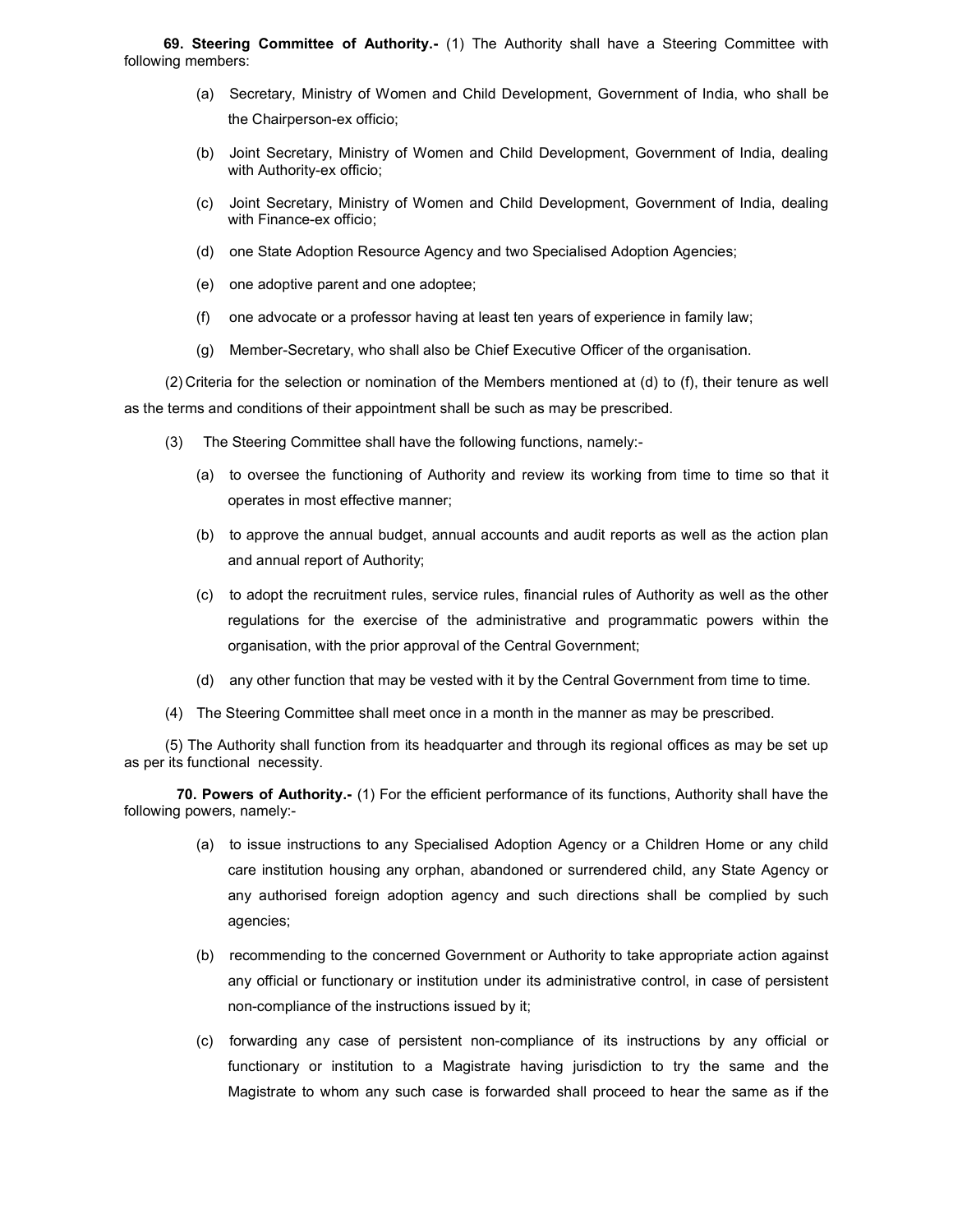case has been forwarded to him under section 346 of the Code of Criminal Procedure, 1973; (2 of 1974)

(d) any other power that may be vested with it by the Central Government.

(2) In case of any difference of opinion in an adoption case, including the eligibility of prospective adoptive parents or of a child to be adopted, the decision of Authority shall prevail.

71. Annual Report of Authority.- (1) The Authority shall submit an annual report to the Central Government in such manner as may be prescribed.

 (2) The Central Government shall cause the annual report of Authority to be laid before each House of Parliament.

72. Grants by Central Government.- (1) The Central Government shall, after due appropriation made by Parliament by law in this behalf, pay to the Authority by way of grants such sums of money as the Central Government may think fit for being utilised for performing the functions of Authority under this Act.

(2) The Authority may spend such sums of money as it thinks fit for performing the functions, as prescribed under this Act, and such sums shall be treated as expenditure payable out of the grants referred to in sub-section (1).

73. Accounts and audit of Authority.- (1) The Authority shall maintain proper accounts and other relevant records and prepare an annual statement of accounts in such form as may be prescribed by the Central Government in consultation with the Comptroller and Auditor-General of India.

(2) The accounts of Authority shall be audited by the Comptroller and Auditor¬General at such interva ls as may be specified by him and any expenditure incurred in connection with such audit shall be payable by the Authority to the Comptroller and Auditor - General.

(3) The Comptroller and Auditor-General and any person appointed by him in connection with the audit of the accounts of the Authority under this Act shall, have the same rights and privileges and the Authority in connection with the audit of Government accounts and, in particular, shall have the right to demand the production of books, accounts, connected vouchers and other documents and papers and to inspect any of the offices of Authority.

(4) The accounts of the Authority as certified by the Comptroller and Auditor-General or any other person appointed by him in this behalf, together with the audit report thereon shall be forwarded annually to the Central Government by the Authority.

(5) The Central Government shall cause the audit report to be laid, as soon as may be after it is received, before each House of Parliament.

#### CHAPTER IX

### OTHER OFFENCES AGAINST CHILDREN

74. Prohibition on disclosure of identity of children.- (1) No report in any newspaper, magazine, news-sheet or audio-visual media or other forms of communication regarding any inquiry or investigation or judicial procedure, shall disclose the name, address or school or any other particular, which may lead to the identification of a child in conflict with law or a child in need of care and protection or a child victim or witness of a crime, involved in such matter, under any other law for the time being in force, nor shall the picture of any such child be published: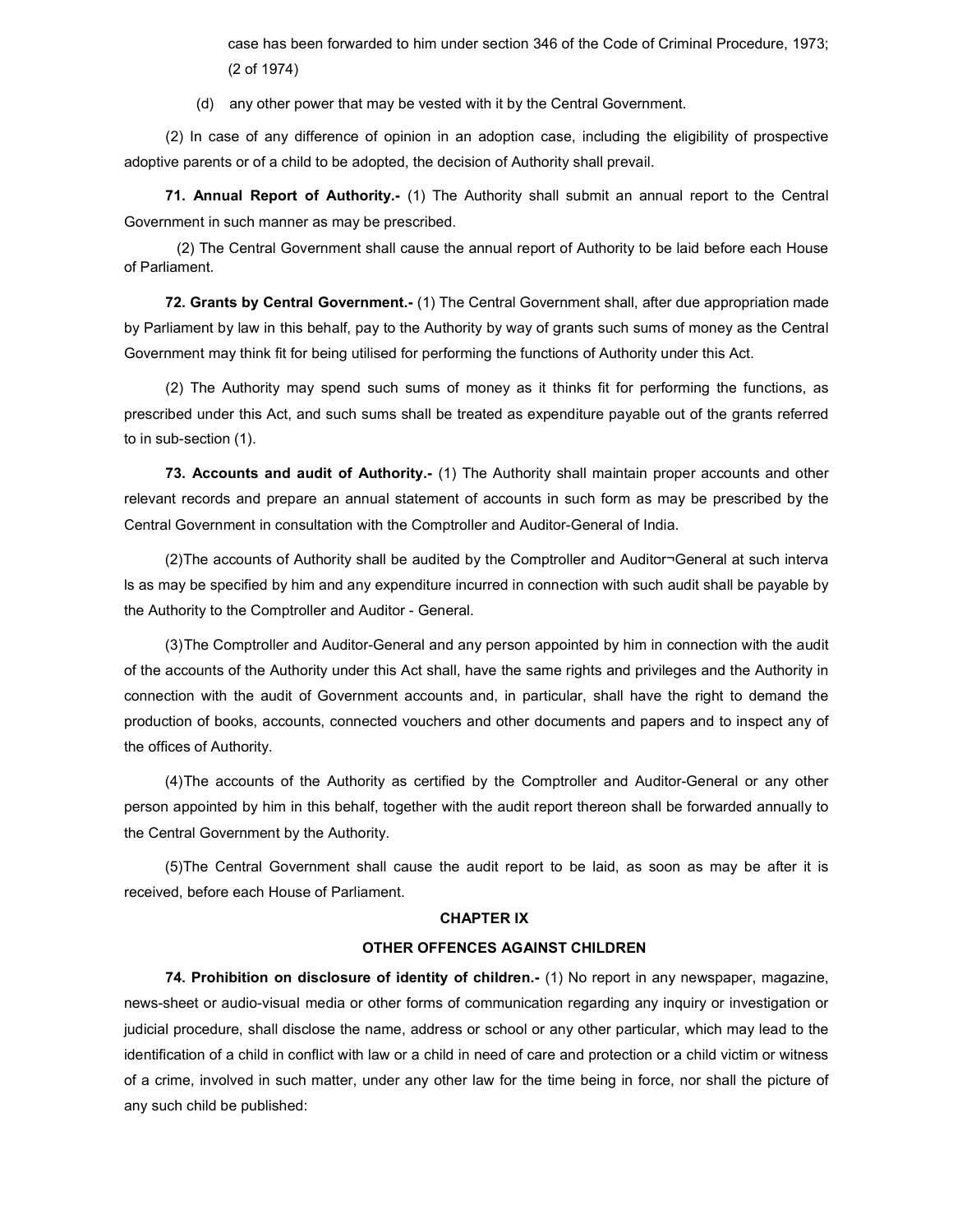Provided that for reasons to be recorded in writing, the Board or Committee, as the case may be, holding the inquiry may permit such disclosure, if in its opinion such disclosure is in the best interest of the child.

(2) The Police shall not disclose any record of the child for the purpose of character certificate or otherwise in cases where the case has been closed or disposed of.

(3) Any person contravening the provisions of sub-section (1) shall be punishable with imprisonment for a term which may extend to six months or fine which may extend to two lakh rupees or both.

75. Punishment for cruelty to child.- Whoever, having the actual charge of, or control over, a child, assaults, abandons, abuses, exposes or wilfully neglects the child or causes or procures the child to be assaulted, abandoned, abused, exposed or neglected in a manner likely to cause such child unnecessary mental or physical suffering, shall be punishable with imprisonment for a term which may extend to three years or with fine of one lakh rupees or with both:

Provided that in case it is found that such abandonment of the child by the biological parents is due to circumstances beyond their control, it shall be presumed that such abandonment is not wilful and the penal provisions of this section shall not apply in such cases:

Provided further that if such offence is committed by any person employed by or managing an organisation, which is entrusted with the care and protection of the child, he shall be punished with rigorous imprisonment which may extend up to five years, and fine which may extend up to five lakhs rupees:

Provided also that on account of the aforesaid cruelty, if the child is physically incapacitated or develops a mental illness or is rendered mentally unfit to perform regular tasks or has risk to life or limb, such person shall be punishable with rigorous imprisonment, not less than three years but which may be extended up to ten years and shall also be liable to fine of five lakhs rupees.

76. Employment of child for begging.- (1) Whoever employs or uses any child for the purpose of begging or causes any child to beg shall be punishable with imprisonment for a term which may extend to five years and shall also be liable to fine of one lakh rupees:

Provided that, if for the purpose of begging, the person amputates or maims the child, he shall be punishable with rigorous imprisonment for a term not less than seven years which may extend up to ten years, and shall also be liable to fine of five lakh rupees.

(2) Whoever, having the actual charge of, or control over the child, abets the commission of an offence under sub-section (1), shall be punishable with the same punishment as provided for in sub-section (1) and such person shall be considered to be unfit under sub-clause (v) of clause (14) of section 2:

Provided that the said child, shall not be considered a child in conflict with law under any circumstances, and shall be removed from the charge or control of such guardian or custodian and produced before the Committee for appropriate rehabilitation.

77. Penalty for giving intoxicating liquor or narcotic drug or psychotropic substance to a child.- Whoever gives, or causes to be given, to any child any intoxicating liquor or any narcotic drug or tobacco products or psychotropic substance, except on the order of a duly qualified medical practitioner, shall be punishable with rigorous imprisonment for a term which may extend to seven years and shall also be liable to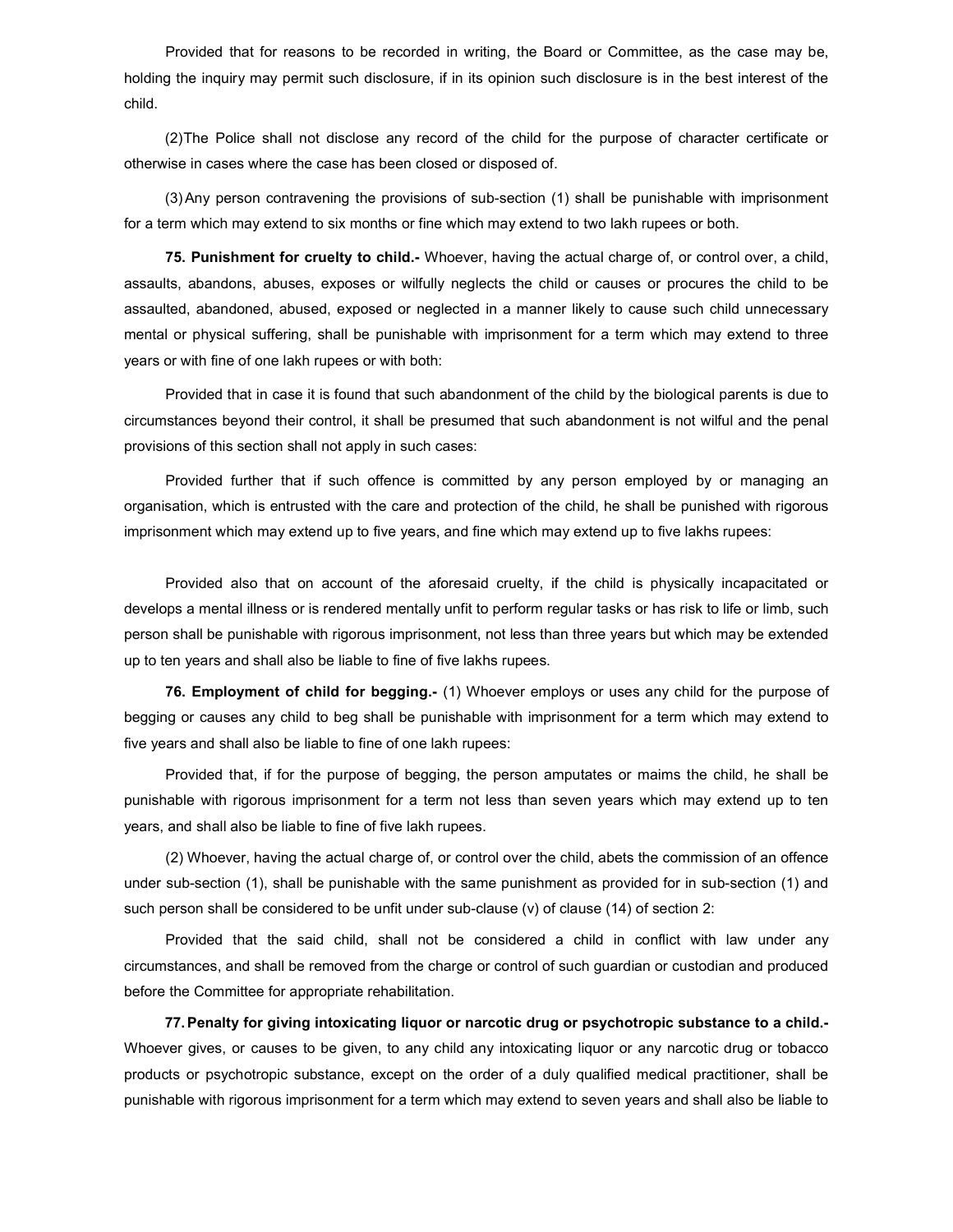a fine which may extend up to one lakh rupees.

78. Using a child for vending, peddling, carrying, supplying or smuggling any intoxicating liquor, narcotic drug or psychotropic substance.- Whoever uses a child, for vending, peddling, carrying, supplying or smuggling any intoxicating liquor, narcotic drug or psychotropic substance, shall be liable for rigorous imprisonment for a term which may extend to seven years and shall also be liable to a fine up to one lakh rupees.

79. Exploitation of a child employee.- Notwithstanding anything contained in any law for the time being in force, whoever ostensibly engages a child and keeps him in bondage for the purpose of employment or withholds his earnings or uses such earning for his own purposes shall be punishable with rigorous imprisonment for a term which may extend to five years and shall also be liable to fine of one lakh rupees.

Explanation.- For the purposes of this section, the term "employment" shall also include selling goods and services, and entertainment in public places for economic gain.

80. Punitive measures for adoption without following prescribed procedures.- If any person or organisation offers or gives or receives, any orphan, abandoned or surrendered child, for the purpose of adoption without following the provisions or procedures as provided in this Act, such person or organisation shall be punishable with imprisonment of either description for a term which may extend upto three years, or with fine of one lakh rupees, or with both:

Provided in case where the offence is committed by a recognised adoption agency, in addition to the above punishment awarded to the persons in-charge of, and responsible for the conduct of the day-to-day affairs of the adoption agency, the registration of such agency under section 41 and its recognition under section 65 shall also be withdrawn for a minimum period of one year.

81. Sale and procurement of children for any purpose.- Any person who sells or buys a child for any purpose shall be punishable with rigorous imprisonment for a term which may extend to five years and shall also be liable to fine of one lakh rupees:

Provided that where such offence is committed by a person having actual charge of the child, including employees of a hospital or nursing home or maternity home, the term of imprisonment shall not be less than three years and may extend up to seven years.

82. Corporal punishment.- (1) Any person in-charge of or employed in a child care institution, who subjects a child to corporal punishment with the aim of disciplining the child, shall be liable, on the first conviction, to a fine often thousand rupees and for every subsequent offence, shall be liable for imprisonment which may extend to three months or fine or with both.

(2) If a person employed in an institution referred to in sub-section (1), is convicted of an offence under that sub-section, such person shall also be liable for dismissal from service, and shall also be debarred from working directly with children thereafter.

(3) In case, where any corporal punishment is reported in an institution referred to in sub-section (1) and the management of such institution does not cooperate with any inquiry or comply with the orders of the Committee or the Board or court or State Government, the person in-charge of the management of the institution shall be liable for punishment with imprisonment for a term not less than three years and shall also be liable to fine which may extend to one lakh rupees.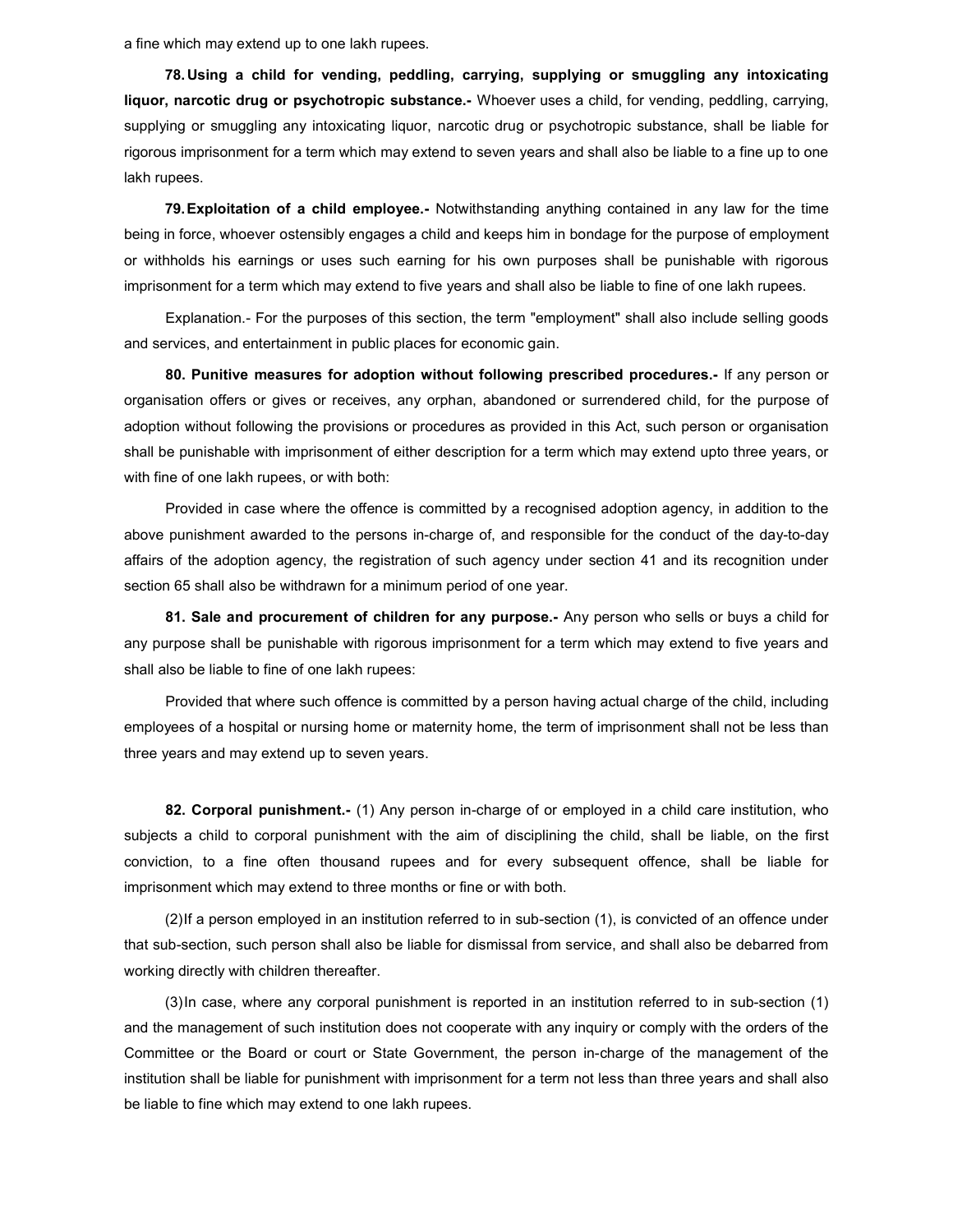83. Use of child by militant groups or other adults.- (1) Any non-State, self-styled militant group or outfit declared as such by the Central Government, if recruits or uses any child for any purpose, shall be liable for rigorous imprisonment for a term which may extend to seven years and shall also be liable to fine of five lakh rupees.

(2) Any adult or an adult group uses children for illegal activities either individually or as a gang shall be liable for rigorous imprisonment for a term which may extend to seven years and shall also be liable to fine of five lakh rupees.

84. Kidnapping and abduction of child.- For the purposes of this Act, the provisions of sections 359 to 369 of the Indian Penal Code, (45 of 1860) shall mutatis mutandis apply to a child or a minor who is under the age of eighteen years and all the provisions shall be construed accordingly.

85. Offences committed on disabled children.- Whoever commits any of the offences referred to in this Chapter on any child who is disabled as so certified by a medical practitioner, then, such person shall be liable to twice the penalty provided for such offence.

Explanation.- For the purposes of this Act, the term "disability" shall have the same meaning as assigned to it under clause (i) of section 2 ofthe Persons with Disabilities (Equal Opportunities, Protection of Rights and Full Participation) Act, 1995. (1 of 1996)

86. Classification of offences and designated court.- (1) Where an offence under this Act is punishable with imprisonment for a term more than seven years, then, such offence shall be cognizable, non-bailable and triable by a Children's Court.

(2) Where an offence under this Act is punishable with imprisonment for a term of three years and above, but not more than seven years, then, such offence shall be cognizable, non-bailable and triable by a Magistrate of First Class.

(3) Where an offence, under this Act, is punishable with imprisonment for less than three years or with fine only, then, such offence shall be non-cognizable, bailable and triable by any Magistrate.

87. Abetment.- Whoever abets any offence under this Act, if the act abetted is committed in consequence of the abetment, shall be punished with the punishment provided for that offence.

Explanation.- An act or offence is said to be committed in consequence of abetment, when it is committed in consequence of the instigation, or in pursuance of the conspiracy or with the aid, which constitutes the abetment.

88. Alternative punishment.- Where an act or omission constitutes an offence punishable under this Act and also under any other law for the time being in force, then, notwithstanding anything contained in any such law, the offender found guilty of such offence shall be liable for punishment under such law which provides for punishment which is greater in degree.

89. Offence committed by child under this Chapter.- Any child who commits any offence under this Chapter shall be considered as a child in conflict with law under this Act.

## CHAPTER X

### MISCELLANEOUS

90. Attendance of parent or guardian of child.- The Committee or the Board, as the case may be, before which a child is brought under any of the provisions of this Act, may, whenever it so thinks fit, require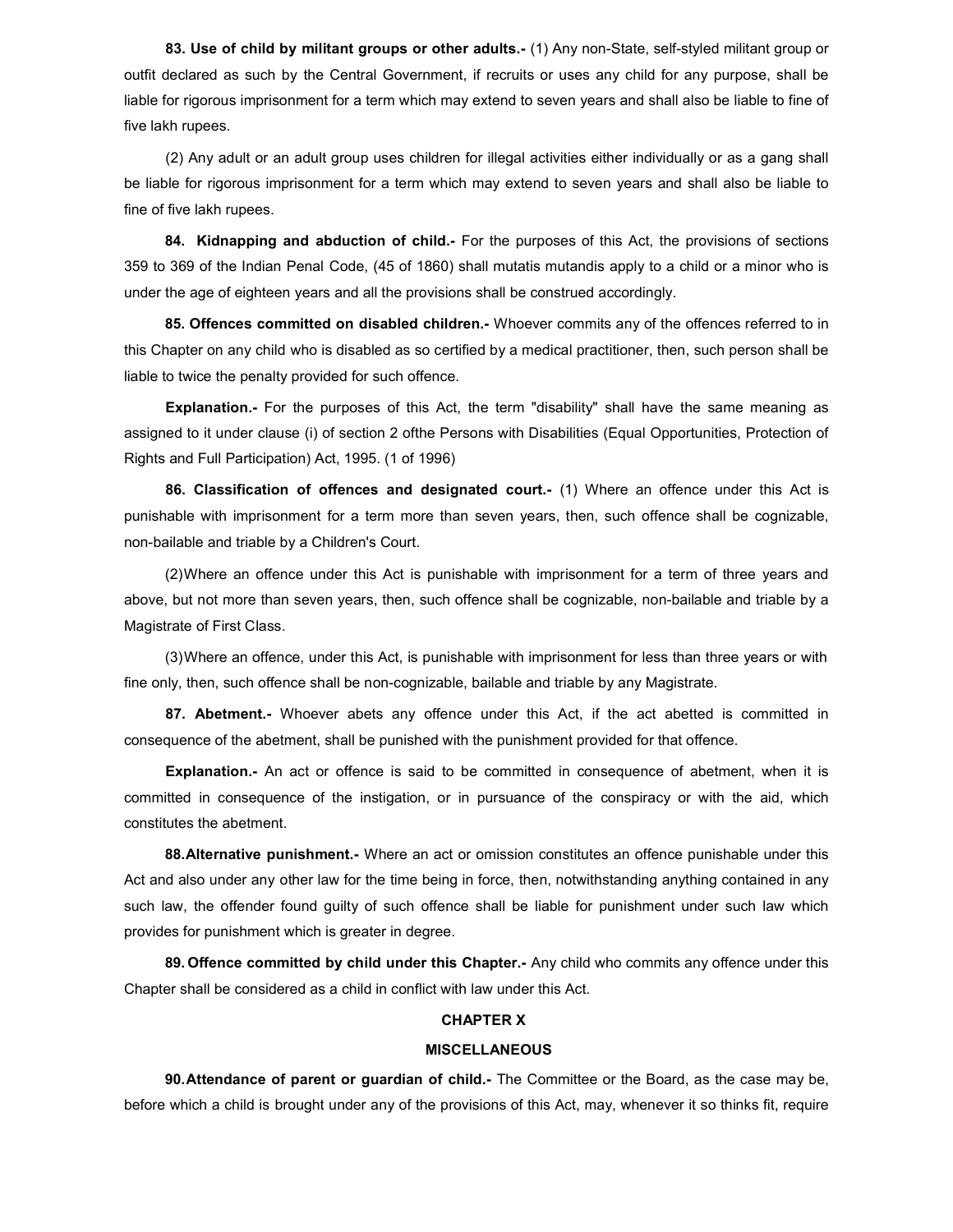any parent or guardian having the actual charge of the child to be present at any proceeding in respect of that child.

**91. Dispensing with attendance of child.-** (1) If, at any stage during the course of an inquiry, the Committee or the Board is satisfied that the attendance of the child is not essential for the purpose of inquiry, the Committee or the Board, as the case may be, shall dispense with the attendance of a child and limit the same for the purpose of recording the statement and subsequently, the inquiry shall continue even in the absence of the child concerned, unless ordered otherwise by the Committee or the Board.

(2) Where the attendance of a child is required before the Board or the Committee, such child shall be entitled to travel reimbursement for self and one escort accompanying the child as per actual expenditure incurred, by the Board, or the Committee or the District Child Protection Unit, as the case may be.

92. Placement of a child suffering from disease requiring prolonged medical treatment in an approved place.- When a child, who has been brought before the Committee or the Board, is found to be suffering from a disease requiring prolonged medical treatment or physical or mental complaint that will respond to treatment, the Committee or the Board, as the case may be, may send the child to any place recognised as a fit facility as prescribed for such period as it may think necessary for the required treatment.

93. Transfer of a child who is mentally ill or addicted to alcohol or other drugs.- (1) Where it appears to the Committee or the Board that any child kept in a special home or an observation home or a Children's Home or in an institution in pursuance of the provisions of this Act, is a mentally ill person or addicted to alcohol or other drugs which lead to behavioural changes in a person, the Committee or the Board, may order removal of such child to a psychiatric hospital or psychiatric nursing home in accordance with the provisions of the Mental Health Act, 1987 (14 of 1987) or the rules made thereunder.

(2) In case the child had been removed to a psychiatric hospital or psychiatric nursing home under sub-section (1), the Committee or the Board may, on the basis of the advice given in the certificate of discharge of the psychiatric hospital or psychiatric nursing home, order to remove such child to an Integrated Rehabilitation Centre for Addicts or similar centres maintained by the State Government for mentally ill persons (including the persons addicted to any narcotic drug or psychotropic substance) and such removal shall be only for the period required for the inpatient treatment of such child.

Explanation.-For the purposes of this sub-section,-

- (a) "Integrated Rehabilitation Centre for Addicts" shall have the meaning assigned to it under the scheme called "Central Sector Scheme of Assistance for Prevention of Alcoholism and Substance (Drugs) Abuse and for Social Defence Services" framed by the Central Government in the Ministry of Social Justice and Empowerment or any other corresponding scheme for the time being in force;
- (b) "mentally ill person" shall have the same meaning assigned to it in clause (l) of section 2 of the Mental Health Act, 1987; (14 of 1987)
- (c) "psychiatric hospital" or "psychiatric nursing home" shall have the same meaning assigned to it in clause (q) of section 2 of the Mental Health Act, 1987. (14 of 1987)

**94. Presumption and determination of age.-** (1) Where, it is obvious to the Committee or the Board, based on the appearance of the person brought before it under any of the provisions of this Act (other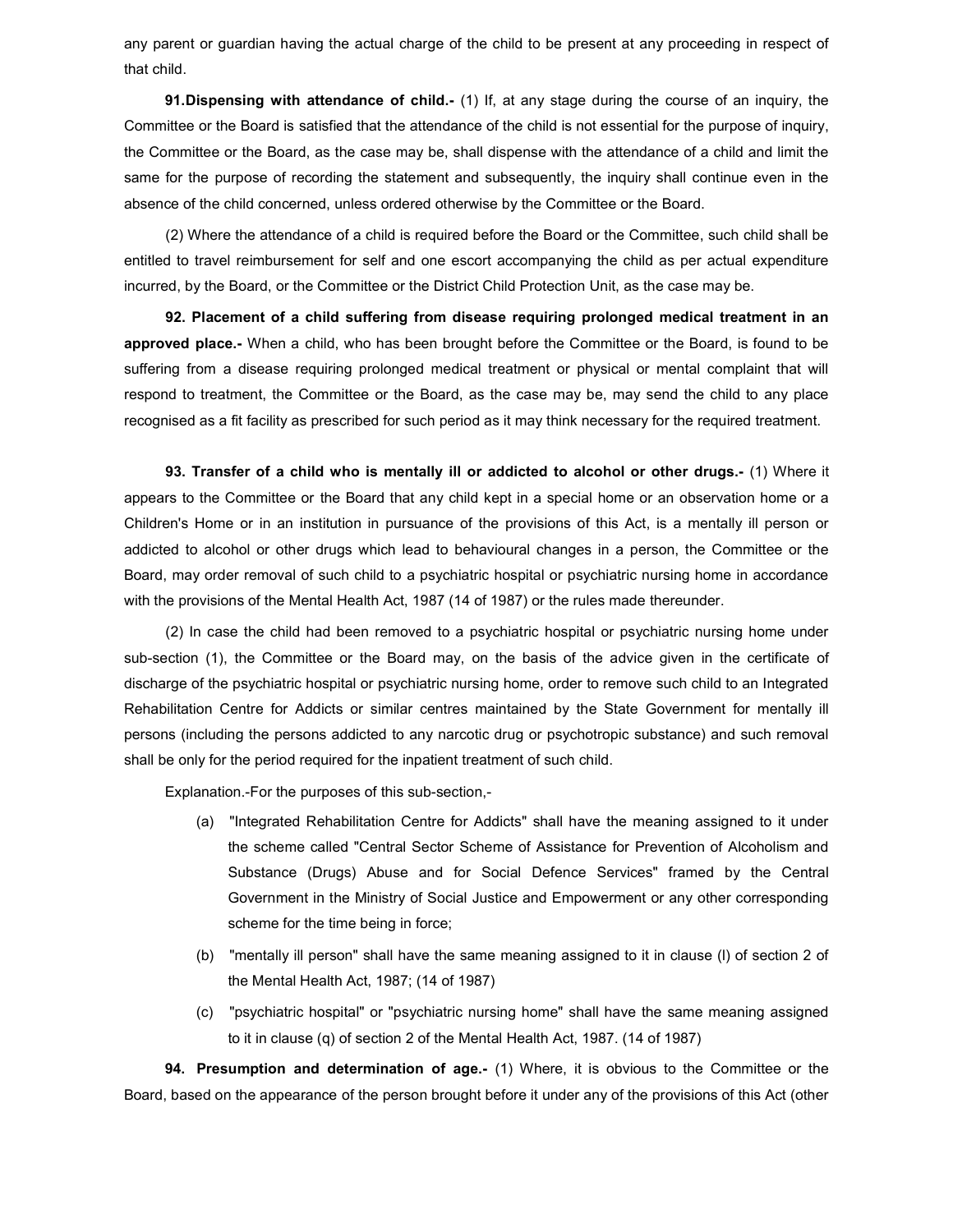than for the purpose of giving evidence) that the said person is a child, the Committee or the Board shall record such observation stating the age of the child as nearly as may be and proceed with the inquiry under section 14 or section 36, as the case may be, without waiting for further confirmation of the age.

(2) In case, the Committee or the Board has reasonable grounds for doubt regarding whether the person brought before it is a child or not, the Committee or the Board, as the case may be, shall undertake the process of age determination, by seeking evidence by obtaining -

- (i) the date of birth certificate from the school, or the matriculation or equi valent certificate from the concerned examination Board, if available; and in the absence thereof;
- (ii) the birth certificate given by a corporation or a municipal authority or a panchayat;
- (iii) and only in the absence of (i) and (ii) above, age shall be determined by an ossification test or any other latest medical age determination test conducted on the orders of the Committee or the Board:

Provided such age determination test conducted on the order of the Committee or the Board shall be completed within fifteen days from the date of such order.

(3) The age recorded by the Committee or the Board to be the age of person so brought before it shall, for the purpose of this Act, be deemed to be the true age of that person.

**95. Transfer of a child to place of residence.** (1) If during the inquiry it is found that a child hails from a place outside the jurisdiction, the Board or Committee, as the case may be, shall, if satisfied after due inquiry that it is in the best interest of the child and after due consultation with the Committee or the Board of the child's home district, order the transfer of the child, as soon as possible, to the said Committee or the Board, along with relevant documents and following such procedure as may be prescribed:

Provided that such transfer can be made in case of a child in conflict with law, only after the inquiry has been completed and final order passed by the Board:

Provided further that in case of inter-State transfer, the child shall be, if convenient, handed over to the Committee or the Board, as the case may be, of the home district of the child, or to the Committee or the Board in the capital city of the home State.

 (2) Once the decision to transfer is finalised, the Committee or Board, as the case may be, shall give an escort order to the Special Juvenile Police Unit to escort the child, within fifteen days of receiving such order:

Provided that a girl child shall be accompanied by a woman police officer:

Provided further that where a Special Juvenile Police Unit is not available, the Committee or Board, as the case may be, shall direct the institution where the child is temporarily staying or District Child Protection Unit, to provide an escort to accompany the child during travel.

(3) The State Government shall make rules to provide for travelling allowance to the escorting staff for the child, which shall be paid in advance.

(4) The Committee or the Board, as the case may be, receiving the transferred child will process for restoration or rehabilitation or social re-integration, as provided in this Act.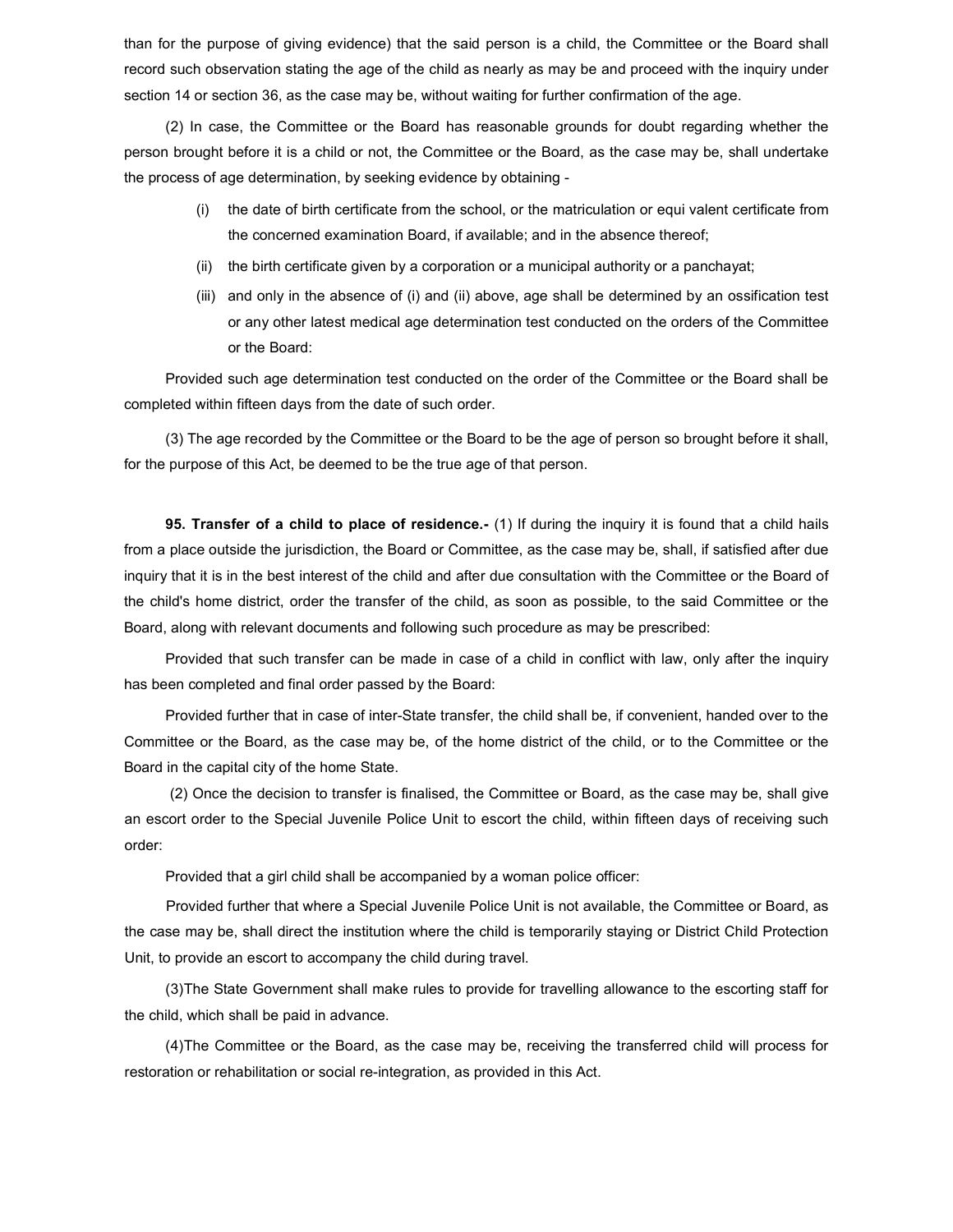96. Transfer of child between Children's Homes, or special homes or fit facility or fit person in different parts of India.- (1)The State Government may at any time, on the recommendation of a Committee or Board, as the case may be, notwithstanding anything contained in this Act, and keeping the best interest of the child in mind, order the child's transfer from any Children's Home or special home or fit facility or fit person, to a home or facility, within the State with prior intimation to the concerned Committee or the Board:

Provided that for transfer of a child between similar home or facility or person within the same district, the Committee or Board, as the case may be, of the said district shall be competent to issue such an order.

(2) If transfer is being ordered by a State Government to an institution outside the State, this shall be done only in consultation with the concerned State Government.

 (3) The total period of stay of the child in a Children's Home or a special home shall not be increased by such transfer.

(4) Orders passed under sub-sections (1) and (2) shall be deemed to be operative for the Committee or the Board, as the case may be, of the area to which the child is sent.

97. Release of a child from an institution.- (1) When a child is kept in a Children's Home or special home, on a report of a probation officer or social worker or of Government or a voluntary or nongovernmental organisation, as the case may be, the Committee or the Board may consider, the release of such child, either absolutely or on such conditions as it may think fit to impose, permitting the child to live with parents or guardian or under the supervision of any authorised person named in the order, willing to receive and take charge, educate and train the child, for some useful trade or calling or to look after the child for rehabilitation:

Provided that if a child who has been released conditionally under this section, or the person under whose supervision the child has been placed, fails to fulfil such conditions, the Board or Committee may, if necessary, cause the child to be taken charge of and to be placed back in the concerned home.

(2) If the child has been released on a temporary basis, the time during which the child is not present in the concerned home in pursuance of the permission granted under sub-section (1) shall be deemed to be part of the time for which the child is liable to be kept in the children or special home:

Provided that in case of a child in conflict with law fails to fulfil the conditions set by the Board as mentioned in sub-section (1), the time for which he is still liable to be kept in the institution shall be extended by the Board for a period equivalent to the time which lapses due to such failure.

98. Leave of absence to a child placed in an institution.- (1) The Committee or the Board, as the case may be, may permit leave of absence to any child, to allow him, on special occasions like examination, marriage of relatives, death of kith or kin or accident or serious illness of parent or any emergency of like nature, under supervision, for a period generally not exceeding seven days in one instance, excluding the time taken in journey.

(2) The time during which a child is absent from an institution where he is placed, in pursuance of such permission granted under this section, shall be deemed to be part of the time for which he is liable to be kept in the Children's Home or special home.

(3) If a child refuses, or has failed to return to the Children's Home or special home, as the case may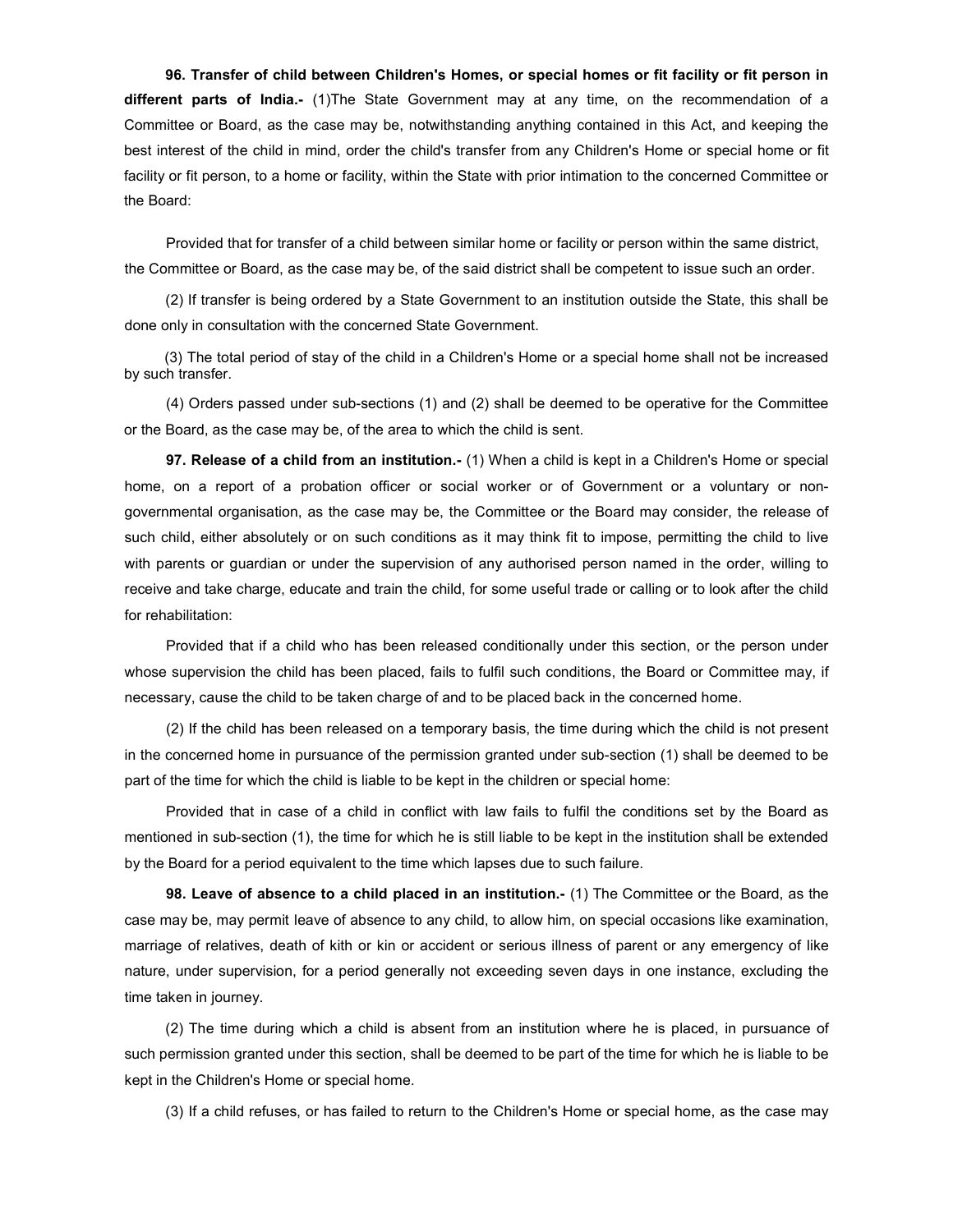be, on the leave period being exhausted or permission being revoked or forfeited, the Board or Committee may, if necessary, cause him to be taken charge of and to be taken back to the concerned home:

Provided that when a child in conflict with law has failed to return to the special home on the leave period being exhausted or on permission being revoked or forfeited, the time for which he is still liable to be kept in the institution shall be extended by the Board for a period equivalent to the time which lapses due to such failure.

99. Reports to be treated as confidential.- (1) All reports related to the child and considered by the Committee or the Board shall be treated as confidential:

Provided that the Committee or the Board, as the case may be, may, if it so thinks fit, communicate the substance thereof to another Committee or Board or to the child or to the child's parent or guardian, and may give such Committee or the Board or the child or parent or guardian, an opportunity of producing evidence as may be relevant to the matter stated in the report.

(2) Notwithstanding anything contained in this Act, the victim shall not be denied access to their case record, orders and relevant papers.

100. Protection of action taken in good faith.- No suit, prosecution or other legal proceeding shall lie against the Central Government, or the State Government or any person acting under the directions of the Central Government or State Government, as the case may be, in respect of anything which is done in good faith or intended to be done in pursuance of this Act or of any rules or regulations made thereunder.

101. Appeals.- (1) Subject to the provisions of this Act, any person aggrieved by an order made by the Committee or the Board under this Act may, within thirty days from the date of such order, prefer an appeal to the Children's Court, except for decisions by the Committee related to Foster Care and Sponsorship After Care for which the appeal shall lie with the District Magistrate:

Provided that the Court of Sessions, or the District Magistrate, as the case may be, may entertain the appeal after the expiry of the said period of thirty days, if it is satisfied that the appellant was prevented by sufficient cause from filing the appeal in time and such appeal shall be decided within a period of thirty days.

(2) An appeal shall lie against an order of the Board passed after making the preliminary assessment into a heinous offence under section 15 of the Act, before the Court of Sessions and the Court may, while deciding the appeal, take the assistance of experienced psychologists and medical specialists other than those whose assistance has been obtained by the Board in passing the order under the said section.

- (3) No appeal shall lie from,-
	- (a) any order of acquittal made by the Board in respect of a child alleged to have committed an offence other than the heinous offence by a child who has completed or is above the age of sixteen years; or
	- (b) any order made by a Committee in respect of finding that a person is not a child in need of care and protection.

 (4) No second appeal shall lie from any order of the Court of Session, passed in appeal under this section.

 (5) Any person aggrieved by an order of the Children's Court may file an appeal before the High Court in accordance with the procedure specified in the Code of Criminal Procedure, 1973. (2 of 1974) .

102. Revision.- The High Court may, at any time, either on its own motion or on an application received in this behalf, call for the record of any proceeding in which any Committee or Board or Children's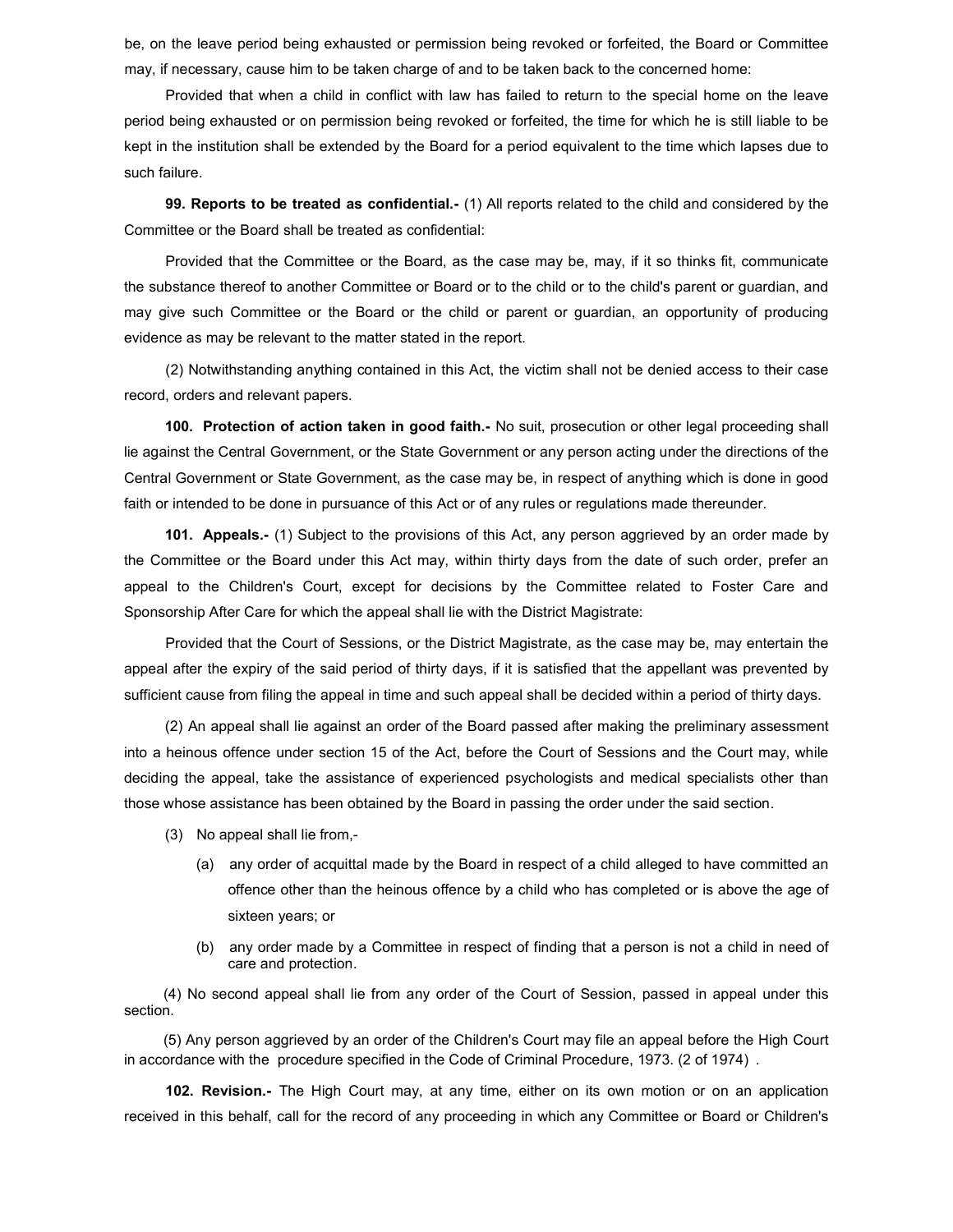Court, or Court has passed an order, for the purpose of satisfying itself as to the legality or propriety of any such order and may pass such order in relation thereto as it thinks fit:

Provided that the High Court shall not pass an order under this section prejudicial to any person without giving him a reasonable opportunity of being heard.

103. Procedure in inquiries, appeals and revision proceedings.- (1) Save as otherwise expressly provided by this Act, a Committee or a Board while holding any inquiry under any of the provisions of this Act, shall follow such procedure as may be prescribed and subject thereto, shall follow, as far as may be, the procedure laid down in the Code of Criminal Procedure, 1973 for trial of summons cases. (2 of 1974)

(2) Save as otherwise expressly provided by or under this Act, the procedure to be followed in hearing appeals or revision proceedings under this Act shall be, as far as practicable, in accordance with the provisions of the Code of Criminal Procedure, 1973. (2 of 1974)

104. Power of the Committee or the Board to amend its own orders.- (1) Without prejudice to the provisions for appeal and revision contained in this Act, the Committee or the Board may, on an application received in this behalf, amend any orders passed by itself, as to the institution to which a child is to be sent or as to the person under whose care or supervision a child is to be placed under this Act:

Provided that during the course of hearing for amending any such orders, there shall be at least two members of the Board of which one shall be the Principal Magistrate and at least three members of the Committee and all persons concerned, or their authorised representatives, whose views shall be heard by the Committee or the Board, as the case may be, before the said orders are amended.

(2) Clerical mistakes in orders passed by the Committee or the Board or errors arising therein from any accidental slip or omission may, at any time, be corrected by the Committee or the Board, as the case may be, either on its own motion or on an application received in this behalf.

105. Juvenile justice fund.- (1) The State Government may create a fund in such name as it thinks fit for the welfare and rehabilitation of the children dealt with under this Act.

(2) There shall be credited to the fund such voluntary donations, contributions or subscriptions as may be made by any individual or organisation.

(3) The fund created under sub-section (1) shall be administered by the Department of the State Government implementing this Act in such manner and for such purposes as may be prescribed.

106. State Child Protection Society and District Child Protection Unit.- Every State Government shall constitute a Child Protection Society for the State and Child Protection Unit for every District, consisting of such officers and other employees as may be appointed by that Government, to take up matters relating to children with a view to ensure the implementation of this Act, including the establishment and maintenance of institutions under this Act, notification of competent authorities in relation to the children and their rehabilitation and co-ordination with various official and non-official agencies concerned and to discharge such other functions as may be prescribed.

107. Child Welfare Police Officer and Special Juvenile Police Unit.- (1) In every police station, at least one officer, not below the rank of assistant sub-inspector, with aptitude, appropriate training and orientation may be designated as the child welfare police officer to exclusively deal with children either as victims or perpetrators, in co-ordination with the police, voluntary and non-governmental organisations.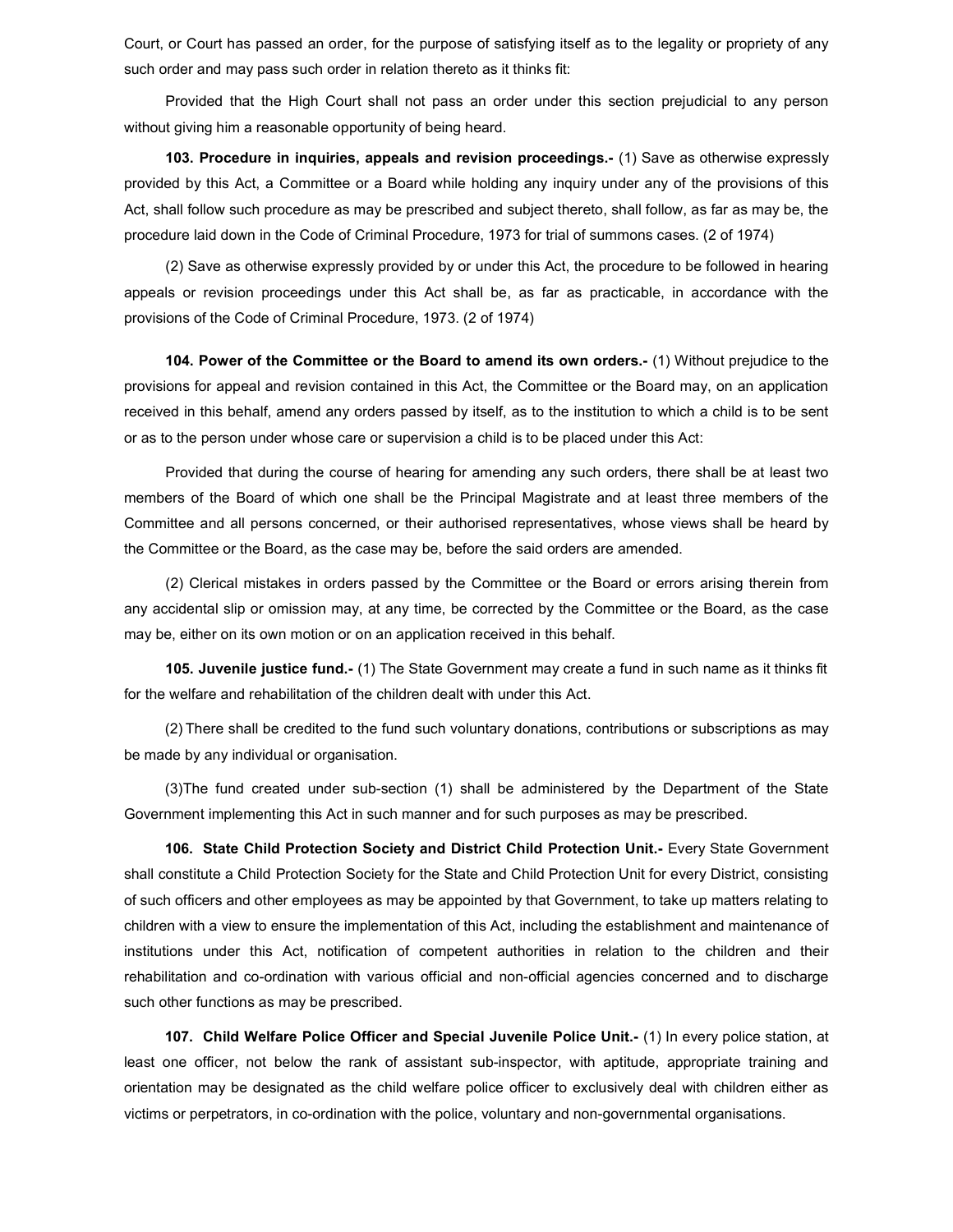(2) To co-ordinate all functions of police related to children, the State Government shall constitute Special Juvenile Police Units in each district and city, headed by a police officer not below the rank of a Deputy Superintendent of Police or above and consisting of all police officers designated under sub-section (1) and two social workers having experience of working in the field of child welfare, of whom one shall be a woman.

(3) All police officers of the Special Juvenile Police Units shall be provided special training, especially at induction as child welfare police officer, to enable them to perform their functions more effectively.

(4) Special Juvenile Police Unit also includes Railway police dealing with children.

108. Public awareness on provisions of Act.- The Central Government and every State Government, shall take necessary measures to ensure that-

- (a) the provisions of this Act are given wide publicity through media including television, radio and print media at regular intervals so as to make the general public, children and their parents or guardians aware of such provisions;
- (b) the officers of the Central Government, State Government and other concerned, persons are imparted periodic training on the matters relating to the implementation of the provisions of this Act.

109. Monitoring of implementation of Act.- (1) The National Commission for Protection of Child Rights constituted under section 3, or as the case may be, the State Commission for Protection of Child Rights constituted under section 17 (herein referred to as the National Commission or the State Commission, as the case may be), of the Commissions for Protection of Child rights Act, 2005, (4 of 2006) shall, in addition to the functions assigned to them under the said Act, also monitor the implementation of the provisions of this Act, in such manner, as may be prescribed.

(2) The National Commission or, as the case may be, the State Commission, shall, while inquiring into any matter relating to any offence under this Act, have the same powers as are vested in the National Commission or the State Commission under the Commissions for Protection of Child Rights Act, 2005. (4 of 2006)

(3) The National Commission or, as the case may be, the State Commission, shall also include its activities under this section, in the annual report referred to in section 16 of the Commissions for Protection of Child Rights Act, 2005. (4 of 2006)

110. Power to make rules.- (1) The State Government shall, by notification in the Official Gazette, make rules to carry out the purposes of this Act:

Provided that the Central Government may, frame model rules in respect of all or any of the matters with respect to which the State Government is required to make rules and where any such model rules have been framed in respect of any such matter, they shall apply to the State mutatis mutandis until the rules in respect of that matter are made by the State Government and while making any such rules, they conform to such model rules.

(2) In particular, and without prejudice to the generality of the foregoing powers, such rules may provide for all or any of the following matters, namely :-

(i) manner of inquiry in case of a missing or run away child or whose parents cannot be found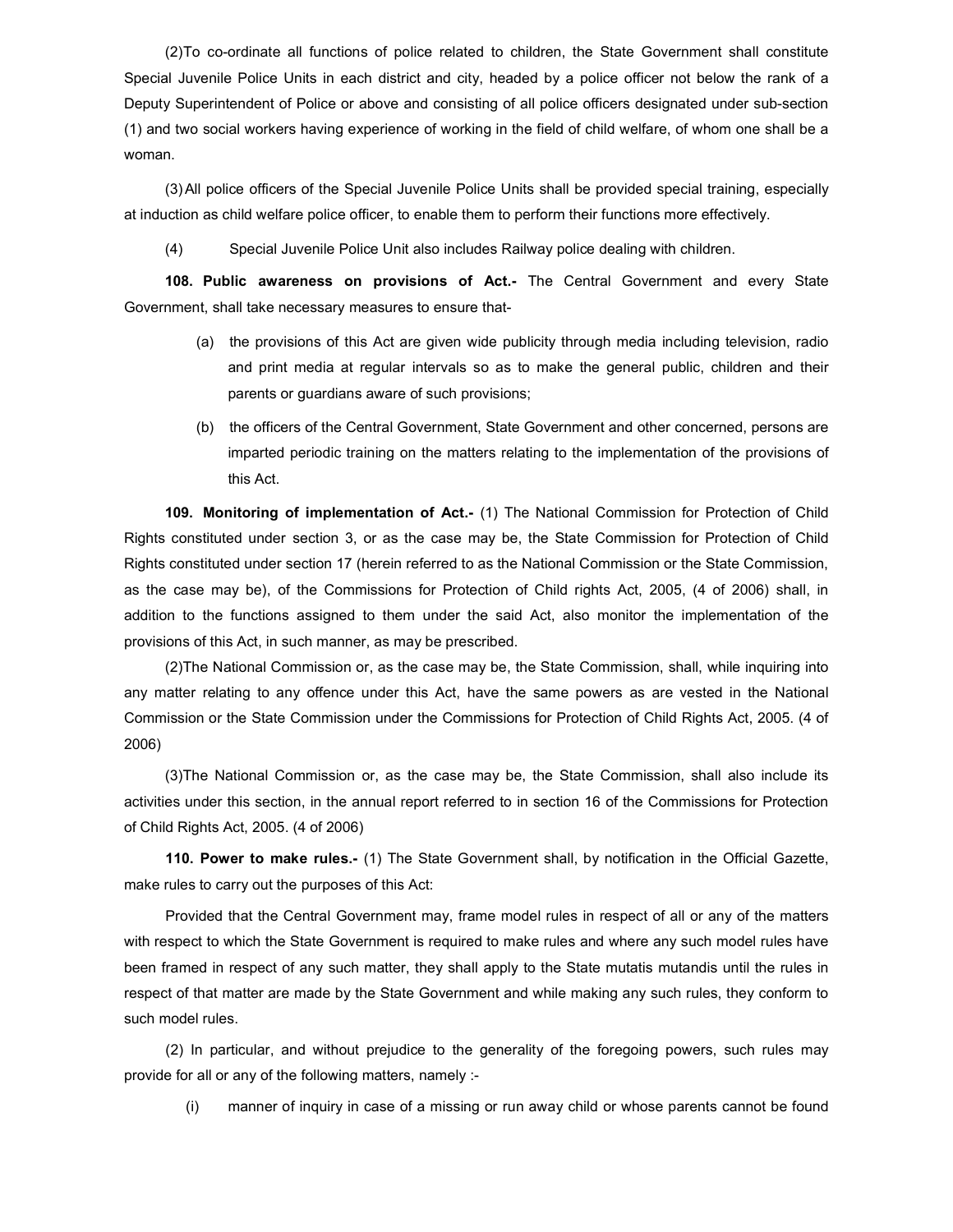under sub-clause (vii) of clause (14) of section 2;

- (ii) responsibilities of the Child Welfare Officer attached to a Children's Home under clause (18) of section 2;
- (iii) qualifications of the members of the Board under sub-section  $(2)$  of section 4;
- (iv) induction training and sensitisation of all members of the Board under sub-section (5) of section 4;
- (v) term of office of the members of the Board and the manner in which such member may resign under sub-section (6) of section 4;
- (vi) time of the meetings of the Board and the rules of procedure in regard to the transaction of business at its meeting under sub-section (1) of section 7;
- (vii) qualifications, experience and payment of fees of an interpreter or translator under clause (d) of sub-section (3) of section 8;
- (viii) any other function of the Board under clause (n) of sub-section (3) of section 8;
- (ix) persons through whom any child alleged to be in conflict with law may be produced before the Board and the manner in which such a child may be sent to an observation home or place of safety under sub-section (2) of section 10;
- (x) manner in which a person apprehended and not released on bail by the officer-in-charge of the police station may be kept in an observation home until such person is brought before a Board under sub-section (2) of section 12;
- (xi) format for information on pendency in the Board to the Chief Judicial Magistrate or the Chief Metropolitan Magistrate and District Magistrate on quarterly basis under sub-section (3) of section 16;
- (xii) monitoring procedures and list of monitoring authorities under sub-section (2) of section 20;
- (xiii) manner in which the relevant records of the child may be destroyed by the Board, police or the court under sub-section (2) of section 24;
- (xiv) qualifications of the members of the Child Welfare Committee under sub-section (5) of section 27;
- (xv) rules and procedures with regard to transaction of business at the meetings of the Child Welfare Committee under sub-section (1) of section 28;
- (xvi) process of restoration of abandoned or lost children to their families under clause (x) of section 30;
- (xvii) manner of submitting the report to the Committee and the manner of sending and entrusting the child to Children's Home or fit facility or fit person under sub-section (2) of section 31;
- (xviii) manner of holding an inquiry by the Child Welfare Committee under sub¬section (1) of section 36;
- (xix) manner in which a child may be sent to a Specialised Adoption Agency if the child is below six years of age, Children's Home or to a fit facility or person or foster family, till suitable means of rehabilitation are found for the child including manner in which situation of the child placed in a Children's Home or with a fit facility or person or foster family, may be reviewed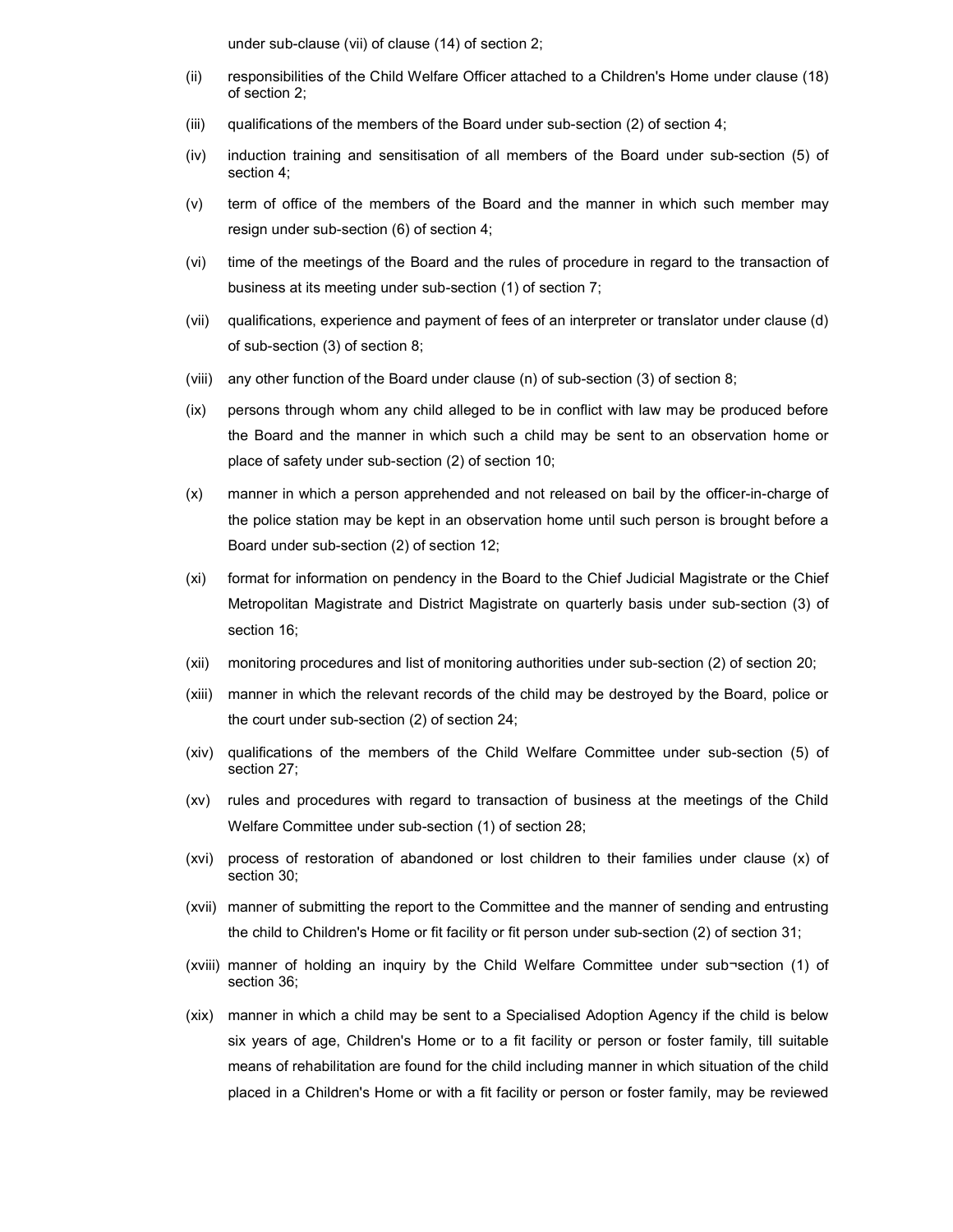by the Committee under sub-section (3) of section 36;

- (xx) manner in which a quarterly report may be submitted by the Committee to the District Magistrate for review of pendency of cases under sub-section (4) of section 36;
- (xxi) any other order related to any other function of the Committee under clause (iii) of subsection (2) of section 37;
- (xxii) information to be given every month by the Committee to State Agency and Authority regarding number of children declared legally free for adoption and number of cases pending under sub-section (5) of section 38;
- (xxiii) manner in which all institutions under this Act shall be registered under sub-section (1) of section 41;
- (xxiv) procedure for cancelling or withholding registration of an institution that fails to provide rehabilitation and re-integration services under sub-section (7) of section 41;
- (xxv) manner in which information shall be sent every month by the open shelter to the District Child Protection Unit and Committee under sub-section (3) of section 43;
- (xxvi) procedure for placing children in foster care including group foster care under sub-section (1) of section 44;
- (xxvii) procedure for inspection of children in foster care under sub-section (4) of section 44;
- (xxviii) manner in which foster family shall provide education, health and nutrition to the child under sub-section (6) of section 44;
- (xxix) procedure and criteria in which foster care services shall be provided to children under subsection (7) of section 44;
- (xxx) format for inspection of foster families by the Committee to check the well being of children under sub-section (8) of section 44;
- (xxxi) purpose of undertaking various programmes of sponsorship of children, such as individual to individual sponsorship, group sponsorship or community sponsorship under sub-section (1) of section 45;
- (xxxii) duration of sponsorship under sub-section (3) of section 45;
- (xxxiii) manner of providing financial support to any child leaving institutional care on completing eighteen years of age under section 46;
- (xxxiv) management and monitoring of observation homes, including the standards and various types of services to be provided by them for rehabilitation and social integration of a child alleged to be in conflict with law and the circumstances under which, and the manner in which, the registration of an observation home may be granted or withdrawn under subsection (3) of section 47;
- (xxxv) management and monitoring of special homes including the standards and various types of services to be provided to them under sub-section (2) and sub-section (3) of section 48;
- (xxxvi) monitoring and management of children's homes including the standards and the nature of services to be provided by them, based on individual care plans for each child under sub-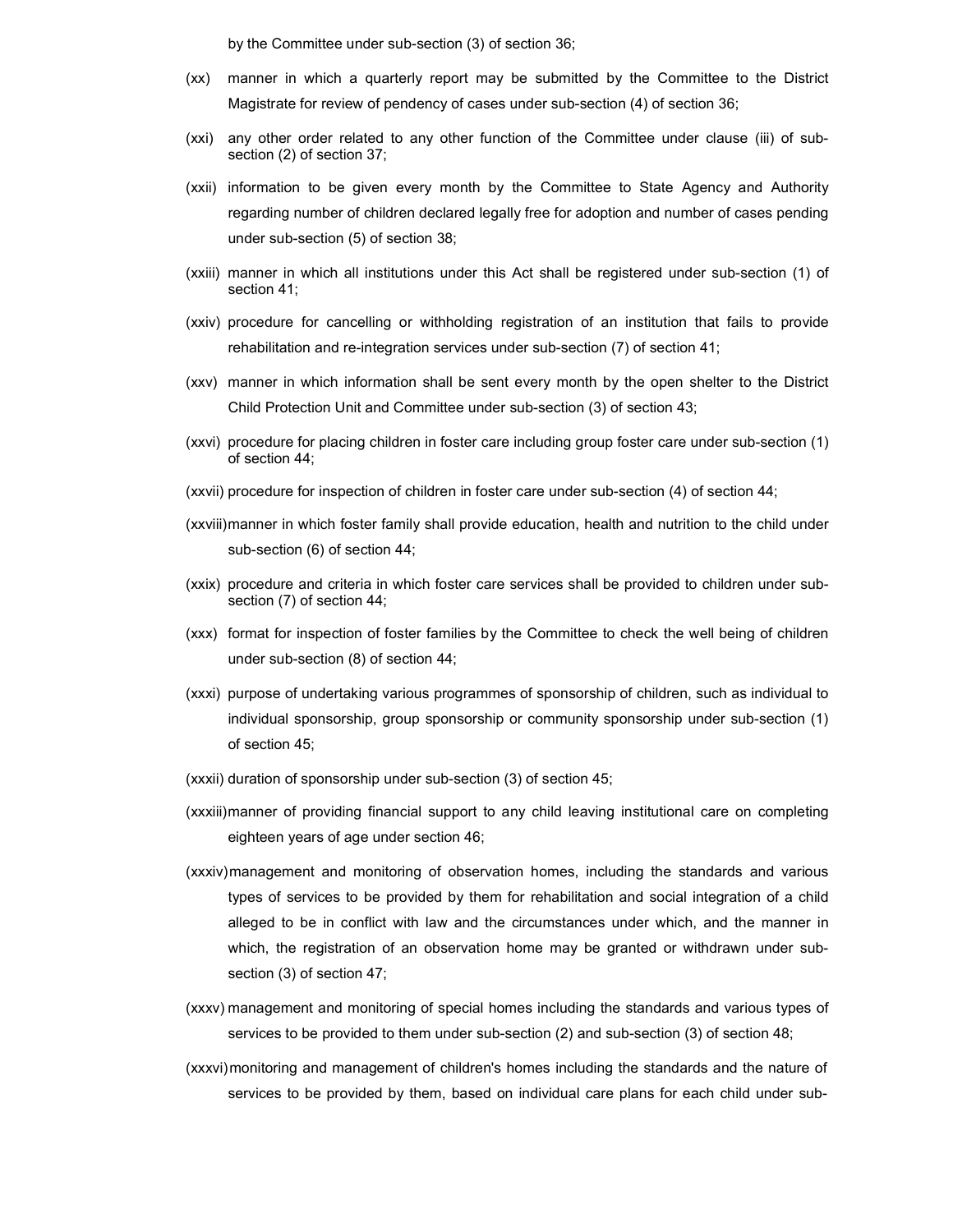section (3) of section 50;

- (xxxvii) manner in which a Board or the Committee shall recognise, a facility being run by a Governmental organisation or a voluntary or non-governmental organisation registered under any law for the time being in force, fit to temporarily take the responsibility of a child for a specific purpose after due inquiry regarding the suitability of the facility and the organisation to take care of the child under sub-section (1) of section 51;
- (xxxviii) procedure of verification of credentials, for recognising any person fit to temporarily receive a child for care, protection and treatment of such child for a specified period by the Board or the Committee under sub-section (1) of section 52;
- (xxxix) manner in which services shall be provided by an institution under this Act for rehabilitation and re-integration of children and standards for basic requirements such as food, shelter, clothing and medical attention under sub-section (1) of section 53;
- (xl) manner in which Management Committee shall be set up by each institution for management of the institution and monitoring of the progress of every child under sub-section (2) of section 53;
- (xli) activities that may be taken up by children's committees under sub-section (3) of section 53;
- (xlii) appointment of inspection committees for all institutions registered or recognised fit, for the State and district under sub-section (1) of section 54;
- (xliii) manner in which Central Government or State Government may independently evaluate the functioning of the Board, Committee, special juvenile police units, registered institutions, or recognised fit facilities and persons, including the period and through persons or institutions under sub-section (1) of section 55;
- (xliv) manner in which institutions shall furnish details of children declared legally free for adoption to the Specialised Adoption Agency under sub-section (2) of section 66;
- (xlv) any other function of the Authority under clause (e) of section 68;
- (xlvi) criteria for the selection or nomination of the Members of the Steering Committee of the Authority and their tenure as well as the terms and conditions of their appointment under sub-section (2) of section 69;
- (xlvii) manner in which Steering Committee of the Authority shall meet under sub-section (4) of section 69;
- (xlviii) manner in which the Authority shall submit an annual report to the Central Government under sub-section (1) of section 71;

(xlix) functions of the Authority under sub-section (2) of section 72;

(l) manner in which the Authority shall maintain proper accounts and other relevant records and prepare an annual statement of accounts under sub-section (1) of section 73;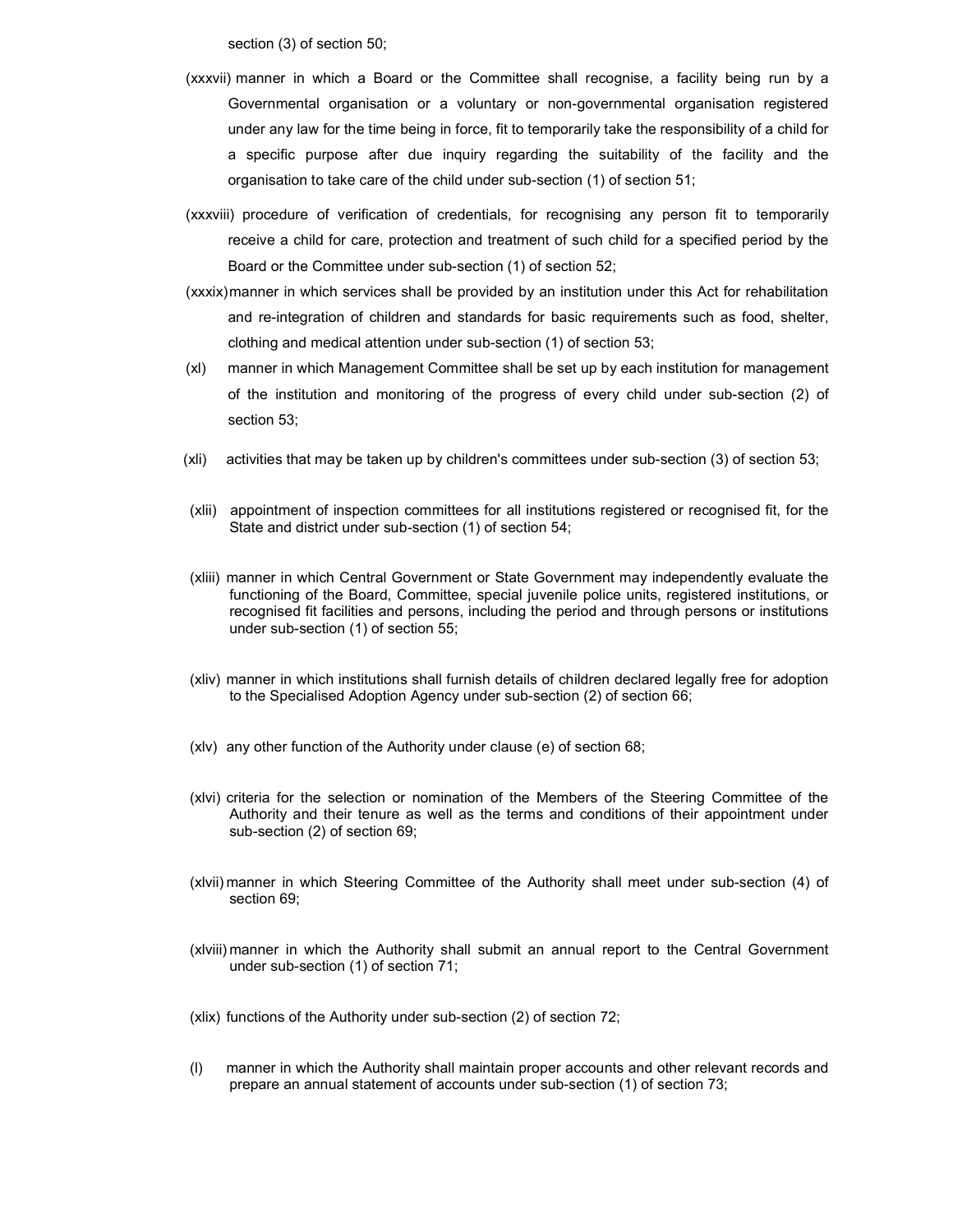- (li) period that the Committee or Board may think necessary for the treatment of children who are found to be suffering from a disease requiring prolonged medical treatment or physical or mental complaint that will respond to treatment to a fit facility under section 92;
- (lii) procedure for transfer of child under sub-section (1) of section 95;
- (liii) provision for travelling allowance to the escorting staff for the child under sub-section (3) of section 95;
- (liv) procedure to be followed by the Committee or a Board while holding any inquiry, appeal or revision under sub- section (1) of section 103;
- (lv) manner in which juvenile justice fund shall be administered under sub-section (3) of section 105;
- (lvi) functioning of the Child Protection Society for the State and Child Protection Units for every district under section 106;
- (lvii) to enable the National Commission, or as the case may be, the State Commission to monitor implementation of the provisions of this Act under sub-section (1) of section 109;
- (lviii) any other matter which is required to be, or may be, prescribed.

(3) Every rule and every regulation made under this Act shall be laid, as soon as may be after it is made, before each House of Parliament, while it is in session, for a total period of thirty days which may be comprised in one session or in two or more successive sessions, and if, before the expiry of the session immediately following the session or the successive sessions aforesaid, both Houses agree in making any modification in the rule or regulation or both Houses agree that the rule or regulation should not be made, the rule or regulation shall thereafter have effect only in such modified form or be of no effect, as the case may be, so, however, that any such modification or annulment shall be without prejudice to the validity of anything previously done under that rule or regulation.

 (4) Every rule made by the State Government under this Act shall be laid, as soon as may be after it is made, before the State Legislature.

111. Repeal and savings.- (1) The Juvenile Justice (Care and Protection of Children) Act, 2000 (56 of 2000) is hereby repealed.

(2) Notwithstanding such repeal, anything done or any action taken under the said Acts shall be deemed to have been done or taken under the corresponding provisions of this Act.

112. Power to remove difficulties.- (1) If any difficulty arises in giving effect to the provisions of this Act, the Central Government may, by order, not inconsistent with the provisions ofthis Act, remove the difficulty: